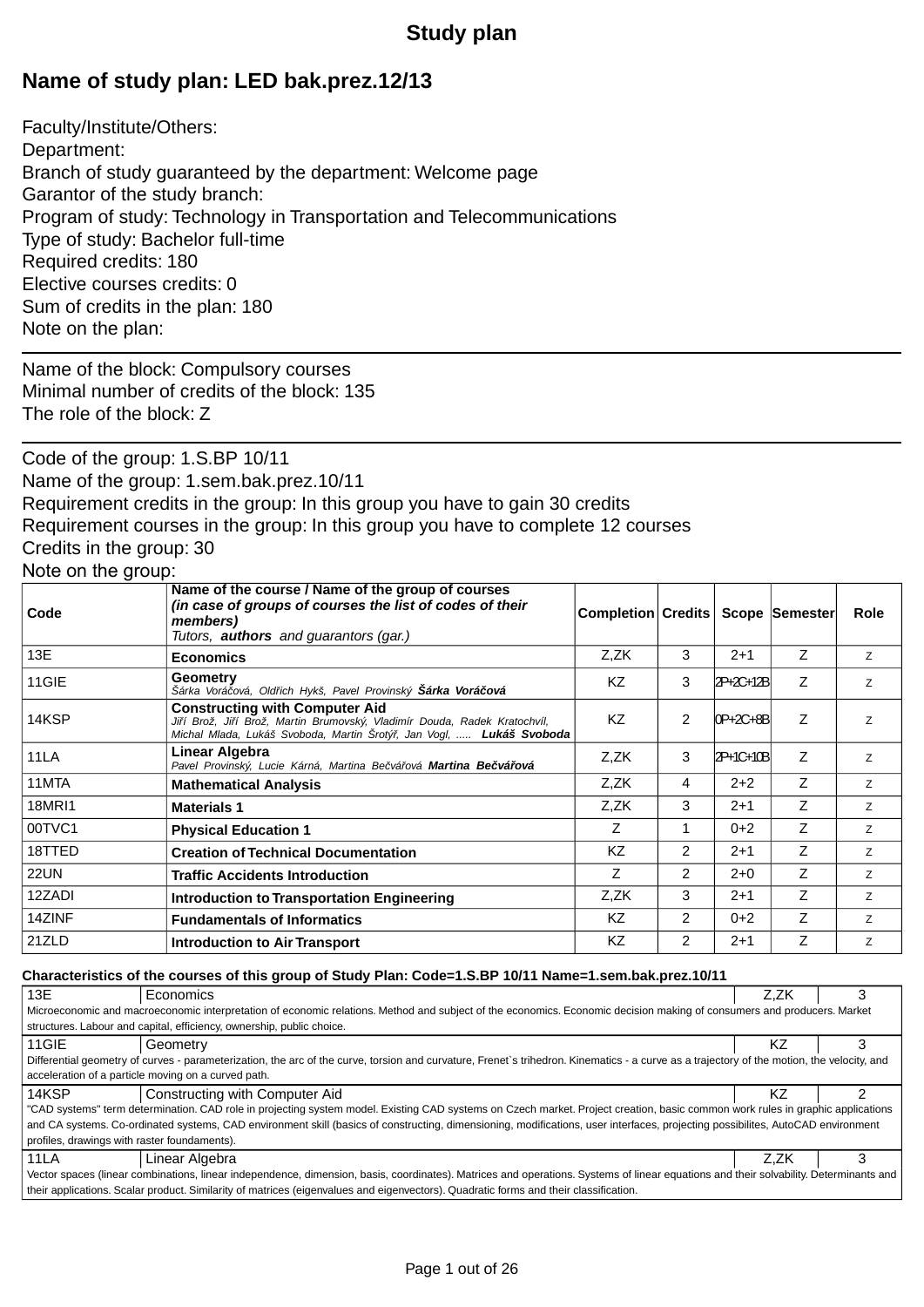| 11MTA                                        | <b>Mathematical Analysis</b>                                                                                                                                                                      | Z,ZK | 4              |  |  |
|----------------------------------------------|---------------------------------------------------------------------------------------------------------------------------------------------------------------------------------------------------|------|----------------|--|--|
|                                              | Sequences and series of real numbers and its convergence. Basic properties of functions. Differential and integral calculus of the real function of one real variable. Power series, Fourier      |      |                |  |  |
| series and foundations of Fourier transform. |                                                                                                                                                                                                   |      |                |  |  |
| 18MRI1                                       | Materials 1                                                                                                                                                                                       | Z.ZK | 3              |  |  |
|                                              | Crystal structure. Basics of thermodynamics of metals and their alloys. Balanced binary diagrams. Alloys of iron with carbon. Deterioration of solid solutions. Heating processing of             |      |                |  |  |
|                                              | steel and cast irons. Physical features. Mechanical features. Dephectostopic testing. Corosion.                                                                                                   |      |                |  |  |
| 00TVC1                                       | <b>Physical Education 1</b>                                                                                                                                                                       |      |                |  |  |
|                                              | Practical instruction and training in a wide variety of sports and games: from basic recreational coaching to competitive top level training. Included are: basketball, volleyball, soccer,       |      |                |  |  |
|                                              | tennis, squash, floorball, bodybuilding, swimming, canoeing, aerobic.                                                                                                                             |      |                |  |  |
| 18TTED                                       | <b>Creation of Technical Documentation</b>                                                                                                                                                        | ΚZ   | $\mathcal{P}$  |  |  |
|                                              | Technical standards, international standardization, types of technical drawings, representation of technical objects, technical diagrams and charts, dimensional and geometrical accuracy,        |      |                |  |  |
|                                              | arrangement of drawing sheets, types of schemes and their creation.                                                                                                                               |      |                |  |  |
| <b>22UN</b>                                  | <b>Traffic Accidents Introduction</b>                                                                                                                                                             |      | $\overline{2}$ |  |  |
|                                              | Traffic accident as a physical process, systematic submission, vehicle x human x infrastructure interaction, accidents statistics, aircraft accidents, accidents on railways, accidents on        |      |                |  |  |
|                                              | waterways, road traffic accidents, other aspects, accidental prevention.                                                                                                                          |      |                |  |  |
| 12ZADI                                       | Introduction to Transportation Engineering                                                                                                                                                        | Z.ZK | 3              |  |  |
|                                              | Traffic survey. Terrestrial roads. Residential zone. Land - use planning. Railway transport. Public mass transport. Integrated traffic systems. Traffic prognosis. Traffic safety. Air transport. |      |                |  |  |
| Traffic and environment.                     |                                                                                                                                                                                                   |      |                |  |  |
| 14ZINF                                       | Fundamentals of Informatics                                                                                                                                                                       | ΚZ   | 2              |  |  |
|                                              | Introduction to faculty network, MS-Word and Open Office, use of styles and advanced features, computer functions and information transmission. Number systems incl. arithmetic                   |      |                |  |  |
|                                              | calculations. Algorithms and their proprieties. Flow charts for algorithms drawing. Mathematic and logic ordering algorithms incl. functions and procedures. Work with MS-Excel - tables,         |      |                |  |  |
| graphs, calculations, functions.             |                                                                                                                                                                                                   |      |                |  |  |
| 21ZLD                                        | Introduction to Air Transport                                                                                                                                                                     | ΚZ   | $\mathcal{P}$  |  |  |
|                                              | Air transport as a component of complex transport system. International status of civil aviation. International organizations in Europe and worldwide. Characteristics of air transport.          |      |                |  |  |
|                                              | Commercial air transport. Technical operations of aeroplanes.                                                                                                                                     |      |                |  |  |
|                                              |                                                                                                                                                                                                   |      |                |  |  |

### Code of the group: 2.S.BP 10/11

## Name of the group: 2.sem.bak.prez.10/11

## Requirement credits in the group: In this group you have to gain 30 credits

Requirement courses in the group: In this group you have to complete 12 courses

### Credits in the group: 30

### Note on the group:

| Code   | Name of the course / Name of the group of courses<br>(in case of groups of courses the list of codes of their<br>members)<br>Tutors, <b>authors</b> and guarantors (gar.) | <b>Completion Credits</b> |                |         | Scope Semester | <b>Role</b>    |
|--------|---------------------------------------------------------------------------------------------------------------------------------------------------------------------------|---------------------------|----------------|---------|----------------|----------------|
| 13EDOT | <b>Economy, Transport, Telecommunications</b>                                                                                                                             | <b>KZ</b>                 | $\overline{2}$ | $2+0$   |                | Z              |
| 11FY1  | <b>Physics 1</b>                                                                                                                                                          | Z,ZK                      | 4              | $2P+2C$ |                | Z              |
| 11MVP  | <b>Mathematical Analysis of Function of More Variables</b>                                                                                                                | Z.ZK                      | 3              | $2+2$   |                | Z              |
| 18MRI2 | <b>Materials 2</b>                                                                                                                                                        | KZ                        | $\overline{2}$ | $2+0$   |                | Z              |
| 11PT   | <b>Probability</b><br>Ivan Nagy                                                                                                                                           | Z                         | 2              | $1 + 1$ |                | Z              |
| 12PKD  | <b>Rail Transport Designing</b>                                                                                                                                           | Z,ZK                      | 3              | $2+2$   |                | Z              |
| 14SIAP | <b>Networks and Protocols</b>                                                                                                                                             | KZ                        | $\overline{2}$ | $1 + 1$ |                | Z              |
| 18ST   | <b>Statics</b>                                                                                                                                                            | Z,ZK                      | 3              | $2+1$   |                | Z              |
| 17TDL  | <b>Transport Technology and Logistics</b>                                                                                                                                 | Z.ZK                      | 3              | $2 + 2$ |                | Z              |
| 00TVC2 | <b>Physical Education 2</b>                                                                                                                                               | Z                         |                | $0+2$   |                | $\overline{z}$ |
| 20UIS  | Introduction to ITS                                                                                                                                                       | Z,ZK                      | 3              | $2+1$   |                | Z              |
| 14UPRO | Introduction to Programming                                                                                                                                               | KZ                        | $\overline{2}$ | $0 + 2$ |                | Z              |

#### **Characteristics of the courses of this group of Study Plan: Code=2.S.BP 10/11 Name=2.sem.bak.prez.10/11**

| 13EDOT                                                                                                                                                                                       | Economy, Transport, Telecommunications                                                                                                                                                           | ΚZ   |  |  |  |
|----------------------------------------------------------------------------------------------------------------------------------------------------------------------------------------------|--------------------------------------------------------------------------------------------------------------------------------------------------------------------------------------------------|------|--|--|--|
|                                                                                                                                                                                              | Transport, telecommunications, demand, supply, indicators, economic development, legislation, European union, regulation, liberalisation, transport modes, ITS, sustainability,                  |      |  |  |  |
| 11FY1                                                                                                                                                                                        | Physics 1                                                                                                                                                                                        | Z.ZK |  |  |  |
|                                                                                                                                                                                              | Kinematics, particle dynamics, dynamics of particle systems and rigid body. Continuum mechanics, thermodynamics, electric field, directed electric current.                                      |      |  |  |  |
| 11MVP                                                                                                                                                                                        | Mathematical Analysis of Function of More Variables                                                                                                                                              | Z.ZK |  |  |  |
|                                                                                                                                                                                              | Metric spaces, sequences in metric spaces, limit of sequence in metric space. Differential calculus of functions of several variables, differential of function, partial derivations, implicitly |      |  |  |  |
|                                                                                                                                                                                              | defined functions, extremes of functions of several variables. Integral calculus of functions of several variables, Riemann integral, integral over curves and surfaces in R3, application       |      |  |  |  |
| of integral calculus in physics.                                                                                                                                                             |                                                                                                                                                                                                  |      |  |  |  |
| 18MRI2                                                                                                                                                                                       | Materials 2                                                                                                                                                                                      | ΚZ   |  |  |  |
|                                                                                                                                                                                              | Fundamental concepts, notions. The main materials groups. Semiconductors. Polymers. Special types of steel. Properties and application of the composite materials.                               |      |  |  |  |
| 11PT                                                                                                                                                                                         | Probability                                                                                                                                                                                      |      |  |  |  |
| Descriptive statistics. Basic probability concepts: elementary events and events, definitions and interpretation of probability. Random variable, probability distribution, probability mass |                                                                                                                                                                                                  |      |  |  |  |
| and density, moments, some discrete and continuous distributions. Random vectors: joint and marginal distributions, mean vector, covariance matrix. Mixed distributions, mixture of          |                                                                                                                                                                                                  |      |  |  |  |
| distributions. Law of large numbers, central limit theorem.                                                                                                                                  |                                                                                                                                                                                                  |      |  |  |  |
|                                                                                                                                                                                              |                                                                                                                                                                                                  |      |  |  |  |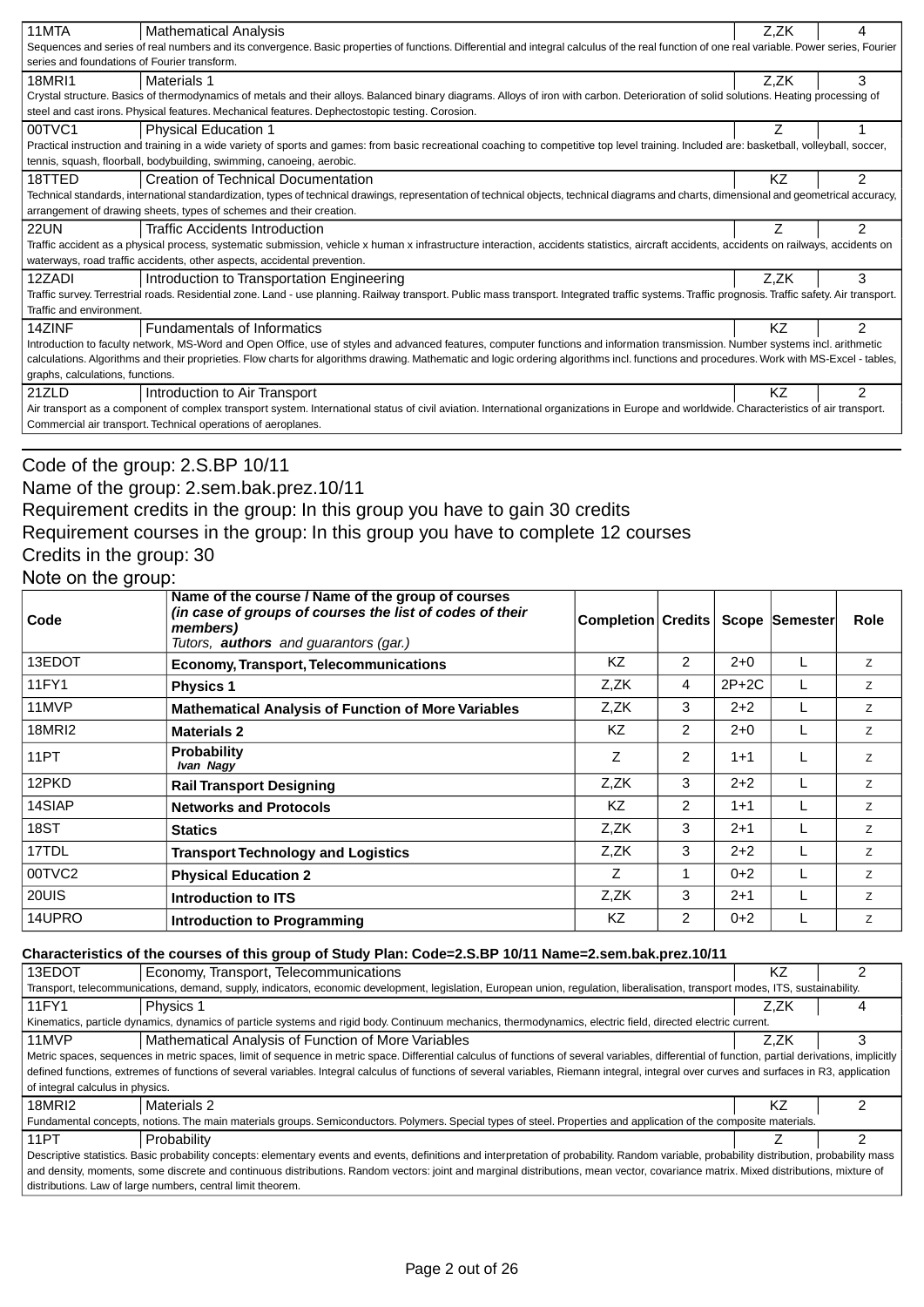| 12PKD                                                                                                                                                                                | Rail Transport Designing                                                                                                                                                                      | Z.ZK      | 3 |  |  |
|--------------------------------------------------------------------------------------------------------------------------------------------------------------------------------------|-----------------------------------------------------------------------------------------------------------------------------------------------------------------------------------------------|-----------|---|--|--|
|                                                                                                                                                                                      | Railway lines network. Vehicle and track relation. Traction. Track geometrical parameters. Clearance profile. Railway lines routing. Superstructure and substructure of the railway lines.    |           |   |  |  |
| Switches. Railway stations. City rail transport.                                                                                                                                     |                                                                                                                                                                                               |           |   |  |  |
| 14SIAP                                                                                                                                                                               | Networks and Protocols                                                                                                                                                                        | <b>KZ</b> | 2 |  |  |
|                                                                                                                                                                                      | Basic communication model, history and development of the Internet, principle of data transfer through computer networks (TCP/IP), performance of basic network protocols (ARP,               |           |   |  |  |
|                                                                                                                                                                                      | RARP, TCP, UDP, Telnet, FTP, DNS, DHCP POP3, IMAP), data acquirement from the Internet sources, communicating ability via the Internet and fundamentals of own web presentation               |           |   |  |  |
| design by the means of web sites.                                                                                                                                                    |                                                                                                                                                                                               |           |   |  |  |
| 18ST                                                                                                                                                                                 | <b>Statics</b>                                                                                                                                                                                | Z.ZK      | 3 |  |  |
|                                                                                                                                                                                      | General system of forces. Calculation of reactions of mass objects and compound systems. Assessment of internal forces on statically determinate beam and simple framework.                   |           |   |  |  |
|                                                                                                                                                                                      | Principle of virtual works. Kinematic method for calculation of reactions of statically determinate systems. Determination of axial forces in truss construction, method of joints and method |           |   |  |  |
|                                                                                                                                                                                      | of sections. Geometry of cross sections. Plane fiber polygons and catenary cables.                                                                                                            |           |   |  |  |
| 17TDL                                                                                                                                                                                | Transport Technology and Logistics                                                                                                                                                            | Z.ZK      | 3 |  |  |
|                                                                                                                                                                                      | Basic terms in transport technology and logistics. Particular steps of transport planning. Quantification of carriage relations. Line planning. Timetabling. Planning in pasanger and freight |           |   |  |  |
|                                                                                                                                                                                      | transport. Organisation of traffic in each transport means. Technological factors from the point of view of operator and client. Organisation of public city transport. Logistic technologies |           |   |  |  |
|                                                                                                                                                                                      | and their application using various transport means.                                                                                                                                          |           |   |  |  |
| 00TVC2                                                                                                                                                                               | <b>Physical Education 2</b>                                                                                                                                                                   |           |   |  |  |
|                                                                                                                                                                                      | Practical instruction and training in a wide variety of sports and games: from basic recreational coaching to competitive top level training. Included are: basketball, volleyball, soccer,   |           |   |  |  |
|                                                                                                                                                                                      | tennis, squash, floorball, bodybuilding, swimming, canoeing, aerobic.                                                                                                                         |           |   |  |  |
| 20UIS                                                                                                                                                                                | Introduction to ITS                                                                                                                                                                           | Z.ZK      | 3 |  |  |
|                                                                                                                                                                                      | Intelligent Transport Systems (ITS), their objectives and vision. ITS in the world, in Europe and in the Czech Republic. Architecture of ITS and the role of standardization. Information     |           |   |  |  |
| and navigation systems. ITS in road, rail and combine transport. Design of ITS, organization, preparation and implementation of the project. Current projects in the Czech Republic. |                                                                                                                                                                                               |           |   |  |  |
| 14UPRO                                                                                                                                                                               | Introduction to Programming                                                                                                                                                                   | ΚZ        | 2 |  |  |
|                                                                                                                                                                                      | Algorithm development, methods of structured programming, high-level programming languages, basics of C programming languages (types, variables, conditions, cycles, arrays,                  |           |   |  |  |
|                                                                                                                                                                                      | functions), programming techniques, complexity.                                                                                                                                               |           |   |  |  |
|                                                                                                                                                                                      |                                                                                                                                                                                               |           |   |  |  |

### Code of the group: 3.S.BP 11/12

# Name of the group: 3.sem.bak.prez.11/12

## Requirement credits in the group: In this group you have to gain 27 credits Requirement courses in the group: In this group you have to complete 10 courses

## Credits in the group: 27

### Note on the group:

| Code   | Name of the course / Name of the group of courses<br>(in case of groups of courses the list of codes of their<br>members)<br>Tutors, <b>authors</b> and quarantors (gar.) | <b>Completion Credits</b> |                |           | Scope Semester | <b>Role</b> |
|--------|---------------------------------------------------------------------------------------------------------------------------------------------------------------------------|---------------------------|----------------|-----------|----------------|-------------|
| 11DAD  | <b>Differential and Difference Equations</b>                                                                                                                              | Z,ZK                      | 3              | $2 + 1$   | Z              | Z.          |
| 11FY2  | <b>Physics 2</b>                                                                                                                                                          | Z,ZK                      | 4              | $2 + 2$   | Z              | Z           |
| 12MDE  | Transport Models and Transport Excesses<br>Milan Dont, Josef Kocourek                                                                                                     | Z,ZK                      | 3              | 2P+1C+8B  | Z              | Z           |
| 12PPOK | Designing Roads, Highways and Motorways<br>Petr Satra, Ji í arský, Jan Gallia, Tomáš Pad lek, Petr Kumpošt                                                                | <b>KZ</b>                 | 3              | 1P+2C+10B | Z              | Z           |
| 18PZP  | <b>Elasticity and Strength</b><br>Petr Zlámal, Petr Koudelka, Ján Kopa ka, Jitka ezní ková, Tomáš Doktor,<br>Radek Kolman, Jan Vy ichl, Jan Šleichrt, Daniel Kytý,        | Z.ZK                      | 3              | 2P+1C+10B | Z              | Z           |
| 11SIS  | <b>Statistics</b>                                                                                                                                                         | Z,ZK                      | 2              | $1 + 1$   | Z              | Z           |
| 20SSA  | <b>Systems Analysis</b>                                                                                                                                                   | Z,ZK                      | 3              | $2 + 1$   | Z              | Z           |
| 14UATT | Introduction to Automatization and Telecommunication<br><b>Systems</b>                                                                                                    | KZ                        | 2              | $3 + 0$   | Z              | Z           |
| 16UDDM | <b>Introduction to Transportation and Manipulation Technics</b>                                                                                                           | ZK                        | $\overline{2}$ | $2+0$     | Z              | Z           |
| 14ZAET | <b>Fundamentals of Electrotechnics</b>                                                                                                                                    | KZ                        | 2              | $2 + 1$   | Z              | Z           |

### **Characteristics of the courses of this group of Study Plan: Code=3.S.BP 11/12 Name=3.sem.bak.prez.11/12**

| 11DAD                                                                                                                                                                                   | Differential and Difference Equations                                                                                                                                                            | Z.ZK |   |  |  |  |
|-----------------------------------------------------------------------------------------------------------------------------------------------------------------------------------------|--------------------------------------------------------------------------------------------------------------------------------------------------------------------------------------------------|------|---|--|--|--|
|                                                                                                                                                                                         | Difference equations and its systems. Some solvable types of differential equations of the first order. Linear differential equations of the n-th order. Methods for solution of the homogeneous |      |   |  |  |  |
| equation, solution of inhomogeneous equation by means of variation of constants. Power series and their use for solution of differential equation. Boundary value problem. Eigennumbers |                                                                                                                                                                                                  |      |   |  |  |  |
|                                                                                                                                                                                         | and function for differential equation. Fourier series of function.                                                                                                                              |      |   |  |  |  |
| 11FY2                                                                                                                                                                                   | Physics 2                                                                                                                                                                                        | Z.ZK |   |  |  |  |
|                                                                                                                                                                                         | Magnetic field, electromagnetic field. Optics, quantum character of electromagnetic radiation. Introduction into quantization, hydrogen atom. Multi-electron atoms, the nuclei. Basics of        |      |   |  |  |  |
| solid body physics.                                                                                                                                                                     |                                                                                                                                                                                                  |      |   |  |  |  |
| 12MDE                                                                                                                                                                                   | <b>Transport Models and Transport Excesses</b>                                                                                                                                                   | Z.ZK | з |  |  |  |
|                                                                                                                                                                                         | Parameters of the traffic flow and methods for their measurement. Models of the traffic flow, communications load, line and urban systems. Theory of queues, shock waves. Quality of             |      |   |  |  |  |
|                                                                                                                                                                                         | transport and its assessment. Statistical characteristics of transport. Transport excesses, their analysis, the causes, identify and minimize the consequences. Improving of transport           |      |   |  |  |  |
| safety and fluency.                                                                                                                                                                     |                                                                                                                                                                                                  |      |   |  |  |  |
| 12PPOK                                                                                                                                                                                  | Designing Roads, Highways and Motorways                                                                                                                                                          | K7   |   |  |  |  |
| Definition, types, ownership, maintenance, management and categorization of roads and highways. Curve and transition curve. Sinuosity and standard speed. Route in rural areas.         |                                                                                                                                                                                                  |      |   |  |  |  |
| Range of vision for stopping and overtaking. Road body - shapes and proportions, bottom and superstructure. Drainage and components of roads. Safety device. Crossings, junctions,      |                                                                                                                                                                                                  |      |   |  |  |  |
| intersections.                                                                                                                                                                          |                                                                                                                                                                                                  |      |   |  |  |  |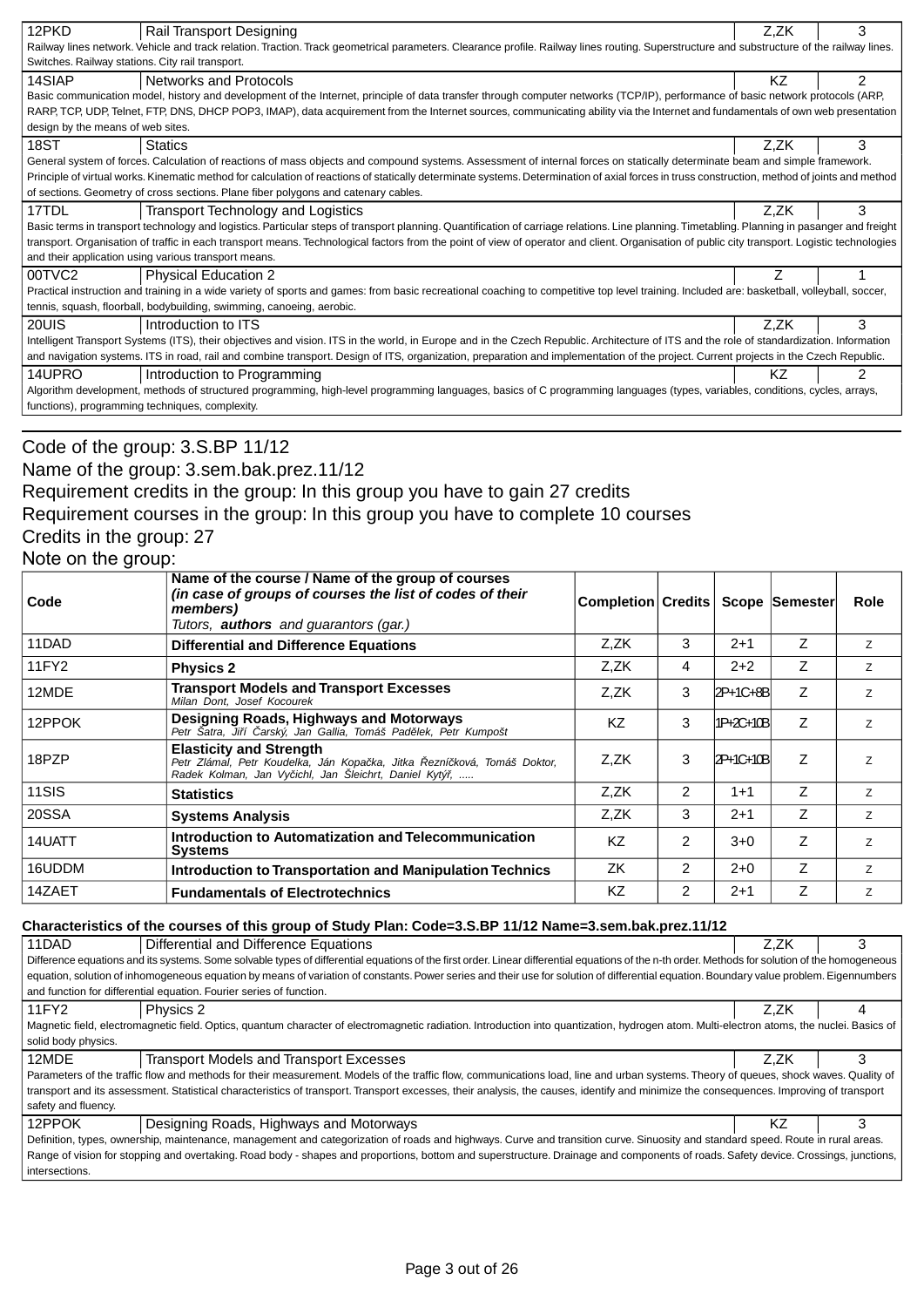| 18PZP                                                                                                                                                                                              | <b>Elasticity and Strength</b>                                                                                                                                                                     | Z.ZK |   |  |  |
|----------------------------------------------------------------------------------------------------------------------------------------------------------------------------------------------------|----------------------------------------------------------------------------------------------------------------------------------------------------------------------------------------------------|------|---|--|--|
|                                                                                                                                                                                                    | Tension and compression. Bending of beam. Shear stress during bending of beam. Design and analysis of cross section of beam. Design of riveted, bolted and welded joint of structure.              |      |   |  |  |
|                                                                                                                                                                                                    | Analysis of deflection curve of beam. Torsion of circle cross section. Combined loading. Stability of compressed bar and buckling. Beam on elastic foundation. Strength analysis.                  |      |   |  |  |
| 11SIS                                                                                                                                                                                              | <b>Statistics</b>                                                                                                                                                                                  | Z.ZK |   |  |  |
|                                                                                                                                                                                                    | Point estimation, properties of point estimators, methods of point estimation. Testing statistical hypothesis. Fit test, independence test. Regression and correlation, linear regression,         |      |   |  |  |
|                                                                                                                                                                                                    | correlation coefficient, coefficient of determination, general linear model, statistical inference in linear regression, analysis of variance, multiple regression, use of matrices in regression. |      |   |  |  |
| 20SSA                                                                                                                                                                                              | <b>Systems Analysis</b>                                                                                                                                                                            | Z.ZK | 3 |  |  |
|                                                                                                                                                                                                    | Systems identification. Typical tasks of systems analysis: on the interface, routes in system, decomposition and integration, on systems feedback. Capacity tasks, process analysis.               |      |   |  |  |
|                                                                                                                                                                                                    | Task about behaviour, aim behaviour, the genetic code, architecture and identity of systems. Fundamentals of technical cybernetics, stability and reliability of systems.                          |      |   |  |  |
| 14UATT                                                                                                                                                                                             | Introduction to Automatization and Telecommunication Systems                                                                                                                                       | ΚZ   | ⌒ |  |  |
|                                                                                                                                                                                                    | Basic axioms of technical cybernetics, automatization in transportation, human as the weakest element, signalling in transpotation, modelling and projecting of transport systems,                 |      |   |  |  |
|                                                                                                                                                                                                    | integrated technological and infromation system in post, principle of telecommunication signal transmission, solving of telecommunication networks, modulating methods, multimedial                |      |   |  |  |
| networks and services, NGN networks.                                                                                                                                                               |                                                                                                                                                                                                    |      |   |  |  |
| 16UDDM                                                                                                                                                                                             | Introduction to Transportation and Manipulation Technics                                                                                                                                           | ΖK   |   |  |  |
|                                                                                                                                                                                                    | Means of transportation and transportation systems. Principles, functions and arrangement of means of transportation. Motors and their characteristics. Water transportation. Manipulating         |      |   |  |  |
|                                                                                                                                                                                                    | technics. Principles of lifting machines and conveyors. Legislature.                                                                                                                               |      |   |  |  |
| 14ZAET                                                                                                                                                                                             | <b>Fundamentals of Electrotechnics</b>                                                                                                                                                             | K7   |   |  |  |
| Basic electrotechnic terms, circuit quantities. Periodic courses characteristics. Electric circuits elements and basic circuit members. Assignating of bipoles and basic circuit elements.         |                                                                                                                                                                                                    |      |   |  |  |
| Solution to direct current circuits with a help of circuit analysis elementar methods: method of consecutive reduction, unloaded voltage divider, current divider. Transfiguration star-triplangel |                                                                                                                                                                                                    |      |   |  |  |
|                                                                                                                                                                                                    | and principle of superposition in direct current circuits.                                                                                                                                         |      |   |  |  |

### Code of the group: 5.S.BLED 12/13 Name of the group: 5.sem.LED bak.prez. 12/13 Requirement credits in the group: In this group you have to gain 21 credits Requirement courses in the group: In this group you have to complete 8 courses Credits in the group: 21 Note on the group:

| Code   | Name of the course / Name of the group of courses<br>(in case of groups of courses the list of codes of their<br>members)<br>Tutors, <b>authors</b> and quarantors (gar.) | Completion Credits |   |           | Scope Semester | Role           |
|--------|---------------------------------------------------------------------------------------------------------------------------------------------------------------------------|--------------------|---|-----------|----------------|----------------|
| 17TGA  | <b>Graph Theory and its Applications in Transport</b><br>Alena Rybi ková, Denisa Mocková, Dušan Teichmann                                                                 | Z.ZK               | 4 | 2P+2C+12B | Ζ              | Z              |
| 21LL2  | Aircraft 2                                                                                                                                                                | Z.ZK               | 5 | $2+2$     | $\overline{z}$ | Z.             |
| 21LTN  | <b>Air Navigation</b><br>Ladislav Keller, Radoslav Zozu ák, Jakub Kraus <b>Jakub Kraus</b>                                                                                | Z.ZK               | 2 | 2P+1C+12B |                | Z.             |
| 21ZLE2 | <b>Principles of Flight 2</b>                                                                                                                                             | Z.ZK               | 4 | $2+1$     | Z              | Z              |
| 21LPS2 | <b>Flight Operation &amp; Requirements and Legislation 2</b>                                                                                                              | ZK                 |   | $2+0$     | Z              | Z              |
| 14DB   | <b>Database Systems</b>                                                                                                                                                   | <b>KZ</b>          | 2 | $0+2$     | Ζ              | Z              |
| 21DPL  | <b>Airports - Design and Operation</b>                                                                                                                                    | KZ                 |   | $2+0$     | Z              | $\overline{z}$ |
| 21LA1  | <b>English in Aviation 1</b>                                                                                                                                              | Z                  | 2 | $0 + 2$   | Z              | Z              |

#### **Characteristics of the courses of this group of Study Plan: Code=5.S.BLED 12/13 Name=5.sem.LED bak.prez. 12/13**

| 0.12 . 2010 . 2010 . 2010 . 2010 . 2010 . 2010 . 2010 . 2010 . 2010 . 2010 . 2010 . 2010 . 2010 . 2010 . 2010 . 2010 . 2010 . 2010 . 2010 . 2010 . 2010 . 2010 . 2010 . 2010 . 2010 . 2010 . 2010 . 2010 . 2010 . 2010 . 2010 |           |                |
|-------------------------------------------------------------------------------------------------------------------------------------------------------------------------------------------------------------------------------|-----------|----------------|
| 17TGA<br>Graph Theory and its Applications in Transport                                                                                                                                                                       | Z.ZK      | 4              |
| Basic terms of graph theory, paths in graphs, flows in networks, location problems, design problems on graphs, optimum routing, use of graphs in other scientific disciplines.                                                |           |                |
| 21LL2<br>Aircraft 2                                                                                                                                                                                                           | Z.ZK      | 5              |
| Manufacturers responsibility, responsibilities of operator and professional supervising; legislation in area of airworthiness; international and national standards; static solidity of aircraft                              |           |                |
| structures; aeroelasticity; inherent and operational reliability of aircraft structure; fatigue strength; aircraft structure lifetime presumption.                                                                            |           |                |
| 21LTN<br>Air Navigation                                                                                                                                                                                                       | Z.ZK      | $\mathfrak{p}$ |
| Earth - its shape, parameters and properties. Aeronautical charts and their use. Measuring time. Dead reckoning. Radionavigation aids. Global navigation satellite systems. Air traffic                                       |           |                |
| services routes and their design.                                                                                                                                                                                             |           |                |
| 21ZLE2<br>Principles of Flight 2                                                                                                                                                                                              | Z,ZK      | 4              |
| Ways of producing thrust, propeller, jet propulsion, thrust and momentum, propulsion efficiency, aerodynamics of fixed and variable pitch propeller, propeller operation modes, propeller                                     |           |                |
| airstream effect, gyroscopic effect, balance of forces in horizontal flight, glide and landing, performances, take off and climb, acceleration, positive load, manoeuvres, stability and                                      |           |                |
| controllability, transsonic speeds.                                                                                                                                                                                           |           |                |
| 21LPS2<br>Flight Operation & Requirements and Legislation 2                                                                                                                                                                   | ΖK        |                |
| Continuing in education of graduated experts in aviation requirements. Ministry of Transport and Civil Aviation Authority action. ICAO Annexes 11-18. Aviation Requirements of Czech                                          |           |                |
| Republic L11-L18. Rquirement of ICAO Doc. 4444 analysis and exposition, introduction to EASA legislation.                                                                                                                     |           |                |
| 14DB<br>Database Systems                                                                                                                                                                                                      | ΚZ        | $\mathfrak{p}$ |
| Basic concepts of database systems, conceptual model, relational data model, the principles of normal forms, relational database design, security and integrity of data, database                                             |           |                |
| queries, relational algebra, SQL language, client / server, multilayer architectures, distributed database systems. Access to data via the WWW.                                                                               |           |                |
| 21DPL<br>Airports - Design and Operation                                                                                                                                                                                      | <b>KZ</b> |                |
| Introductory conditions for development planing runway systems and terminal facilities. Strength of pavements, approximate analysis of RWY distance. Investment planing-operator                                              |           |                |
| activities. Certification of international airports - standard checking. Irregular events.                                                                                                                                    |           |                |
| 21LA1<br>English in Aviation 1                                                                                                                                                                                                |           | 2              |
| Terminology used in civil aviation in the general context and emphasiye on the ability to receive information only in English.                                                                                                |           |                |
|                                                                                                                                                                                                                               |           |                |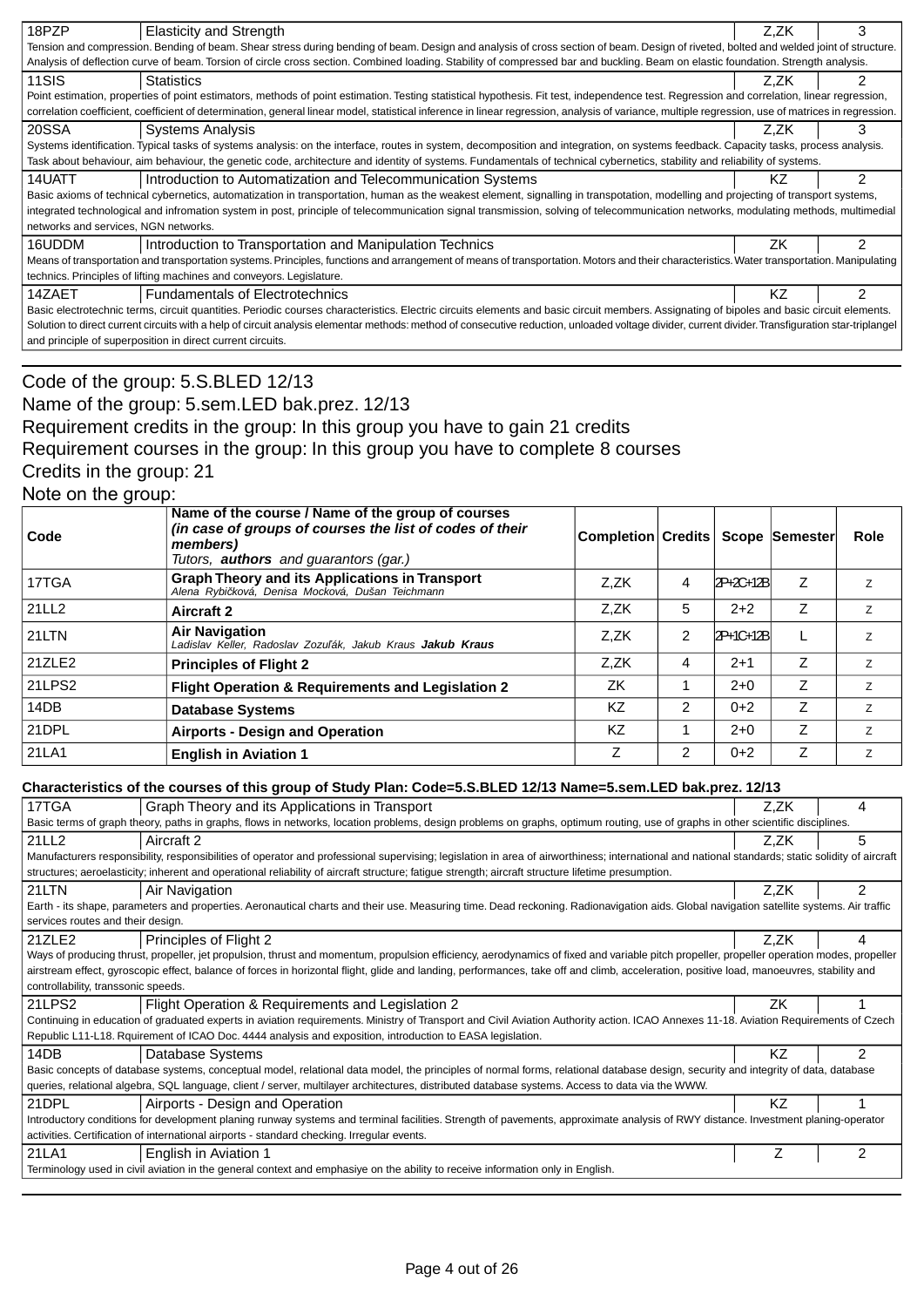# Code of the group: 5.S.BLED VÝB R 12/1 Name of the group: 5.sem.LED výb r p edm tu 12/13 Requirement credits in the group: In this group you have to gain 2 credits Requirement courses in the group: In this group you have to complete 1 course Credits in the group: 2

Note on the group:

| ∣ Code | Name of the course / Name of the group of courses<br>(in case of groups of courses the list of codes of their<br>members)<br>Tutors, <b>authors</b> and guarantors (gar.) | Completion Credits Scope Semester |       | Role |
|--------|---------------------------------------------------------------------------------------------------------------------------------------------------------------------------|-----------------------------------|-------|------|
| 14PT   | <b>Advanced Methods of Parametric Programming</b>                                                                                                                         | KZ                                | $0+2$ |      |
| 14WS2  | <b>Webdesign With Web Standards 2</b>                                                                                                                                     | KZ                                | $0+2$ |      |

#### **Characteristics of the courses of this group of Study Plan: Code=5.S.BLED VÝB R 12/1 Name=5.sem.LED výb r p edm tu 12/13**

| 14PT                                                                                                                                                                          | Advanced Methods of Parametric Programming                                                                  | KZ |  |  |  |  |
|-------------------------------------------------------------------------------------------------------------------------------------------------------------------------------|-------------------------------------------------------------------------------------------------------------|----|--|--|--|--|
| Assemblies programming - tools and methodology of working subassemblies and assemblies, sheet metal parts modelling, welded assemblies, pipelines, and distribution lines.    |                                                                                                             |    |  |  |  |  |
|                                                                                                                                                                               | Photorealistic output rendering - physical and material properties, lighting sources. MKP - visual example. |    |  |  |  |  |
| 14WS2                                                                                                                                                                         | Webdesign With Web Standards 2                                                                              |    |  |  |  |  |
| Advanced CSS techniques. Multi-level menu. SEO - Search Engine Optimization. Web technologies: JavaScript, Flash, PHP, AJAX. AccessKey, Favicon, rollovers, lightboxes. Using |                                                                                                             |    |  |  |  |  |
| API for maps or searching. Audit and page statistics. Use of useful scripts. Systems for content management.                                                                  |                                                                                                             |    |  |  |  |  |

## Code of the group: 6.S.BLED BC PRÁCE 1

Name of the group: 6.sem.LED bakalá ská práce 12/13

Requirement credits in the group: In this group you have to gain 2 credits

### Requirement courses in the group: In this group you have to complete 1 course

Credits in the group: 2

#### Note on the group:

| Code   | Name of the course / Name of the group of courses<br>(in case of groups of courses the list of codes of their<br>members)<br>Tutors, <b>authors</b> and guarantors (gar.) | Completion Credits   Scope  Semester |         | Role |
|--------|---------------------------------------------------------------------------------------------------------------------------------------------------------------------------|--------------------------------------|---------|------|
| 17BPLE | <b>Bachelor Thesis (for Branch LED)</b>                                                                                                                                   |                                      | $0 + 3$ |      |
| 21BPLE | <b>Bachelor Thesis (for Branch LED)</b>                                                                                                                                   |                                      | $0 + 3$ |      |

#### **Characteristics of the courses of this group of Study Plan: Code=6.S.BLED BC PRÁCE 1 Name=6.sem.LED bakalá ská práce 12/13**

| 17BPLE                                                                                                          | Bachelor Thesis (for Branch LED) |  |  |  |
|-----------------------------------------------------------------------------------------------------------------|----------------------------------|--|--|--|
| Expert assistance during the processing of bachelor thesis and preparation for oral bachelor degree graduation. |                                  |  |  |  |
| 21BPLE                                                                                                          | Bachelor Thesis (for Branch LED) |  |  |  |
| Expert assistance during the processing of bachelor thesis and preparation for oral bachelor degree graduation. |                                  |  |  |  |

## Code of the group: 6.S.BLED 13/14

Name of the group: 6.sem.LED bak.prez. 13/14

Requirement credits in the group: In this group you have to gain 23 credits

Requirement courses in the group: In this group you have to complete 10 courses

Credits in the group: 23

Note on the group:

| Code   | Name of the course / Name of the group of courses<br>(in case of groups of courses the list of codes of their<br>members)<br>Tutors, <b>authors</b> and quarantors (gar.) | <b>Completion Credits</b> |                |           | <b>Scope Semester</b> | Role           |
|--------|---------------------------------------------------------------------------------------------------------------------------------------------------------------------------|---------------------------|----------------|-----------|-----------------------|----------------|
| 17ERP  | <b>Company Economy and Management</b>                                                                                                                                     | Z.ZK                      | 3              | $2 + 1$   |                       | Z              |
| 21EKL  | <b>Air Transport Economy</b>                                                                                                                                              | Z,ZK                      | 3              | $2P+1C$   | L, Z                  | Z              |
| 21OBP  | Peter Vittek, Eva Endrizalová Peter Vittek                                                                                                                                | Z,ZK                      | 3              | 2P+1C+12B |                       | Z              |
| 21PPL  | <b>Flight Planning and Performance</b>                                                                                                                                    | Z,ZK                      | 3              | $2+1$     |                       | Z              |
| 14ISYS | <b>Information Systems</b>                                                                                                                                                | KZ                        | 2              | $2+0$     |                       | Z              |
| 21LIC  | <b>Human Factors</b>                                                                                                                                                      | KZ                        | 2              | $2+0$     |                       | Z              |
| 21PJE  | <b>Aircraft Instruments</b><br>Pavel Hovorka <b>Pavel Hovorka</b>                                                                                                         | KZ                        | $\overline{2}$ | 2P+0C+8B  |                       | $\overline{z}$ |
| 21RIL  | <b>Air Traffic Control</b>                                                                                                                                                | KZ                        | $\overline{2}$ | $2 + 0$   |                       | $\overline{z}$ |
| 17DAS  | <b>Transportation and Communication Law</b>                                                                                                                               | Z                         |                | $2 + 0$   |                       | $\overline{z}$ |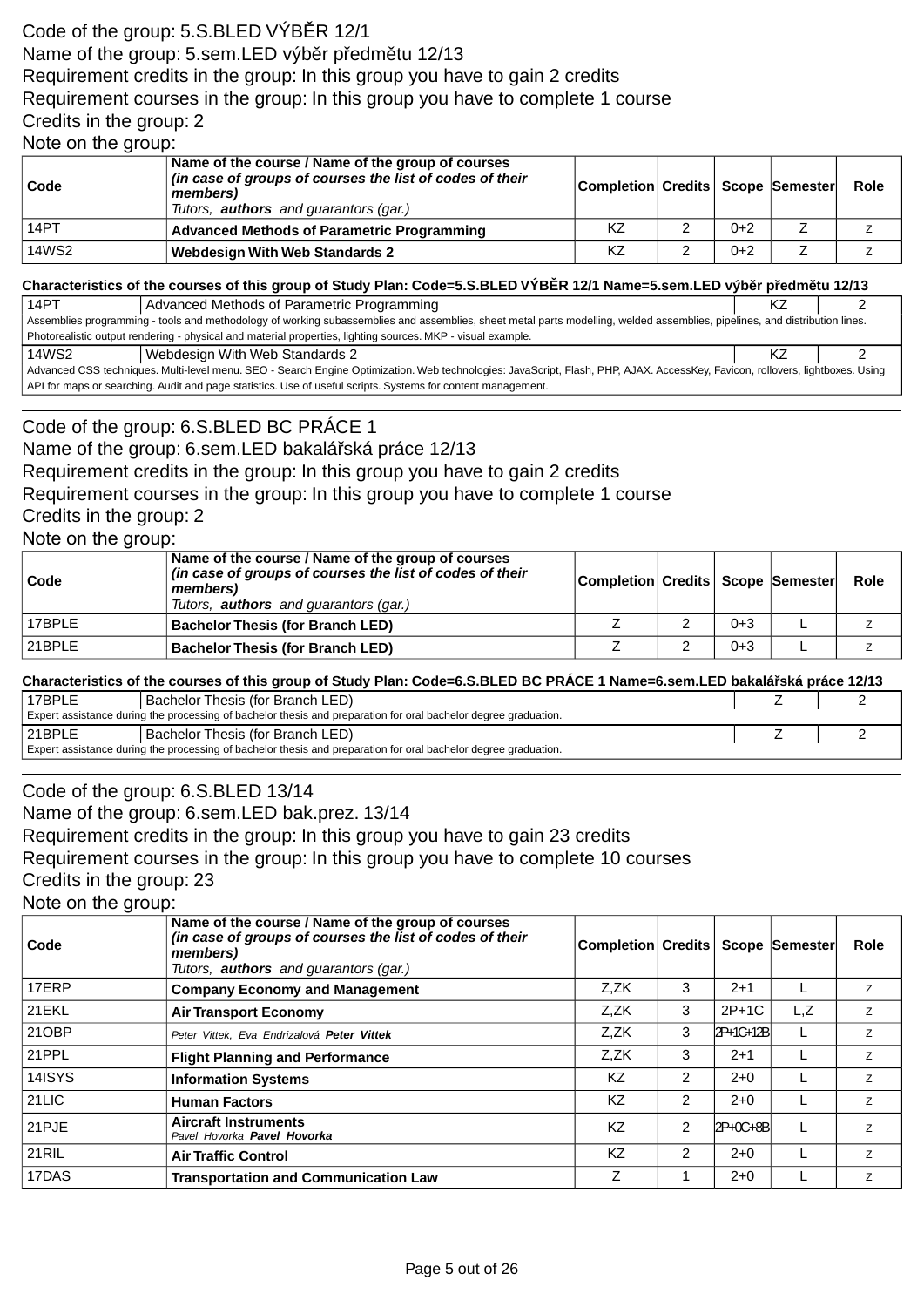| 21LA2                                                                                                          | <b>English in Aviation 2</b>                                                                                                                                                                  | Z | 2 | $0+2$ |           | Z              |
|----------------------------------------------------------------------------------------------------------------|-----------------------------------------------------------------------------------------------------------------------------------------------------------------------------------------------|---|---|-------|-----------|----------------|
| Characteristics of the courses of this group of Study Plan: Code=6.S.BLED 13/14 Name=6.sem.LED bak.prez. 13/14 |                                                                                                                                                                                               |   |   |       |           |                |
| 17ERP                                                                                                          | Company Economy and Management                                                                                                                                                                |   |   |       | Z,ZK      | 3              |
|                                                                                                                | Company and its neighbourhood, structure of assets and liabilities, depreciation, costs, revenues and profit, break-even point, costing, inventory, financial management, investment          |   |   |       |           |                |
|                                                                                                                | appraisal, basics of management, organizational structures, human resources management, marketing, company strategy, business plan.                                                           |   |   |       |           |                |
| 21EKL                                                                                                          | Air Transport Economy                                                                                                                                                                         |   |   |       | Z,ZK      | 3              |
|                                                                                                                | Economic terminology used in air transport. Basic microeconomic laws. Division of the economic disciplines. Economy carrier. Economic indicators in the management of air transport.          |   |   |       |           |                |
| Business activities in air transport.                                                                          |                                                                                                                                                                                               |   |   |       |           |                |
| 21OBP                                                                                                          |                                                                                                                                                                                               |   |   |       | Z.ZK      | 3              |
|                                                                                                                | Aviation business and transport operations is a core subject for understanding operational relationships in air transport. It focuses on the process and functional arrangements as well      |   |   |       |           |                |
|                                                                                                                | as the economic aspects and infrastructure of air transport.                                                                                                                                  |   |   |       |           |                |
| 21PPL                                                                                                          | <b>Flight Planning and Performance</b>                                                                                                                                                        |   |   |       | Z.ZK      | 3              |
|                                                                                                                | Mass and balance, load of aircraft, determination of centre of gravity, loadsheet,trimsheet, aircraft weighing, overloading of aircraft, basic characteristic speeds, runway characteristics, |   |   |       |           |                |
|                                                                                                                | take off and landing performance, drift down, MEL, ETOPS', flight planning and monitoring, routing, FL and speeds selection, charts, ICAO ATC FPL, aerodrom operation minimums,               |   |   |       |           |                |
| fuel plan, operational flight plan.                                                                            |                                                                                                                                                                                               |   |   |       |           |                |
| 14ISYS                                                                                                         | <b>Information Systems</b>                                                                                                                                                                    |   |   |       | <b>KZ</b> | 2              |
|                                                                                                                | State-of-the-art tools of objects control (control and planning) including problems related to these toole use, theory of information and knowledge, knowledge and expert systems, IS         |   |   |       |           |                |
|                                                                                                                | planning methodologies, transaction systems, theory of computer networks, semantic webs and sensitivity analysis.                                                                             |   |   |       |           |                |
| 21LIC                                                                                                          | <b>Human Factors</b>                                                                                                                                                                          |   |   |       | KZ        | $\overline{2}$ |
|                                                                                                                | Human performace & limitations, capability & competence, accident statistics, flight safety, basics of flight physiology, man & environment, breathing & circulation,                         |   |   |       |           |                |
|                                                                                                                | sensory system, health & hygiene, health preservation, intoxication, incapacitation, basics of flight psychology, human information processing, memory & learning, theory                     |   |   |       |           |                |
|                                                                                                                | & model of human error, body rhythms & sleep, stress, fatigue, working methods.                                                                                                               |   |   |       |           |                |
| 21PJE                                                                                                          | Aircraft Instruments                                                                                                                                                                          |   |   |       | <b>KZ</b> | 2              |
|                                                                                                                | Overview of aircraft instrumentation and its principles and construction, aircraft electrical systems, engine measuring and monitoring systems, air data computer, icing monitoring           |   |   |       |           |                |
|                                                                                                                | systems, gyroscopic indicators, inertial and radio navigation means, communication means, data recorders, complex flight and navigation data processing systems.                              |   |   |       |           |                |
| 21RIL                                                                                                          | Air Traffic Control                                                                                                                                                                           |   |   |       | KZ.       | 2              |
|                                                                                                                | Air traffic services and their distribution. Organization of air traffic, flow and capacity management. Airspace management. System support for aircraft flying through space. Flight plan,   |   |   |       |           |                |
|                                                                                                                | the form, content. Separation of aircraft. Reports of air traffic services, the form, content. Harmonization and integration of ATC. CFMU and its subsystems. Flexible use of airspace -      |   |   |       |           |                |
| FUA. RVSM, RNP. New trends in the area of ATC.                                                                 |                                                                                                                                                                                               |   |   |       |           |                |
| 17DAS                                                                                                          | Transportation and Communication Law                                                                                                                                                          |   |   |       | Ζ         |                |
|                                                                                                                | Transportation and communication law - railway, road transport, ropeway, water road, air transport, telecommunication, post, patent.                                                          |   |   |       |           |                |
| 21LA2                                                                                                          | English in Aviation 2                                                                                                                                                                         |   |   |       | Z         | $\mathcal{P}$  |
|                                                                                                                | Terminology in the area of aircraft construction, principles of flight, aircraft engines, instruments and systems. The subjects English Language and English in Aviation from the previous    |   |   |       |           |                |
|                                                                                                                | semester are supposed to be of perfect proficiency. The method of teaching is the same as in the previous semester.                                                                           |   |   |       |           |                |
|                                                                                                                |                                                                                                                                                                                               |   |   |       |           |                |

## Name of the block: Semestrální projekt Minimal number of credits of the block: 6 The role of the block: ZP

Code of the group: XP4,5,6 11/12

Name of the group: Projekty prez.4.5.6.sem.11/12

Requirement credits in the group: In this group you have to gain 6 credits

Requirement courses in the group: In this group you have to complete 3 courses Credits in the group: 6

Note on the group:

| Code  | Name of the course / Name of the group of courses<br>(in case of groups of courses the list of codes of their<br>members)<br>Tutors, <b>authors</b> and guarantors (gar.)            | Completion Credits   Scope Semester |                |         | <b>Role</b> |
|-------|--------------------------------------------------------------------------------------------------------------------------------------------------------------------------------------|-------------------------------------|----------------|---------|-------------|
| 15X31 | Project 1                                                                                                                                                                            | Z                                   | $\overline{2}$ | $0P+1C$ | <b>ZP</b>   |
| 14X31 | <b>Project 1</b><br>Vít Fábera, Jana Kaliková                                                                                                                                        | Ζ                                   | 2              | $0P+1C$ | ZP          |
| 13X31 | Project 1                                                                                                                                                                            | Ζ                                   | 2              | $0+1$   | <b>ZP</b>   |
| 12X31 | <b>Project 1</b><br>Josef Kocourek, Roman Dostál, Aneta Matysková, Jan Ondrá ek, Ji í arský,<br>Tomáš Pad lek, Petr Kumpošt, Zuzana arská, Dagmar Ko árková,                         | Ζ                                   | 2              | $0P+1C$ | <b>ZP</b>   |
| 11X31 | <b>Project 1</b><br>Bohumil Ková, Jan P ikryl, Ivan Nagy, Evženie Uglickich Jan P ikryl Jan<br>P ikryl (Gar.)                                                                        | Z                                   | 2              | $0P+1C$ | ZP          |
| 23X31 | <b>Project 1</b><br>Milena Macková                                                                                                                                                   | Ζ                                   | 2              | $0P+1C$ | ZP          |
| 17X31 | <b>Project 1</b><br>Alena Rybi ková, Denisa Mocková, Dušan Teichmann, Daniel Pilát, Markéta<br>Braun Kohlová, Veronika Faifrová, Rudolf Vávra, Petr Fridrišek, Stanislav<br>Metelka, | Z                                   | $\mathcal{P}$  | $0P+1C$ | ZP          |
| 18X31 | <b>Project 1</b><br>Jan Sleichrt, Jaroslav Valach, Jan Falta, Michaela Neuhäuserová, Tomáš Fíla                                                                                      | Ζ                                   | 2              | $0P+1C$ | ZP          |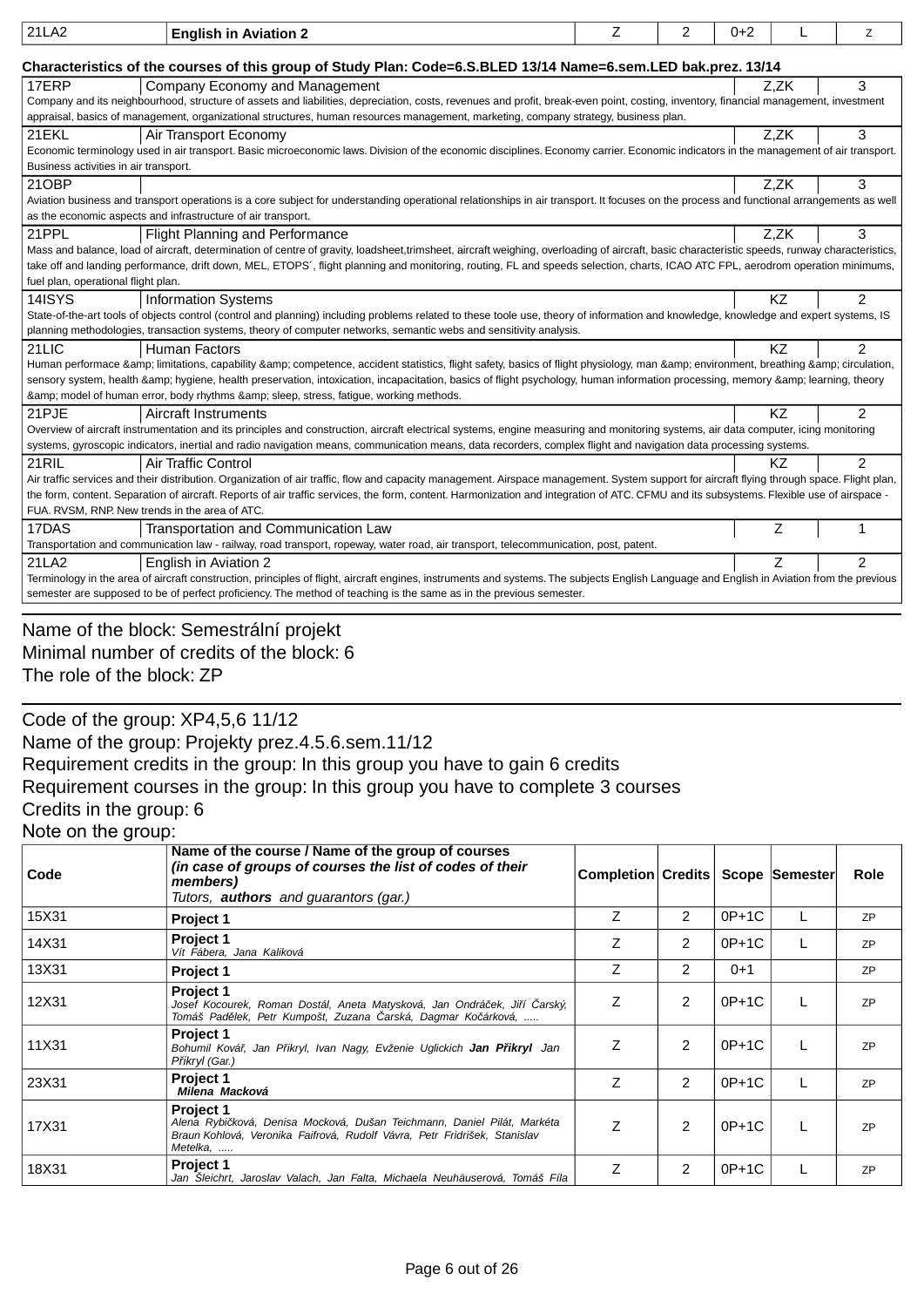| 20X31 | Project 1<br>Martin Leso, Ji í R ži ka, Milan Sliacky                                                                                                                                | Z | $\overline{2}$ | $0P+1C$ | L | ZP        |
|-------|--------------------------------------------------------------------------------------------------------------------------------------------------------------------------------------|---|----------------|---------|---|-----------|
| 21X31 | <b>Project 1</b><br>Jakub Kraus, Peter Vittek, Terézia Pilmannová, Jakub Steiner, Andrej Lališ,<br>Jakub Hospodka, Slobodan Stoji , Stanislav Pleninger, Vladimír Socha,             | Ζ | 2              | $0P+1C$ | L | ZP        |
| 22X31 | <b>Project 1</b><br>Michal Frydrýn, Karel Kocián, Luboš Nouzovský, Zden k Svatý                                                                                                      | Z | $\overline{2}$ | $0P+1C$ | L | <b>ZP</b> |
| 16X31 | Project 1<br>Josef Mík, P emysl Toman, Dmitry Rozhdestvenskiy                                                                                                                        | Z | $\overline{2}$ | $0P+1C$ | L | <b>ZP</b> |
| 15X32 | Project 2                                                                                                                                                                            | Z | 2              | $0P+2C$ | Z | ZP        |
| 14X32 | <b>Project 2</b><br>Martin Srotý, Vít Fábera, Jana Kaliková, Marek Kalika, Ota Hajzler                                                                                               | Z | $\overline{2}$ | $0P+2C$ | Z | ZP        |
| 13X32 | Project 2                                                                                                                                                                            | Z | $\overline{2}$ | $0 + 2$ |   | <b>ZP</b> |
| 12X32 | <b>Project 2</b><br>Josef Kocourek, Roman Dostál, Ji í arský, Jan Gallia, Tomáš Pad lek, Petr<br>Kumpošt, Zuzana arská, Dagmar Ko árková, Kristýna Neubergová,                       | Z | $\overline{2}$ | $0P+2C$ | Ζ | ZP        |
| 11X32 | Project 2<br>Bohumil Ková, Jan P ikryl, Ivan Nagy, Evženie Uglickich, Ond ej P ibyl <b>Ond ej</b><br>P ibyl Bohumil Ková (Gar.)                                                      | Z | 2              | $0P+2C$ | Z | <b>ZP</b> |
| 16X32 | Proiect 2<br>Josef Mík, P emysl Toman                                                                                                                                                | Z | $\overline{2}$ | $0P+2C$ | Z | <b>ZP</b> |
| 23X32 | <b>Project 2</b><br>Václav Jirovský, Milena Macková                                                                                                                                  | Z | $\overline{2}$ | $0P+2C$ | Z | ZP        |
| 22X32 | Project 2<br>Michal Frydrýn, Karel Kocián, Luboš Nouzovský, Zden k Svatý, Tomáš Mi unek                                                                                              | Z | 2              | $0P+2C$ | Z | <b>ZP</b> |
| 21X32 | Project 2<br>Peter Vittek, Terézia Pilmannová, Jakub Steiner, Andrej Lališ, Jakub Hospodka,<br>Slobodan Stoji, Stanislav Pleninger, Vladimír Socha, Lenka Hanáková,                  | Z | 2              | $0P+2C$ | Z | ZP        |
| 20X32 | Project 2<br>Martin Leso, Ji í R ži ka                                                                                                                                               | Z | $\overline{2}$ | $0P+2C$ | Z | <b>ZP</b> |
| 18X32 | <b>Project 2</b><br>Daniel Kytý, Jaroslav Valach                                                                                                                                     | Z | $\overline{2}$ | $0P+2C$ | Z | <b>ZP</b> |
| 17X32 | Project 2<br>Alena Rybi ková, Denisa Mocková, Dušan Teichmann, Daniel Pilát, Veronika<br>Faifrová, Petr Fridrišek, Stanislav Metelka, Václav Baroch, Edvard B ezina,                 | Z | $\overline{2}$ | $0P+2C$ | Z | ZP        |
| 11X33 | Project 3<br>Bohumil Ková , Jan P ikryl, Ivan Nagy, Evženie Uglickich <b>Jan P ikryl</b> Jan<br>P ikryl (Gar.)                                                                       | Z | $\overline{2}$ | 0P+1C   | L | ZP        |
| 12X33 | Proiect 3<br>Josef Kocourek, Roman Dostál, Aneta Matysková, Jan Ondrá ek, Ji í arský,<br>Tomáš Pad lek, Petr Kumpošt, Zuzana arská, Dagmar Ko árková,                                | Ζ | 2              | $0P+1C$ | L | ZP        |
| 13X33 | Project 3                                                                                                                                                                            | Z | $\overline{2}$ | $0 + 1$ |   | ZP        |
| 14X33 | Project 3<br>Martin Šrotý, Vít Fábera, Jana Kaliková, Ota Hajzler, Zden k Lokaj, Tomáš<br>Zelinka                                                                                    | Ζ | 2              | $0P+1C$ | L | ZP        |
| 15X33 | Project 3                                                                                                                                                                            | Z | 2              | $0P+1C$ | L | <b>ZP</b> |
| 23X33 | Project 3                                                                                                                                                                            | Z | 2              | $0P+1C$ | L | ZP        |
| 21X33 | Project 3<br>Radoslav Zozu ák, Jakub Kraus, Peter Vittek, Eva Endrizalová, Terézia<br>Pilmannová, Jakub Steiner, Andrei Lališ, Jakub Hospodka, Slobodan Stoji,                       | Z | $\overline{2}$ | $0P+1C$ | L | ZP        |
| 20X33 | Project 3<br>Martin Leso, Ji í R ži ka                                                                                                                                               | Z | $\overline{2}$ | $0P+1C$ | L | <b>ZP</b> |
| 18X33 | Project 3<br>Jan Sleichrt, Jaroslav Valach, Jan Falta, Michaela Neuhäuserová, Tomáš Fíla                                                                                             | Z | 2              | $0P+1C$ | L | ZP        |
| 17X33 | <b>Project 3</b><br>Alena Rybi ková, Denisa Mocková, Dušan Teichmann, Daniel Pilát, Markéta<br>Braun Kohlová, Veronika Faifrová, Rudolf Vávra, Petr Fridrišek, Stanislav<br>Metelka, | Z | $\overline{2}$ | $0P+1C$ | L | ZP        |
| 16X33 | Project 3<br>Josef Mík, P emysl Toman                                                                                                                                                | Z | $\overline{2}$ | $0P+1C$ | L | ZP        |
| 22X33 | Project 3<br>Michal Frydrýn, Karel Kocián, Luboš Nouzovský, Zden k Svatý                                                                                                             | Z | $\overline{2}$ | $0P+1C$ | L | ZP        |
|       |                                                                                                                                                                                      |   |                |         |   |           |

## **Characteristics of the courses of this group of Study Plan: Code=XP4,5,6 11/12 Name=Projekty prez.4.5.6.sem.11/12**

| 15X31 | Project 1 | ⇁ |  |
|-------|-----------|---|--|
| 14X31 | Project 1 |   |  |
| 13X31 | Project 1 |   |  |
| 12X31 | Project 1 |   |  |
| 11X31 | Project 1 |   |  |
| 23X31 | Project 1 |   |  |
| 17X31 | Project 1 |   |  |
| 18X31 | Project 1 |   |  |
| 20X31 | Project 1 |   |  |
| 21X31 | Project 1 |   |  |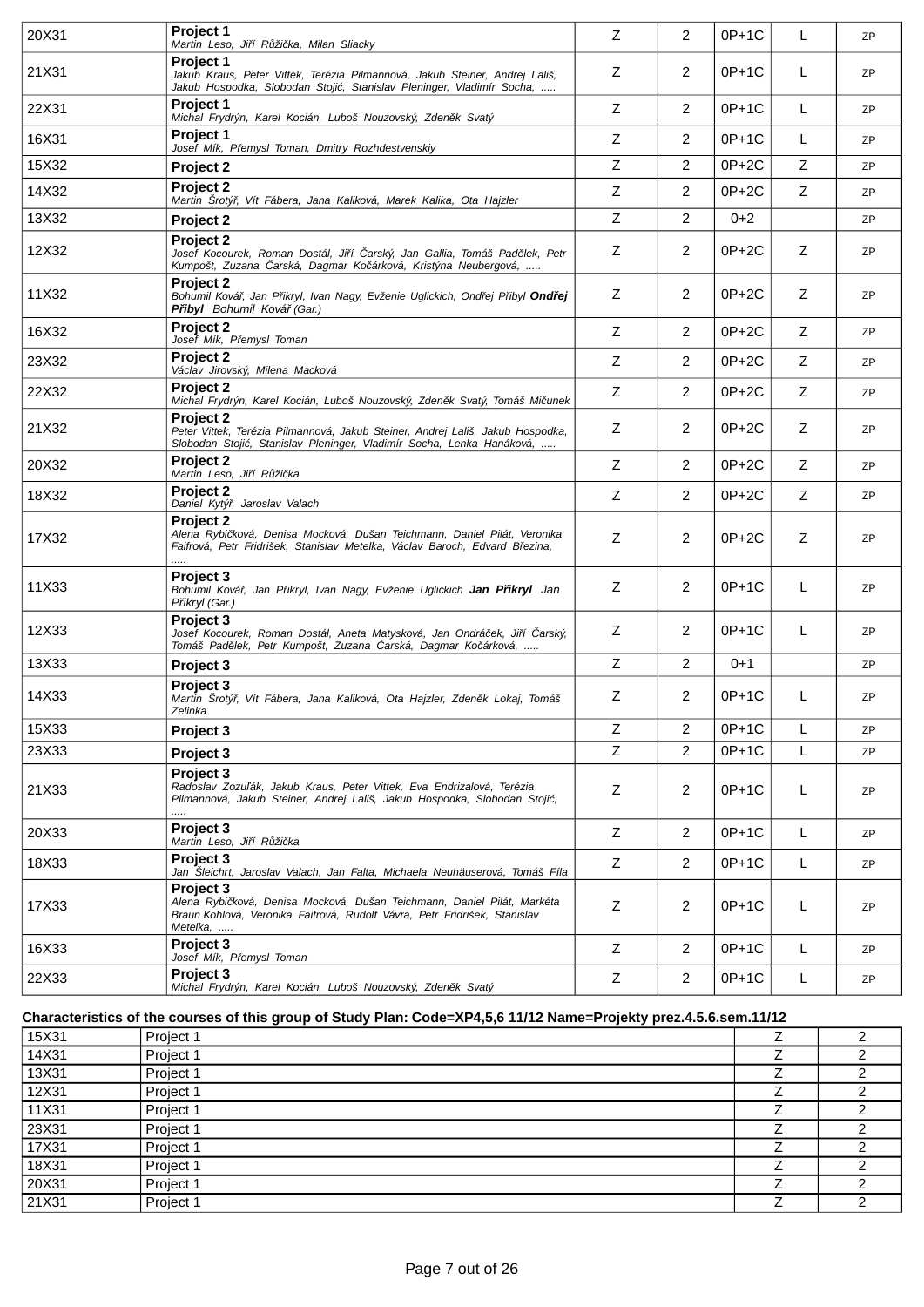| 22X31 | Project 1 | $\overline{z}$ | $\overline{2}$ |
|-------|-----------|----------------|----------------|
| 16X31 | Project 1 | $\overline{z}$ | $\overline{2}$ |
| 15X32 | Project 2 | $\overline{z}$ | $\overline{2}$ |
| 14X32 | Project 2 | Z              | $\overline{2}$ |
| 13X32 | Project 2 | Z              | $\overline{2}$ |
| 12X32 | Project 2 | $\overline{z}$ | $\overline{2}$ |
| 11X32 | Project 2 | Z              | $\overline{2}$ |
| 16X32 | Project 2 | $\overline{Z}$ | $\overline{c}$ |
| 23X32 | Project 2 | Z              | $\overline{2}$ |
| 22X32 | Project 2 | $\overline{z}$ | $\overline{2}$ |
| 21X32 | Project 2 | Z              | $\overline{c}$ |
| 20X32 | Project 2 | $\overline{z}$ | $\overline{2}$ |
| 18X32 | Project 2 | Ζ              | $\overline{c}$ |
| 17X32 | Project 2 | Ζ              | $\overline{c}$ |
| 11X33 | Project 3 | $\overline{z}$ | $\overline{2}$ |
| 12X33 | Project 3 | $\overline{z}$ | $\overline{2}$ |
| 13X33 | Project 3 | Ζ              | $\overline{2}$ |
| 14X33 | Project 3 | $\overline{z}$ | $\overline{c}$ |
| 15X33 | Project 3 | $\overline{z}$ | $\overline{2}$ |
| 23X33 | Project 3 | Z              | $\overline{2}$ |
| 21X33 | Project 3 | Z              | $\overline{2}$ |
| 20X33 | Project 3 | $\overline{z}$ | $\overline{2}$ |
| 18X33 | Project 3 | $\overline{Z}$ | $\overline{c}$ |
| 17X33 | Project 3 | Ζ              | $\overline{2}$ |
| 16X33 | Project 3 | Z              | $\overline{2}$ |
| 22X33 | Project 3 | $\overline{z}$ | $\overline{2}$ |

Name of the block: Compulsory courses in the program Minimal number of credits of the block: 23 The role of the block: P

Code of the group: 4.S.BLED 11/12 Name of the group: 4.sem.LED bak.prez.11/12 Requirement credits in the group: In this group you have to gain 23 credits Requirement courses in the group: In this group you have to complete 9 courses Credits in the group: 23 Note on the group:

| Code         | Name of the course / Name of the group of courses<br>(in case of groups of courses the list of codes of their<br>members)<br>Tutors, <b>authors</b> and guarantors (gar.) | Completion Credits |                |           | Scope Semester | Role |
|--------------|---------------------------------------------------------------------------------------------------------------------------------------------------------------------------|--------------------|----------------|-----------|----------------|------|
| 18KIAD       | <b>Kinematics and Dynamics</b>                                                                                                                                            | Z,ZK               | $\overline{2}$ | $2+1$     |                | P    |
| 21LL1        | <b>Aircraft 1</b><br>Ladislav Keller, Jakub Kraus, Max Chopart, Kate ina Stuchlíková, Karel Mündel,<br>Stanislav Fiala <b>Jakub Kraus</b>                                 | KZ                 | 3              | 2P+1C+10B |                | P    |
| 21LRY        | <b>Aircraft Engines</b>                                                                                                                                                   | Z,ZK               | 2              | $2+1$     |                | P    |
| 21LPS1       | <b>Flight Operation &amp; Requirements and Legislation 1</b>                                                                                                              | Ζ                  |                | $1 + 1$   |                | P    |
| 21LTTE       | <b>Aerodromes</b><br>Ladislav Capoušek, Petr Líka Ladislav Capoušek                                                                                                       | Z,ZK               | 4              | 2P+1C+12B |                | P    |
| 11MSP        | <b>Modeling of Systems and Processes</b><br>Lucie Kárná, Bohumil Ková, Jan P ikryl, Marek Honc Bohumil Ková (Gar.)                                                        | Z,ZK               | 4              | 2P+2C+12B |                | P    |
| <b>14WS1</b> | <b>Webdesign With Web Standards 1</b>                                                                                                                                     | <b>KZ</b>          | $\overline{2}$ | $0 + 2$   |                | P    |
| 21ZT         | <b>ATM Systems</b><br>Jakub Kraus, Terézia Pilmannová, Jakub Steiner, Stanislav Pleninger, Petr<br>Lukeš                                                                  | ΖK                 | 2              | $2P+0C$   | Ζ              | P    |
| 21ZLE1       | <b>Principles of Flight 1</b>                                                                                                                                             | KZ                 | 3              | $2 + 1$   |                | P    |
| 14ZM         | <b>Fundamentals of Parametric Programming</b>                                                                                                                             | KZ                 | 2              | $0+2$     |                | P    |

#### **Characteristics of the courses of this group of Study Plan: Code=4.S.BLED 11/12 Name=4.sem.LED bak.prez.11/12**

18KIAD Kinematics and Dynamics **New Systems** 2

Motion along a line, motion along a curve. Kinematics of rigid plane, kinematics of rigid body. Point mass kinematics, system of point masses. Point mass dynamics and system of point masses, equation of motion. Method of Newton. Princle of D´Alembert. Free and forced vibration with one degree of freedom. Viscous damping. Impact theory. Introduction to the solution of vibration with multiple degrees of freedom.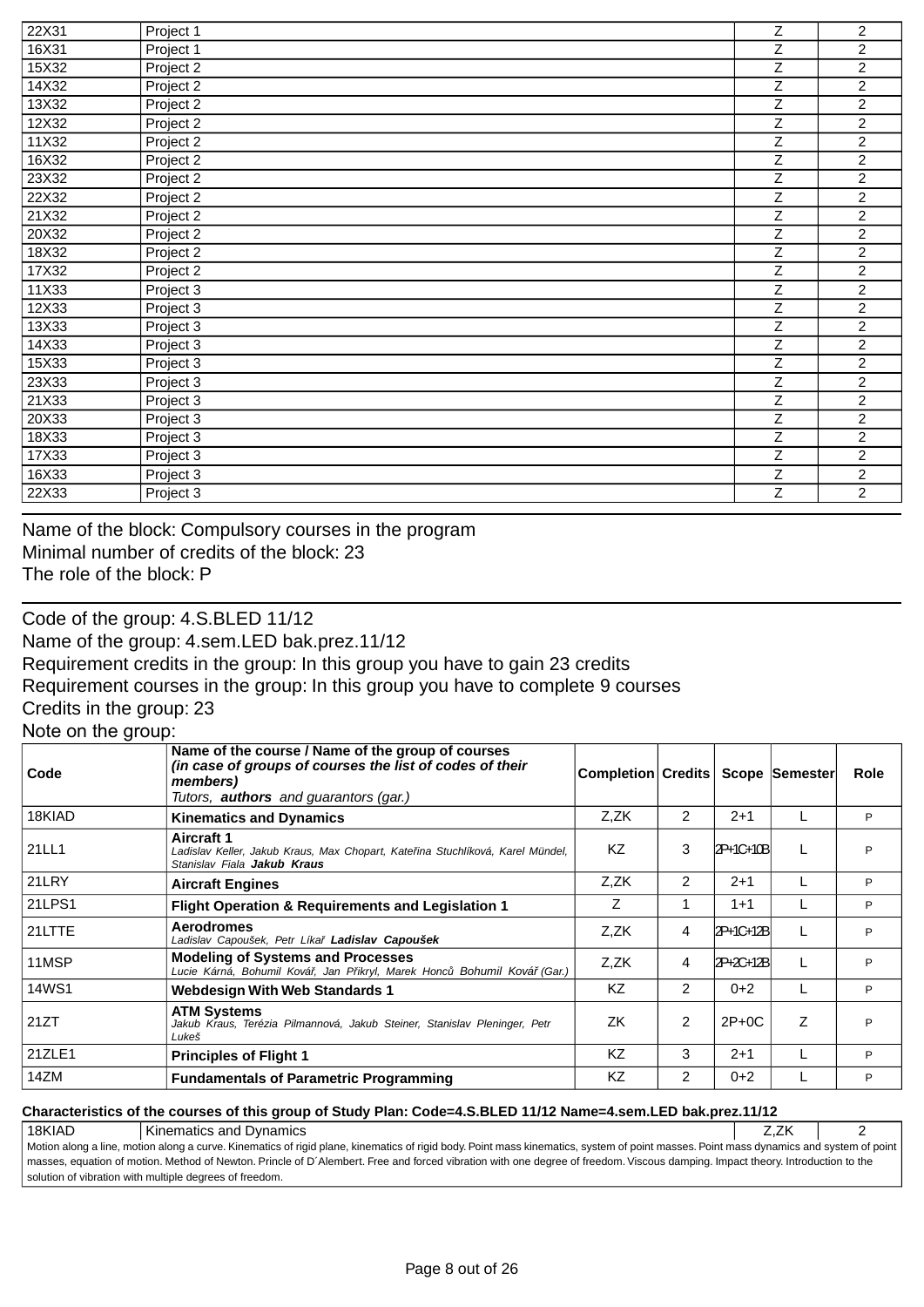| 21LL1<br>Aircraft 1                                                                                                                                                                                   | KZ   | 3              |  |  |  |  |  |
|-------------------------------------------------------------------------------------------------------------------------------------------------------------------------------------------------------|------|----------------|--|--|--|--|--|
| Aircraft structural and conceptual design types - definitions and basic knowledge of the problem. Development of requirements, aircraft definitions and categorisation. Aircraft loadings.            |      |                |  |  |  |  |  |
| Systems of primary and secondary airframe structure. Airframe and propulsion unit. Lectures are devoted to aeroplane topics.                                                                          |      |                |  |  |  |  |  |
| 21LRY<br><b>Aircraft Engines</b>                                                                                                                                                                      | Z.ZK | $\overline{2}$ |  |  |  |  |  |
| Aircraft piston engine, theoretical background, operational characteristics and construction schemes. Propellers, operational characterictics. Turbine engine, theoretical background,                |      |                |  |  |  |  |  |
| thermal cycles, construction schemes, operational characteristics. Turbojet and turbofan engines, basic construction modules, and their operational characteristics. Engine control.                  |      |                |  |  |  |  |  |
| 21LPS1<br>Flight Operation & Requirements and Legislation 1                                                                                                                                           | Ζ    |                |  |  |  |  |  |
| Introduction to aviation requirements. Ministry of Transport and Civil Aviation Authority action. ICAO Annexes 1-9. Aviation Requirements of Czech Republic L1-L9. Rquirement of ICAO                 |      |                |  |  |  |  |  |
| Doc. 8168 analysis and exposition, introduction to new legislation based on European Community Directives and Regulations.                                                                            |      |                |  |  |  |  |  |
| 21LTTE<br>Aerodromes                                                                                                                                                                                  | Z,ZK | 4              |  |  |  |  |  |
| Aerodrome reference point and temperature, TORA, TODA, ASDA, LDA. Taxiway and apron. Clearway. Stopway. Obstacle limitation surfaces. Runway marking. Runway zone lights.                             |      |                |  |  |  |  |  |
| Environmental conditions. Public traffic.                                                                                                                                                             |      |                |  |  |  |  |  |
| 11MSP<br>Modeling of Systems and Processes                                                                                                                                                            | Z,ZK | 4              |  |  |  |  |  |
| Mathematical methods and algorithms as a basis for system analysis. Methods for modelling and evaluating the systems in continuous and discrete time domain. Laplace transform,                       |      |                |  |  |  |  |  |
| z-transform, and the recursive algorithms in solution of differential and difference equations, as an instrument for system description. Practical use of technical computing environment             |      |                |  |  |  |  |  |
| (MATLAB).                                                                                                                                                                                             |      |                |  |  |  |  |  |
| <b>14WS1</b><br>Webdesign With Web Standards 1                                                                                                                                                        | KZ   | $\overline{2}$ |  |  |  |  |  |
| HTTP, URL, markup languages HTML and XHTML, anchors, tables, images, lists, forms, features of CSS, rules of accessible web pages, usability of web pages, problems of different                      |      |                |  |  |  |  |  |
| browsers, one, two and three column pages, page validation, conditional comments, CSS hacks.                                                                                                          |      |                |  |  |  |  |  |
| 21ZT<br><b>ATM Systems</b>                                                                                                                                                                            | ZK   | $\mathfrak{p}$ |  |  |  |  |  |
| The course introduces classical and modern facilities, systems and technologies designated for ATS. Student obtains knowledge of technical principles and solutions as far as                         |      |                |  |  |  |  |  |
| communication, navigation and surveillance aviation systems are concerned.                                                                                                                            |      |                |  |  |  |  |  |
| 21ZLE1<br><b>Principles of Flight 1</b>                                                                                                                                                               | KZ   | 3              |  |  |  |  |  |
| Aerodynamic drag, relation between drag and speed, streamline, boundary layer, continuity equation, Bernoulli's equation, lift and drag, air flow and pressures around wing, angle of                 |      |                |  |  |  |  |  |
| attack, reactions of wing in air flow, lift and drag of a wing and an aircraft, coefficient of lift and drag, critical angle of attack, wing with final span, induced drag, interference, devices for |      |                |  |  |  |  |  |
| lift and drag increase.                                                                                                                                                                               |      |                |  |  |  |  |  |
| 14ZM<br><b>Fundamentals of Parametric Programming</b>                                                                                                                                                 | KZ   | $\overline{2}$ |  |  |  |  |  |
| Basics of work at products and parts creation. Sketch drawing by help of geometric relations, parametric dimensions, creation of adaptive models from 2D sketches. Import and export                  |      |                |  |  |  |  |  |
| from and to another systems. Fundamentals of assemblies creation.                                                                                                                                     |      |                |  |  |  |  |  |
|                                                                                                                                                                                                       |      |                |  |  |  |  |  |

Name of the block: Compulsory elective courses Minimal number of credits of the block: 4 The role of the block: PV

Code of the group:Y1-BLED 11/12 Name of the group: PVP bak.prez. LED od 11/12 Requirement credits in the group: In this group you have to gain 4 credits Requirement courses in the group: In this group you have to complete 2 courses Credits in the group: 4 Note on the group:

| Code          | Name of the course / Name of the group of courses<br>(in case of groups of courses the list of codes of their<br>members)<br>Tutors, <b>authors</b> and guarantors (gar.) | Completion Credits |               |         | Scope Semester | Role      |
|---------------|---------------------------------------------------------------------------------------------------------------------------------------------------------------------------|--------------------|---------------|---------|----------------|-----------|
| <b>17Y1AF</b> | <b>Alternative Forms of Transportation Project Financing</b>                                                                                                              | KZ                 | 2             | $2+0$   | Z              | <b>PV</b> |
| <b>18Y1AM</b> | Anatomy, Mobility and Safety of Man                                                                                                                                       | KZ                 | 2             | $2P+0C$ | Z              | PV        |
| <b>14Y1AV</b> | <b>Animation and Visualization</b>                                                                                                                                        | KZ                 | 2             | $2P+0C$ |                | PV        |
| 14Y1AP        | <b>Automatization in Mail</b>                                                                                                                                             | KZ                 | 2             | $2+0$   | Ζ              | PV        |
| 17Y1BB        | <b>Banks and Banking</b>                                                                                                                                                  | <b>KZ</b>          | 2             | $2 + 0$ | Z              | PV        |
| 14Y1BE        | <b>Barrierless Transport</b>                                                                                                                                              | KZ                 | $\mathcal{P}$ | $2P+0C$ |                | PV        |
| 15Y1BO        | Work Safety and Health Protection in Transportation<br>Petr Musil. Eva Rezlerová                                                                                          | KZ                 | 2             | $2P+0C$ |                | PV        |
| <b>15Y1DU</b> | <b>History of Art and Society</b>                                                                                                                                         | KZ                 | 2             | $2 + 0$ | Z              | PV        |
| 15Y1DZ        | <b>History of Railway</b><br>Martin Jacura. Eva Rezlerová                                                                                                                 | KZ                 | 2             | $2P+0C$ |                | <b>PV</b> |
| 17Y1DZ        | <b>Transported Commodities Cognization</b>                                                                                                                                | KZ                 | 2             | $2 + 0$ |                | PV        |
| 18Y1D1        | <b>Dynamics of Routes and Vehicles 1</b>                                                                                                                                  | KZ.                | $\mathcal{P}$ | $2 + 0$ | Z              | PV        |
| <b>13Y1EA</b> | <b>Economic - Energetic Analysis of Land Transport</b>                                                                                                                    | KZ                 | 2             | $2+0$   | Z              | PV        |
| <b>13Y1EV</b> | <b>Public Sector Economy</b>                                                                                                                                              | KZ                 | 2             | $2+0$   | Z              | PV        |
| <b>17Y1EV</b> | <b>Public Sector Economy</b>                                                                                                                                              | KZ                 | 2             | $2P+OC$ | Z              | PV        |
| <b>15Y1EH</b> | <b>European Integration within Historical Context</b><br>Eva Rezlerová, Jan Feit                                                                                          | KZ                 | 2             | $2P+0C$ | Z              | <b>PV</b> |
| <b>18Y1EV</b> | <b>Experimental Methods and Numerical Modelling</b>                                                                                                                       | KZ.                | 2             | $2 + 0$ |                | PV        |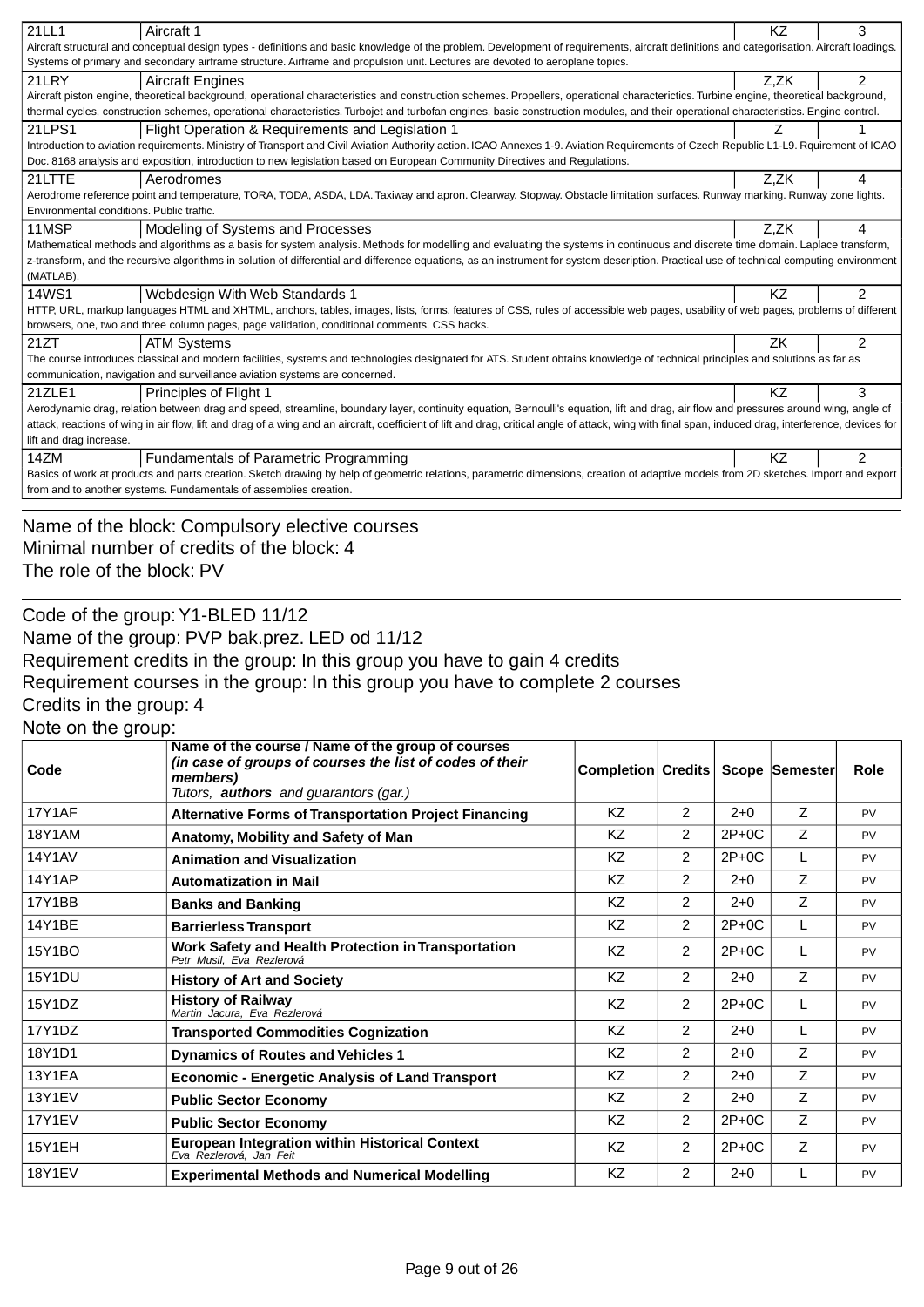| 15Y1FD        | <b>French Area Studies and Transportation</b><br>Eva Rezlerová, Irena Veselková              | KZ        | $\overline{2}$ | $2P+0C$ | L           | PV        |
|---------------|----------------------------------------------------------------------------------------------|-----------|----------------|---------|-------------|-----------|
| 20Y1GI        | <b>Geographical Information Systems</b>                                                      | <b>KZ</b> | $\overline{2}$ | $2+0$   | L           | PV        |
| 14Y1GD        | <b>GIS and Maps Digitalization</b>                                                           | KZ        | $\overline{2}$ | $2 + 0$ | Z           | PV        |
| <b>14Y1HW</b> | <b>Computer Hardware</b>                                                                     | KZ        | $\overline{2}$ | $2P+0C$ | L           | PV        |
| 15Y1HL        | <b>History of Civil Aviation</b><br>Jakub Kraus, Eva Rezlerová, Vladimír Plos                | KZ        | $\overline{2}$ | $2P+0C$ | L           | PV        |
| 15Y1HD        | <b>History of City Mass Transport</b><br>Milan Dont, Eva Rezlerová, Jan Feit                 | KZ        | $\overline{2}$ | $2P+0C$ | Z           | <b>PV</b> |
| 12Y1HD        | <b>Traffic Noise</b><br>Libor Ládyš                                                          | KZ        | $\overline{2}$ | $2P+0C$ | L           | PV        |
| 15Y1HE        | Work Hygiene and Ergonomics in Traffic<br>Petr Musil, Eva Rezlerová, Jan Feit                | KZ        | $\overline{2}$ | $2P+0C$ | Z           | PV        |
| 20Y1IC        | <b>Human Machine Interaction</b>                                                             | KZ        | $\overline{2}$ | $2+0$   | L           | <b>PV</b> |
| <b>16Y1KJ</b> | <b>Railroad Vehicles</b>                                                                     | KZ        | $\overline{2}$ | $2 + 0$ | L           | PV        |
| <b>12Y1KN</b> | <b>Combined Transportation</b>                                                               | KZ        | $\overline{c}$ | $2P+0C$ | $\mathsf Z$ | PV        |
| 20Y1K         | <b>Cybernetics</b>                                                                           | <b>KZ</b> | $\overline{2}$ | $2 + 0$ | Z           | <b>PV</b> |
| 21Y1LM        | <b>Aviation Meteorology</b>                                                                  | KZ        | 2              | $2 + 0$ | L           | PV        |
| <b>21Y1LR</b> | <b>Radio Technology in Aviation</b>                                                          | KZ        | $\overline{2}$ | $2 + 0$ | L           | PV        |
| 21Y1L         | <b>Airports - Design and Operation</b>                                                       | <b>KZ</b> | $\overline{2}$ | $2+0$   | L           | PV        |
| 21Y1LC        | <b>Human Factor</b>                                                                          | KZ        | $\overline{2}$ | $2 + 0$ | $\mathsf Z$ | PV        |
| <b>11Y1LP</b> | <b>Linear Programming</b>                                                                    | KZ        | $\overline{2}$ | $2 + 0$ | L           | PV        |
| 17Y1LL        | Logistics of Passenger and Freight Air Transport<br>Petra Skolilová                          | KZ        | $\overline{2}$ | $2P+0C$ | L           | <b>PV</b> |
| 11Y1MM        | <b>Mathematical Models in Economy</b>                                                        | KZ        | $\overline{2}$ | $2P+0C$ | Z           | PV        |
| <b>18Y1MT</b> | <b>Engineering Materials</b><br>Jaroslav Valach                                              | <b>KZ</b> | $\overline{2}$ | $2P+0C$ | L           | PV        |
| 17Y1ND        | <b>Maritime Transportation</b>                                                               | KZ        | $\overline{2}$ | $2 + 0$ | $\mathsf Z$ | <b>PV</b> |
| <b>14Y1NH</b> | <b>Databases Design and Programming</b>                                                      | KZ        | $\overline{2}$ | $2 + 0$ | L           | PV        |
| <b>14Y1NB</b> | <b>Databases Design and Programming</b>                                                      | <b>KZ</b> | $\overline{2}$ | $2+0$   | L           | PV        |
| <b>14Y1NP</b> | Non-parametric 3D Modelling                                                                  | KZ        | $\overline{2}$ | $2 + 0$ | $\mathsf Z$ | PV        |
| <b>20Y1NS</b> | <b>Neural Networks</b>                                                                       | KZ        | $\overline{2}$ | $2 + 0$ | $\mathsf Z$ | <b>PV</b> |
| <b>20Y1OI</b> | <b>Fare Collection and Information Systems</b><br>Milan Sliacky, Patrik Horaž ovský          | KZ        | $\overline{2}$ | $2P+OC$ | L           | <b>PV</b> |
| <b>14Y1OL</b> | <b>Linux Operating System</b>                                                                | <b>KZ</b> | $\overline{2}$ | $2 + 0$ | Z           | PV        |
| 14Y1OS        | <b>Operating Systems</b>                                                                     | KZ        | $\overline{2}$ | $2 + 0$ | Z           | PV        |
| 15Y1OP        | <b>Turning Points of the Czech Nation</b>                                                    | ΚZ        | 2              | 2+0     | L           | PV        |
| <b>11Y1PV</b> | <b>Parametrical and Multicriterial Programming</b><br>Olga Vraštilová Olga Vraštilová (Gar.) | KZ        | $\overline{2}$ | $2P+0C$ | Z           | <b>PV</b> |
| 13Y1PM        | <b>Personal Management</b>                                                                   | KZ        | $\overline{2}$ | $2 + 0$ | L           | <b>PV</b> |
| <b>12Y1PC</b> | <b>Pedestrian and Cycling Transport</b><br>Denis Liutov                                      | KZ        | $\overline{2}$ | $2P+0C$ | L           | <b>PV</b> |
| 20Y1PO        | <b>Weather, Air Quality and Transportation</b>                                               | <b>KZ</b> | $\overline{2}$ | $2 + 0$ | Z           | <b>PV</b> |
| <b>14Y1PG</b> | <b>Computer Graphics</b>                                                                     | KZ        | $\overline{2}$ | $2P+0C$ | L           | <b>PV</b> |
| <b>11Y1PE</b> | <b>Computer Controlled Experiments</b>                                                       | KZ        | $\overline{2}$ | $2 + 0$ | L           | <b>PV</b> |
| 13Y1PD        | The Participation of Transport in Tourist Trade Management                                   | KZ        | $\overline{2}$ | $2 + 0$ | L           | <b>PV</b> |
| <b>14Y1PM</b> | <b>Advanced Methods of Parametric Programming</b>                                            | KZ        | $\overline{2}$ | $2 + 0$ | L           | <b>PV</b> |
| 21Y1PU        | <b>Aircraft Maintenance Technology</b>                                                       | KZ        | $\overline{2}$ | $2 + 0$ | L           | PV        |
| 12Y1PD        | <b>Assessment of Transport Structures</b><br>Kristýna Neubergová                             | KZ        | $\overline{2}$ | $2P+0C$ | Z           | PV        |
| 14Y1PJ        | <b>C Programming Language</b><br>Vít Fábera Vít Fábera (Gar.)                                | KZ        | $\overline{2}$ | $2P+0C$ | Z           | <b>PV</b> |
| 12Y1C1        | Designing Roads in Civil 3D I<br>Tomáš Honc                                                  | KZ        | $\overline{2}$ | $2P+0C$ | L           | <b>PV</b> |
| 12Y1C2        | <b>Designing Roads in Civil 3D II</b><br>Tomáš Honc                                          | KZ        | $\overline{2}$ | $2P+0C$ | Z           | <b>PV</b> |
| 18Y1P1        | <b>Design of Structures 1</b>                                                                | KZ        | $\overline{2}$ | $2 + 0$ | L           | <b>PV</b> |
| 16Y1PV        | <b>Operation, Construction and Maintenance of Vehicles</b>                                   | KZ        | $\overline{2}$ | $2P+0C$ | L           | <b>PV</b> |
| <b>12Y1PU</b> | <b>Organization Disposition of Railway Stations</b><br>Martin Jacura                         | KZ        | $\overline{2}$ | $2P+0C$ | L           | <b>PV</b> |
| <b>12Y1RZ</b> | <b>Railway Lines Reconstruction</b>                                                          | KZ        | $\overline{2}$ | $2 + 0$ | Z           | <b>PV</b> |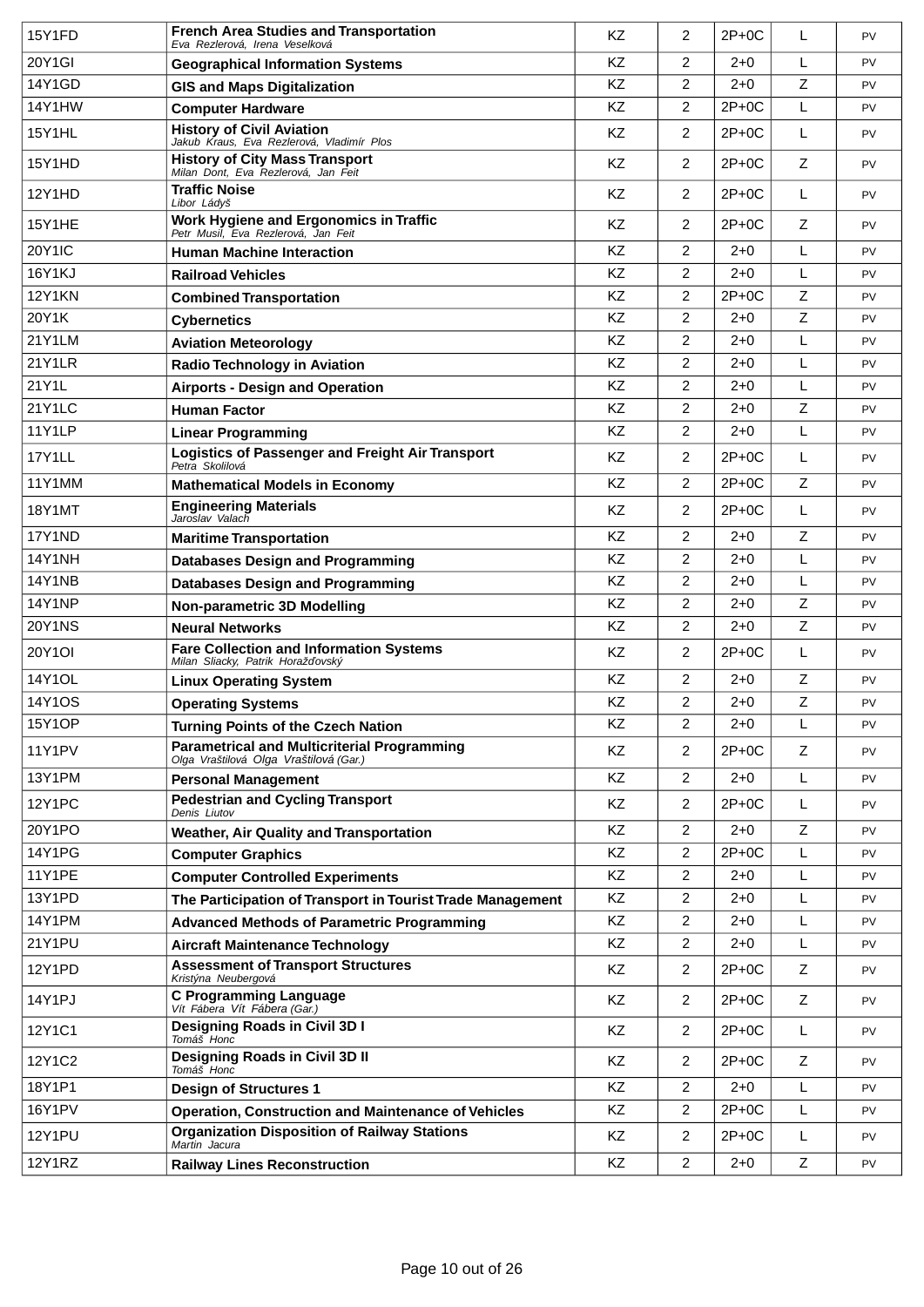| <b>16Y1RE</b> | <b>Control and Electronic Vehicle Systems</b><br>Josef Mík, P emysl Toman, Ji í First                                                                                                                                                                                                                                                                                                            | KZ        | 2              | $2P+0C$ | Z            | PV             |
|---------------|--------------------------------------------------------------------------------------------------------------------------------------------------------------------------------------------------------------------------------------------------------------------------------------------------------------------------------------------------------------------------------------------------|-----------|----------------|---------|--------------|----------------|
| 16Y1RV        | <b>Railroad Vehicles Driving</b>                                                                                                                                                                                                                                                                                                                                                                 | ΚZ        | 2              | $2+0$   | L            | <b>PV</b>      |
| 21Y1RL        | <b>Air Traffic Control</b>                                                                                                                                                                                                                                                                                                                                                                       | KZ        | $\overline{2}$ | $2+0$   | L            | PV             |
| <b>13Y1SM</b> | <b>MESE Simulation</b>                                                                                                                                                                                                                                                                                                                                                                           | <b>KZ</b> | 2              | $2+0$   | Z            | PV             |
| <b>20Y1SC</b> | <b>Sensors and Actuators</b><br>Pavel Hrubeš                                                                                                                                                                                                                                                                                                                                                     | KZ        | $\overline{2}$ | $2P+0C$ | L            | PV             |
| <b>11Y1SI</b> | <b>Transportation Software Engineering</b><br>Martin P ni ka Martin P ni ka (Gar.)                                                                                                                                                                                                                                                                                                               | KZ        | $\overline{2}$ | $2P+0C$ | Z            | PV             |
| <b>12Y1SU</b> | <b>Road Management and Maintenance</b>                                                                                                                                                                                                                                                                                                                                                           | <b>KZ</b> | 2              | $2P+0C$ | L            | PV             |
| <b>18Y1SN</b> | <b>Statically Nondeterminated Structures</b>                                                                                                                                                                                                                                                                                                                                                     | ΚZ        | 2              | $2+0$   | Z            | <b>PV</b>      |
| 16Y1TJ        | <b>Technological Quality Aspects</b>                                                                                                                                                                                                                                                                                                                                                             | ΚZ        | 2              | $2+0$   | Z            | PV             |
| 20Y1TE        | <b>Technology of Electronic Systems</b>                                                                                                                                                                                                                                                                                                                                                          | <b>KZ</b> | $\overline{2}$ | $2+0$   | L            | <b>PV</b>      |
| 20Y1TD        | <b>Telematics Databases</b>                                                                                                                                                                                                                                                                                                                                                                      | ΚZ        | 2              | $2+0$   | Z            | <b>PV</b>      |
| <b>11Y1TG</b> | <b>Graph Theory</b><br>Lucie Kárná Lucie Kárná                                                                                                                                                                                                                                                                                                                                                   | <b>KZ</b> | $\overline{2}$ | $2P+0C$ | L            | <b>PV</b>      |
| <b>16Y1TR</b> | <b>Theory of Railroad Vehicle Driving</b>                                                                                                                                                                                                                                                                                                                                                        | ΚZ        | 2              | $2+0$   | Z            | PV             |
| 16Y1TZ        | <b>Transporting Devices</b>                                                                                                                                                                                                                                                                                                                                                                      | ΚZ        | $\overline{2}$ | $2+0$   | L            | PV             |
| <b>14Y1TI</b> | <b>Creating Interactive Internet Applications</b>                                                                                                                                                                                                                                                                                                                                                | <b>KZ</b> | $\overline{2}$ | $2P+0C$ | L            | <b>PV</b>      |
| <b>18Y1UK</b> | <b>Introduction of Rail Vehicles</b><br>Josef Kolá                                                                                                                                                                                                                                                                                                                                               | KZ        | $\overline{2}$ | $2P+0C$ | L            | <b>PV</b>      |
| <b>14Y1VB</b> | Visual Basic                                                                                                                                                                                                                                                                                                                                                                                     | <b>KZ</b> | 2              | $2+0$   | $\mathbf{L}$ | <b>PV</b>      |
| <b>12Y1VC</b> | <b>Waterways and Shipping</b>                                                                                                                                                                                                                                                                                                                                                                    | <b>KZ</b> | $\overline{c}$ | $2P+0C$ | Z            | <b>PV</b>      |
| 14Y1VM        | <b>Development of Applications for Mobile Devices</b>                                                                                                                                                                                                                                                                                                                                            | KZ        | 2              | $2P+0C$ | $\mathsf Z$  | PV             |
| 21Y1ZT        | <b>ATM Systems</b>                                                                                                                                                                                                                                                                                                                                                                               | ΚZ        | 2              | $2+0$   | Z            | PV             |
| 16Y1ZG        | <b>Introduction into Applied Computer Graphics</b><br>Adam Orlický, Stanislav Novotný, Ond ej Piksa                                                                                                                                                                                                                                                                                              | <b>KZ</b> | 2              | $2P+0C$ | L            | <b>PV</b>      |
| 18Y1ZD        | <b>Basics of Two-Dimensional Design</b>                                                                                                                                                                                                                                                                                                                                                          | ΚZ        | $\overline{2}$ | $2+0$   | Z            | PV             |
| 11Y1ZF        | <b>Introduction to Solid State Physics</b>                                                                                                                                                                                                                                                                                                                                                       | <b>KZ</b> | $\overline{2}$ | $2+0$   | Z            | <b>PV</b>      |
| 14Y1ZM        | Fundamentals of parametric and adaptive modeling                                                                                                                                                                                                                                                                                                                                                 | KZ        | $\overline{2}$ | $2P+0C$ | L            | PV             |
| 18Y1ZT        | <b>Basics of Three-Dimensional Design</b>                                                                                                                                                                                                                                                                                                                                                        | <b>KZ</b> | 2              | $2+0$   | L            | PV             |
| <b>12Y1ZU</b> | <b>Principles of Urbanism</b><br>Karel Hájek                                                                                                                                                                                                                                                                                                                                                     | <b>KZ</b> | $\overline{2}$ | $2P+0C$ | Z            | PV             |
| 16Y1ZL        | <b>Vehicle Testing, Legislation and Construction</b>                                                                                                                                                                                                                                                                                                                                             | <b>KZ</b> | 2              | $2P+0C$ | $\mathsf Z$  | <b>PV</b>      |
|               | Characteristics of the courses of this group of Study Plan: Code=Y1-BLED 11/12 Name=PVP bak.prez. LED od 11/12                                                                                                                                                                                                                                                                                   |           |                |         |              |                |
| 17Y1AF        | Alternative Forms of Transportation Project Financing                                                                                                                                                                                                                                                                                                                                            |           |                |         | KZ           | $\overline{c}$ |
|               | There will be specifed such forms of financing in transportation, where the public sector body perform the final debtor, i. e. debtor payments come from its budget, but the final debtor                                                                                                                                                                                                        |           |                |         |              |                |
| project.      | is not a direct participant of the transaction and it is not the counterparty of the financial institute which provides the funding. Issue of securities as an alternative source of transportation                                                                                                                                                                                              |           |                |         |              |                |
| <b>18Y1AM</b> | Anatomy, Mobility and Safety of Man                                                                                                                                                                                                                                                                                                                                                              |           |                |         | <b>KZ</b>    | $\overline{2}$ |
|               | Survey of tissues. Anatomical structure and growth of bones. Articular joint. Remodelling of bone tissue. Anatomical structure of muscles. Blood circulation and nervous system. Structure                                                                                                                                                                                                       |           |                |         |              |                |
|               | and biomechanics of muscular-skeletal system. Injury of human organs and musculo-skeletal system during traffic accidents. Mobility of ill and injured man and his treatment. Human<br>joint prostheses. Protective means and traffic safety regulations.                                                                                                                                        |           |                |         |              |                |
| 14Y1AV        | Animation and Visualization                                                                                                                                                                                                                                                                                                                                                                      |           |                |         | KZ           | 2              |
|               | Advanced modifications and modeling of NURBS, Patch objects, selection of objects (according to filter and properties). 3D Studio MAX systems and Space Warp objects. Atmospheric<br>and other effects, rendering filters, Motion blur, advanced animations, Motion panel. Modeling for morphing and animation, bone formation, animation using Inverse Kinematics.                              |           |                |         |              |                |
| 14Y1AP        | Automatization in Mail                                                                                                                                                                                                                                                                                                                                                                           |           |                |         | KZ.          | $\overline{c}$ |
|               | Technology of post shipment submission, transport, and delivery via physic and electronic way, virtual post operation. Technology of information transmission by electronic way,                                                                                                                                                                                                                 |           |                |         |              |                |
|               | application of new information and communication technologies in an offer of permanent, mobile, and NGN e-communication networks, solutions to e-communication network interfaces,<br>technological principles of end telecommunication devices.                                                                                                                                                 |           |                |         |              |                |
| 17Y1BB        | Banks and Banking                                                                                                                                                                                                                                                                                                                                                                                |           |                |         | KZ           | $\overline{2}$ |
|               | Banks and banking system. Balance sheet, income statement, bank's capital and its functions. Banking risks. Banking products. Interest types, pay-off and loan securing, financial loan                                                                                                                                                                                                          |           |                |         |              |                |
|               | products. Banking deposit products. Banking payment-clearing products. Financial intermediation, open-end and closed-end funds, collective investment schemes. Central bank and<br>its role. Bank regulation and supervision. International banking.                                                                                                                                             |           |                |         |              |                |
| 14Y1BE        | <b>Barrierless Transport</b>                                                                                                                                                                                                                                                                                                                                                                     |           |                |         | KZ           | $\overline{2}$ |
|               | The issue of barrierless accessible public transportation in terms of architectural barriers and also for transportation-technological point of view. Students will gain theoretical knowledge<br>of barrierless environment roads, railway stations, public transport stops, terminal buildings, vehicles, public transport, information and orientation systems and transportation technology. |           |                |         |              |                |
|               | Theoretical knowledge will be supplemented by practical examples.                                                                                                                                                                                                                                                                                                                                |           |                |         |              |                |
| 15Y1BO        | Work Safety and Health Protection in Transportation                                                                                                                                                                                                                                                                                                                                              |           |                |         | <b>KZ</b>    | $\overline{2}$ |
|               | Fundamental legislative, definition of terms, risks and possible health damage, working conditions and health protection with focus on transportation. Health protection programmes,<br>health insurance of home and foreign business trips, statistics, working practice.                                                                                                                       |           |                |         |              |                |
| <b>15Y1DU</b> | History of Art and Society                                                                                                                                                                                                                                                                                                                                                                       |           |                |         | ΚZ           | $\overline{c}$ |
|               | History of art - definitions, terminology, division into periods. Architecture, fine arts, design. Situation in Central Europe, today in the Czech Republic. Stations, bridges, industrial                                                                                                                                                                                                       |           |                |         |              |                |

buildings. Design of transport vehicles.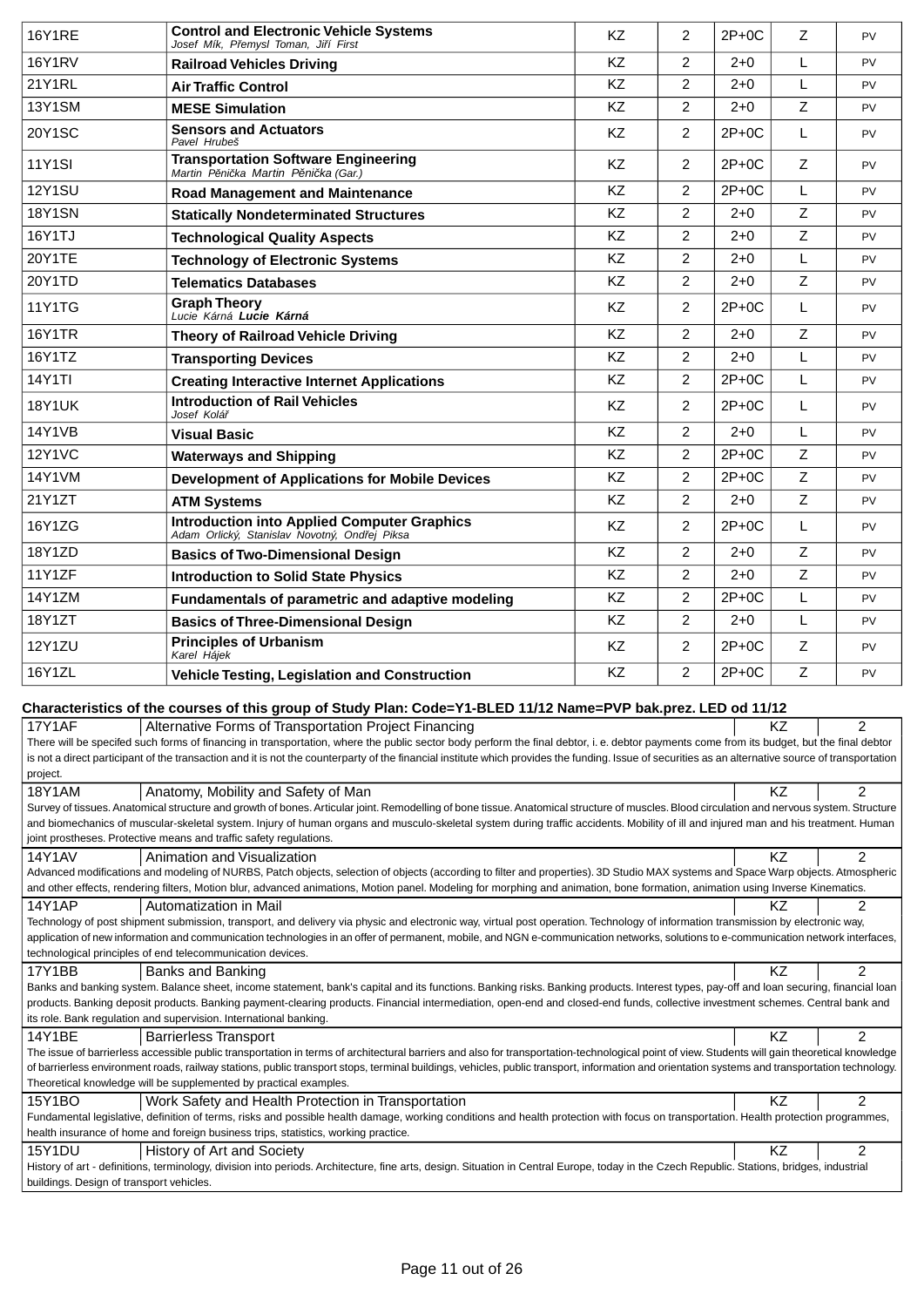| 15Y1DZ<br>History of Railway                                                                                                                                                                                                                                                                          | ΚZ        | $\overline{2}$ |
|-------------------------------------------------------------------------------------------------------------------------------------------------------------------------------------------------------------------------------------------------------------------------------------------------------|-----------|----------------|
| Horse-drawn railways, steam railways, railway network development in the 2nd half of 19th century, regional railways epoch, railways of the "First Republic", electric traction, World                                                                                                                |           |                |
|                                                                                                                                                                                                                                                                                                       |           |                |
| War II railways, railway development in the 2nd half of 20th century, high-speed railway origins, railway lines closing, important long-distance train connections, railway lines construction,                                                                                                       |           |                |
| railway accidents, railway junctions. Excursions and projections.                                                                                                                                                                                                                                     |           |                |
| 17Y1DZ<br><b>Transported Commodities Cognization</b>                                                                                                                                                                                                                                                  | KZ        | 2              |
| Useful features. Quality. Testing. Standardization. Features relevant for the transport. Packing. Stress. Protection of goods and damage prevention during the carriage. Optimization                                                                                                                 |           |                |
| of the choice and effective transport means utility.                                                                                                                                                                                                                                                  |           |                |
|                                                                                                                                                                                                                                                                                                       |           |                |
| 18Y1D1<br>Dynamics of Routes and Vehicles 1                                                                                                                                                                                                                                                           | KZ        | $\overline{2}$ |
| Theory and analysis of vibration of multimass systems. Dynamical model of vehicle and interaction with transport structure. Assessment of structure vibration and allowable criteria.                                                                                                                 |           |                |
| Vibroisolation and absorbers of dynamical effects. Methods of experimental dynamics. FEM in structure dynamics.                                                                                                                                                                                       |           |                |
| <b>13Y1EA</b><br>Economic - Energetic Analysis of Land Transport                                                                                                                                                                                                                                      | KZ        | $\overline{c}$ |
| Vehicle traction systems, traction-energetic properties, laws of vehicle motion, assessment of energy demands, traction-energetic conceptions, technical, economical and social aspects.                                                                                                              |           |                |
|                                                                                                                                                                                                                                                                                                       |           |                |
| <b>13Y1EV</b><br><b>Public Sector Economy</b>                                                                                                                                                                                                                                                         | ΚZ        | 2              |
| Summary of basic economic findings, public goods - definition, public sector domains, state budget, taxes, public goods and externalities, externalities in transportation and their                                                                                                                  |           |                |
| treatment, methods of assessment of public projects, transport projects and their funding, benefits of transport projects, the assessment of transport projects by the CBA method,                                                                                                                    |           |                |
| HDM-4, CSHS.                                                                                                                                                                                                                                                                                          |           |                |
| <b>17Y1EV</b><br><b>Public Sector Economy</b>                                                                                                                                                                                                                                                         | ΚZ        | 2              |
|                                                                                                                                                                                                                                                                                                       |           |                |
| Economic and financial theory of public sector, public choice theory, externalites, decisions about public finance allocation, economic assesment of public projects (CBA, MCA, CEA),                                                                                                                 |           |                |
| tax system of the CR, state budget, management of public projects a their economic efficiency assessment, way of elaboration of PPP projects, funding from EU funds, program HDM-4.                                                                                                                   |           |                |
| 15Y1EH<br>European Integration within Historical Context                                                                                                                                                                                                                                              | ΚZ        | 2              |
| Versailles system, formation of new states. Europe and the powers, League of Nations. European policy in the 1920s. Fascism, nacism, communism. Little Entente, its principles and                                                                                                                    |           |                |
| goals. Europe after Hitler's getting to power, system of bilateral agreements. Decline of the LN. Rearrangement of powers during WWII. Cold war and its consequences for Europe.                                                                                                                      |           |                |
|                                                                                                                                                                                                                                                                                                       |           |                |
| New quality of French-German relationship - a driving power of starting European integration.                                                                                                                                                                                                         |           |                |
| <b>Experimental Methods and Numerical Modelling</b><br><b>18Y1EV</b>                                                                                                                                                                                                                                  | KZ        | $\overline{2}$ |
| Physical properties measured in structural mechanics and dynamics. Principles of strain gauge measurement. Theory of photoelasticimetry, experimental methods in structural dynamics.                                                                                                                 |           |                |
| Basic principles of numerical methods in structural mechanics and dynamics. Finite element method in statics and dynamics. Geometry development, discretization to elements, types                                                                                                                    |           |                |
| of structural elements. Boundary conditions. Material models. Solution of problems.                                                                                                                                                                                                                   |           |                |
|                                                                                                                                                                                                                                                                                                       |           |                |
| 15Y1FD<br>French Area Studies and Transportation                                                                                                                                                                                                                                                      | KZ        | $\overline{2}$ |
| France - geography and regions, transport infrastructure. Paris and its sights, city public transport. Road traffic, motorways, railway traffic, TGV, air traffic, specialised terminology.                                                                                                           |           |                |
| French society and culture. Current political system. System of education, studying in France. Selected authors of French literature. French gastronomy.                                                                                                                                              |           |                |
| 20Y1GI<br>Geographical Information Systems                                                                                                                                                                                                                                                            | KZ        | $\overline{c}$ |
|                                                                                                                                                                                                                                                                                                       |           |                |
| Introduction to geographical information systems, creating real-world model, data models, storage of geographical data, methods of data entry, digitization, geographical coordinate                                                                                                                  |           |                |
| systems, map projections, raster and vector representation, spatial algorithms and operations, and general transport roles in GIS.                                                                                                                                                                    |           |                |
| 14Y1GD<br>GIS and Maps Digitalization                                                                                                                                                                                                                                                                 | <b>KZ</b> | $\overline{2}$ |
| Work with map sources and their creating. Maps digitalization and creation. Use and creation of other (non-graphic) information with use of databases. Interlinking external references                                                                                                               |           |                |
| with drawings containing maps.                                                                                                                                                                                                                                                                        |           |                |
|                                                                                                                                                                                                                                                                                                       |           |                |
|                                                                                                                                                                                                                                                                                                       |           |                |
| <b>14Y1HW</b><br><b>Computer Hardware</b>                                                                                                                                                                                                                                                             | KZ        | $\overline{2}$ |
| Computer architecture, basics of logical circuits design and their realization using FPGA. In detail, description of computer architecture and separate parts designing - controllers,                                                                                                                |           |                |
| arithmetic and logical units, I/O subsystem.                                                                                                                                                                                                                                                          |           |                |
|                                                                                                                                                                                                                                                                                                       |           |                |
| <b>15Y1HL</b><br><b>History of Civil Aviation</b>                                                                                                                                                                                                                                                     | KZ        | $\overline{2}$ |
| Beginnings of flying, development of aircrafts lighter than air. Beginnings of aircrafts heavier than air. Czechoslovak aviation pioneers. Development of airports in the Czech Republic.                                                                                                             |           |                |
| World airports. Famous aviators. Helicopters. CSA airplanes. Development of aircrafts in Czechoslovakia between the years 1945-1989. Classic era of aviation. Golden era of civil                                                                                                                     |           |                |
| aviation. Modern era of civil aviation. Airline companies. Supersonic flying                                                                                                                                                                                                                          |           |                |
|                                                                                                                                                                                                                                                                                                       |           | $\overline{2}$ |
| 15Y1HD<br>History of City Mass Transport                                                                                                                                                                                                                                                              | KZ        |                |
| History of city mass transport in the world, development of tram, bus and trolley-bus systems. History of transport networks in the world, current trends and developments of tariff and                                                                                                              |           |                |
| clearance systems. History of city transport in Prague and Brno. History of tram, bus and trolley-bus operation systems in the Czech Republic and Slovakia.                                                                                                                                           |           |                |
| 12Y1HD<br><b>Traffic Noise</b>                                                                                                                                                                                                                                                                        | ΚZ        | 2              |
| Acoustic introduction, basic terms, quantities. Basics of physiological acoustic, noise impacts on human body. Acoustic legislation, standarts, regulations. Creation acoustic climate in                                                                                                             |           |                |
| area, principles of urban acoustic, noise transmission, soundproofing. Types of noise sources in area. Determination of acoustic situation in the area of interest. Methodology of                                                                                                                    |           |                |
| computing and measurement of transport noise. Acoustic studies, measuring protocol.                                                                                                                                                                                                                   |           |                |
|                                                                                                                                                                                                                                                                                                       |           |                |
| <b>15Y1HE</b><br>Work Hygiene and Ergonomics in Traffic                                                                                                                                                                                                                                               | ΚZ        | 2              |
| Basic knowledge of occupational hygiene and ergonomics, and their application in transport. Working environment factors, and the influence of these factors on health of workers.                                                                                                                     |           |                |
| Creation and protection of working conditions that do not damage public health. Mutual links: man-machine-environment. Adaptation of technology to possibilities and skills of a man.                                                                                                                 |           |                |
| Practical examples from the field of transportation; relevant legislature.                                                                                                                                                                                                                            |           |                |
|                                                                                                                                                                                                                                                                                                       |           |                |
| 20Y1IC<br>Human Machine Interaction                                                                                                                                                                                                                                                                   | KZ        | 2              |
| Interaction of human-system. Methods and procedures for detecting decrease in attention. Used software and hardware tools. Bio-feedback, EEG measurements.                                                                                                                                            |           |                |
| <b>16Y1KJ</b><br><b>Railroad Vehicles</b>                                                                                                                                                                                                                                                             | ΚZ        | $\overline{2}$ |
| 21st century mobility. Recent construction of railroad, city and intercity public vehicles, future and present situation, speed as a solution, maglev. From principle to design and construction;                                                                                                     |           |                |
| some realization in the world. Division and ways of drive, efficient electronics, changers, railroad traction, energetic calculation. Railroad safety signalling systems, railroad vehicle and                                                                                                        |           |                |
| infrastructure compliance (interference). Testing.                                                                                                                                                                                                                                                    |           |                |
|                                                                                                                                                                                                                                                                                                       |           |                |
| <b>12Y1KN</b><br><b>Combined Transportation</b>                                                                                                                                                                                                                                                       | <b>KZ</b> | 2              |
| Combined transport strategy and legislation. Load units. Means of transport in combined transport. Combined transport systems. Transshipping areas. Multimodal logistic centres.                                                                                                                      |           |                |
| 20Y1K<br>Cybernetics                                                                                                                                                                                                                                                                                  | KZ        | 2              |
| Fundamentals of information theory, dynamic systems, the principle of feedback, logical systems. Finite automata as a special case of dynamical systems. Relations between languages                                                                                                                  |           |                |
| and automata.                                                                                                                                                                                                                                                                                         |           |                |
|                                                                                                                                                                                                                                                                                                       |           |                |
| 21Y1LM<br><b>Aviation Meteorology</b>                                                                                                                                                                                                                                                                 | KZ        | 2              |
| Structure of atmosphere. Vertical stratification. Pressures QNH, QFE, QFF, QME. Instability. Atmospherical fronts. Atmospherical precipitation, origin & categorisation. Turbulence.                                                                                                                  |           |                |
| Forces producing wind. Cyclone and anticyclone. Gradient wind. Geostrofical and geocyclostrophical wind. Visibilities in air transport. Dangerous meteorological aspects. Meteorological                                                                                                              |           |                |
| maps. Climatology. Circulation. Intertropical front. Meteorological information.                                                                                                                                                                                                                      |           |                |
| 21Y1LR                                                                                                                                                                                                                                                                                                | KZ        | 2              |
| Radio Technology in Aviation                                                                                                                                                                                                                                                                          |           |                |
| Electric signals and the wave spectrum. Analog and digital modulations. Noises. Filters. Resonance circuits. Electromagnetic field. Electromagnetic wave propagation. Wave ranges<br>in aviation, radiation and reception of electromagnetic field. Antennas in aviation, receivers and transmitters. |           |                |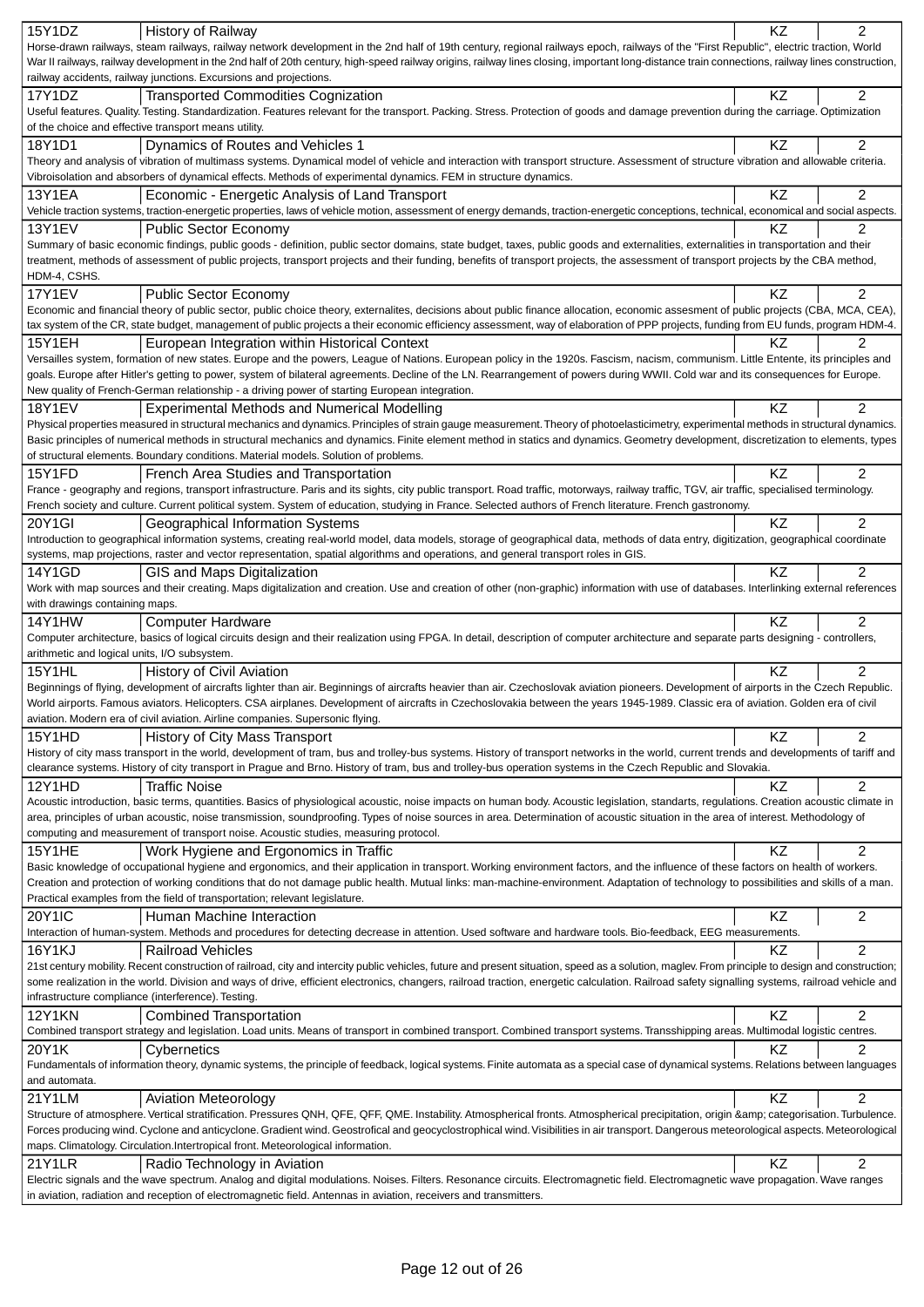| 21Y1L                                  |                                                                                                                                                                                                 |    |                |
|----------------------------------------|-------------------------------------------------------------------------------------------------------------------------------------------------------------------------------------------------|----|----------------|
|                                        | Airports - Design and Operation                                                                                                                                                                 | KZ | 2              |
|                                        | Introductory conditions for development of planning of runway systems and terminal facilities. Road construction, approximate analysis of RWY distance. Investment planning - operator          |    |                |
|                                        | activities. Certification of international airports - standard checking. Unexpected events and their handling.                                                                                  |    |                |
| 21Y1LC                                 | Human Factor                                                                                                                                                                                    | KZ | $\overline{2}$ |
|                                        | Human performace & limitations, ability & competence, accident statistics, flight safety, basics of flight physiology, individuals & environment, breathing & circulation,                      |    |                |
|                                        | sensory system, health & hygiene, health preservation, intoxication, incapacitation, basics of flight psychology, human information processing, memory & learning, theory                       |    |                |
|                                        | & model of human error, biorhythms & sleep, stress, fatigue, working methods.                                                                                                                   |    |                |
| <b>11Y1LP</b>                          | Linear Programming                                                                                                                                                                              | KZ | $\overline{2}$ |
|                                        | Definition of the optimization problem of linear programming, application of the linear programming on economic and technical problems, normal traffic problems and traffic problems            |    |                |
|                                        |                                                                                                                                                                                                 |    |                |
|                                        | with constrains. Geometrical interpretation of linear programming problems, simplex method, duality principle.                                                                                  |    |                |
| <b>17Y1LL</b>                          | Logistics of Passenger and Freight Air Transport                                                                                                                                                | KZ | $\overline{2}$ |
|                                        | Logistics airline passenger and cargo. Aircraft and airport terminals for passenger and cargo transport. Airlines in terms of logistics systems. Aerial transport process passengers and        |    |                |
|                                        | air cargo. Information systems in air transport. Global distribution systems.                                                                                                                   |    |                |
| 11Y1MM                                 | Mathematical Models in Economy                                                                                                                                                                  | KZ | 2              |
|                                        | The goal of the course is to teach selected methods of linear programming, with theoretical procedures applicable for individual tasks and their program implementation. The outcom             |    |                |
|                                        | of the course is the ability to implement and solve basic tasks from the queue theory, graph theory and both free and constrained optimization.                                                 |    |                |
| <b>18Y1MT</b>                          | <b>Engineering Materials</b>                                                                                                                                                                    | KZ | 2              |
|                                        | Systematic overview of main classes of materials used in technical design. In addition to main classes of materials, i. e. metals, ceramics, polymers and composites, attention is paid         |    |                |
|                                        | to biological materials and to biomimetics. Integral approach to material selection process is also demonstrated based on so called Ashby's selection charts.                                   |    |                |
|                                        |                                                                                                                                                                                                 |    |                |
| <b>17Y1ND</b>                          | Maritime Transportation                                                                                                                                                                         | ΚZ | $\overline{2}$ |
|                                        | History and importance of the maritime transportation, theoretical discipline in maritime transportation, seafaring vessels, maritime ports and their utilization, inland logistic centre and   |    |                |
|                                        | maritime ports, transport corridors and link by maritime, river and rail transport I and II, global maritime corridors, logistics of maritime transportation, maritime transportation and smart |    |                |
| containers, ITS in maritime transport. |                                                                                                                                                                                                 |    |                |
| 14Y1NH                                 | Databases Design and Programming                                                                                                                                                                | KZ | $\overline{2}$ |
|                                        | Students in this course will deepen their knowledge and skills in database design and learn the procedural extension of SQL, PL/SQL, which makes it possible to ensure data integrity           |    |                |
| on the level of the database engine.   |                                                                                                                                                                                                 |    |                |
| 14Y1NB                                 | Databases Design and Programming                                                                                                                                                                | KZ | 2              |
|                                        | Every student will design his own application - that means design database, programme basic graphical interface and requested application behaviour.                                            |    |                |
|                                        |                                                                                                                                                                                                 |    |                |
| 14Y1NP                                 | Non-parametric 3D Modelling                                                                                                                                                                     | KZ | $\overline{2}$ |
|                                        | Work in 3D non-parametricmodeller (AutoCAD) environment, scenes rendering, creation of planar and volumetric objects, user setup creation, object data creation, work with data                 |    |                |
|                                        | connected with external database. Basic definition of work with lights, materials and reflexes. Models presentation.                                                                            |    |                |
| <b>20Y1NS</b>                          | <b>Neural Networks</b>                                                                                                                                                                          | KZ | 2              |
|                                        | The basic structure and function of human brain and its main functional blocks and building elements - neurons. Models of neurons, modelling their networks and the basic paradigms             |    |                |
| of artificial neural networks.         |                                                                                                                                                                                                 |    |                |
| $20Y1$ OI                              | Fare Collection and Information Systems                                                                                                                                                         | KZ | $\overline{2}$ |
|                                        | Fare collection systems in public transport and their components (on-board units, validators, turnstiles, ). Information systems and their components for users (timetables, maps,              |    |                |
|                                        |                                                                                                                                                                                                 |    |                |
|                                        |                                                                                                                                                                                                 |    |                |
|                                        | panels ) and operators (cycles, location or current delay of vehicles, ). The issue of tariff systems. Other examples of clearance systems (parking).                                           |    |                |
| 14Y1OL                                 | <b>Linux Operating System</b>                                                                                                                                                                   | ΚZ | $\overline{2}$ |
|                                        | Distributions. GNU/Linux system installation. X-window system. Rights - Users and Groups, ACL rights. Filesystems and file attributes. Programs and processes. Boot of OS, runlevels.           |    |                |
|                                        | Basic console commands. Configuration files. Managing SW system. Programs in graphic mode - tools for text, graphics, sound, video, communication. Services management. Principles              |    |                |
|                                        | of OS secure configuration. Remote administration.                                                                                                                                              |    |                |
|                                        |                                                                                                                                                                                                 |    | $\overline{2}$ |
| 14Y1OS                                 | <b>Operating Systems</b>                                                                                                                                                                        | KZ |                |
|                                        | Operating systems, their function and architecture, process and memory management, virtual memory, threads, interprocess communication, synchronization, file systems, architecture             |    |                |
|                                        | of operating systems Win and Linux, start of PC and operating systems, networking, safety in OS, terminals in MS Win and Linux, batch files. Domains and workgroups in MS Win,                  |    |                |
|                                        | users and their rights, configuration of networks, Windows registry, remote desktop.                                                                                                            |    |                |
| 15Y1OP                                 | Turning Points of the Czech Nation                                                                                                                                                              | KZ | $\overline{2}$ |
|                                        | Crucial moments of more than a thousand-year long history of Western Slavs in Central Europe. Emphasis on relations to bordering nations and Europe as a whole. The Premyslid                   |    |                |
|                                        | state. Lands of the Czech Crown as a part of Habsburgh monarchy. 19th century political programmes. Foundation of Czechoslovakia. Disputes over the sense of Czech history.                     |    |                |
|                                        | Changes of power structure in Europe during 20th century and the position of the Czech nation.                                                                                                  |    |                |
| <b>11Y1PV</b>                          | Parametrical and Multicriterial Programming                                                                                                                                                     | KZ | $\overline{c}$ |
|                                        | Solution to the problem of linear programming with a parameter in objective function, on right sides and in the matrix of coeficients of linear constraints. Computation of efficient solution. |    |                |
|                                        |                                                                                                                                                                                                 |    | 2              |
| <b>13Y1PM</b>                          | Personal Management                                                                                                                                                                             | ΚZ |                |
|                                        | Basic overview of leadership issue from the viewpoint of an employee as well as a manager. The accent at the experience of basic situations through a simulation game. Systemic                 |    |                |
|                                        | approach to the personal management, the assessment as a process, SWOT analysis, basic principles of personal management, theory and practice of motivation, managerial leadership              |    |                |
| styles.                                |                                                                                                                                                                                                 |    |                |
| <b>12Y1PC</b>                          | Pedestrian and Cycling Transport                                                                                                                                                                | KZ | $\overline{c}$ |
|                                        | Routes for pedestrians. Pedestrian crossings. Modifications for blind, dim-sighted and disabled people. Design of cycle routes network. Ways of cycle route layout and design parameters        |    |                |
|                                        | for cyclists. Separation of cyclists from other transport modes. Cycle tracks and its design - one way streets, reserved traffic lanes, bus stops, crossings with other transport modes,        |    |                |
|                                        | crossroads. Traffic signs and road marking for cyclists.                                                                                                                                        |    |                |
| 20Y1PO                                 | Weather, Air Quality and Transportation                                                                                                                                                         | KZ | 2              |
|                                        | State of the atmosphere, weather observation network, weather in transportation, road meteorology. Weather forecasting, data assimilation, probabilistic forecasts, forecast evaluation.        |    |                |
|                                        | Air quality, main pollutants and their effects, atmospheric chemistry, traffic emissions. Greenhouse gasses, carbon cycle, a role of energy and transportation in climate change.               |    |                |
|                                        |                                                                                                                                                                                                 |    |                |
| 14Y1PG                                 | <b>Computer Graphics</b>                                                                                                                                                                        | ΚZ | 2              |
|                                        | Basic formats of graphic and possibilities of their editing and mutual conversion. Use of individual types according to character of work. Work with editing programs (within the user          |    |                |
|                                        | level scope) using layers, DPI, colors. Basics of digital photography, scanning and computer technology like monitors and graphics cards.                                                       |    |                |
| 11Y1PE                                 | <b>Computer Controlled Experiments</b>                                                                                                                                                          | KZ | $\overline{2}$ |
|                                        | Implementation of experiment consisting of designing, measurement method selection according to required results accuracy and available measurement devices, selection of                       |    |                |
|                                        | computer-recorded parameters, data acquisition and results calculation. Evaluation of measurement method accuracy and result uncertainty.                                                       |    |                |
| 13Y1PD                                 | The Participation of Transport in Tourist Trade Management                                                                                                                                      | KZ | 2              |
|                                        | Tourist trade, transport, typology, market, marketing mix, transport service providers, contract cooperation, reservation systems, transport valuables, standard air carriers, low cost air     |    |                |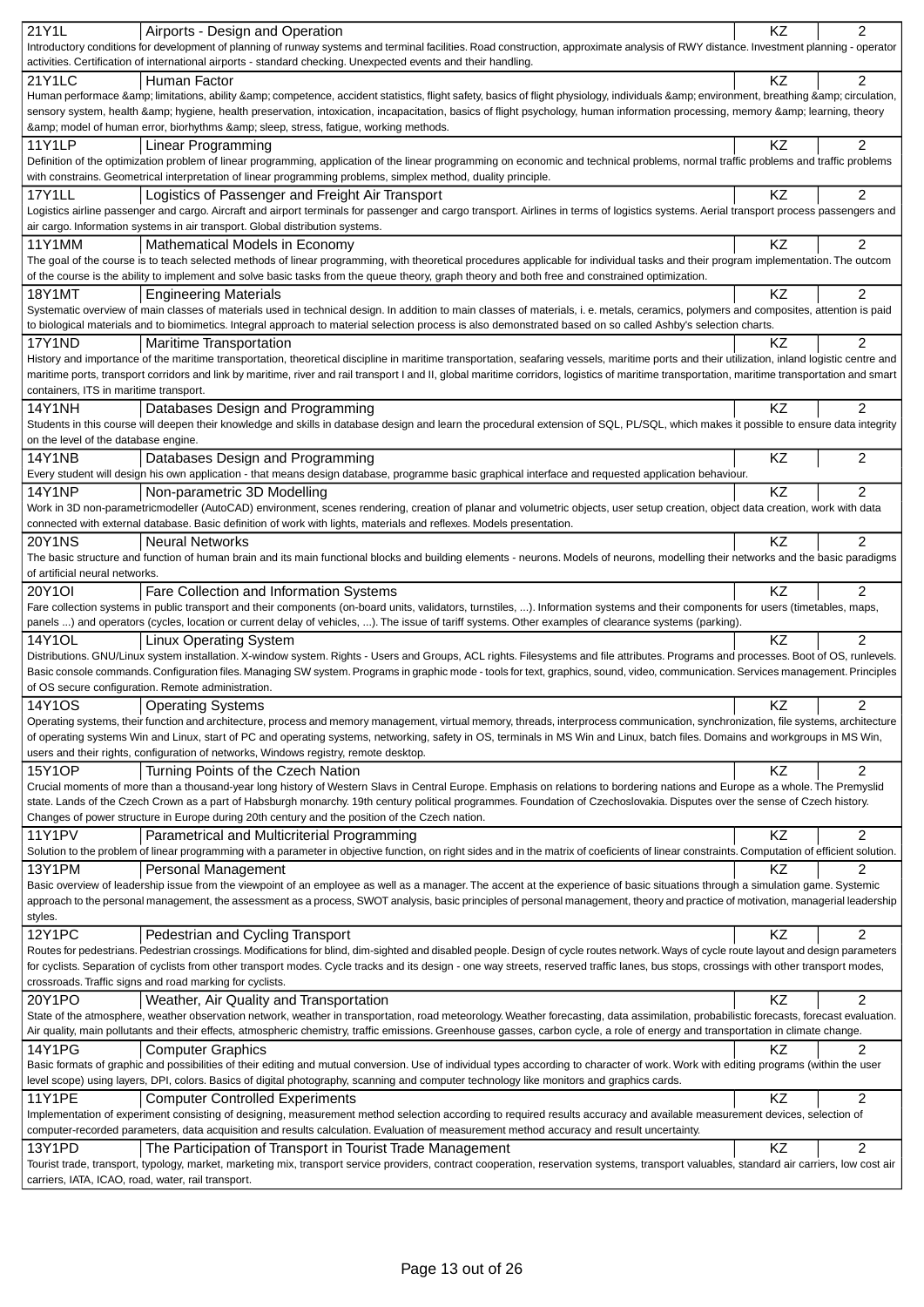| <b>14Y1PM</b><br>Advanced Methods of Parametric Programming                                                                                                                                                                                                | KZ        | $\overline{2}$ |
|------------------------------------------------------------------------------------------------------------------------------------------------------------------------------------------------------------------------------------------------------------|-----------|----------------|
| Assemblies programming - tools and methodology of working subassemblies and assemblies, sheet metal parts modelling, welded assemblies, pipelines, and distribution lines.                                                                                 |           |                |
| Photorealistic output rendering - physical and material properties, lighting sources. MKP - visual example.                                                                                                                                                |           |                |
| <b>21Y1PU</b><br>Aircraft Maintenance Technology                                                                                                                                                                                                           | KZ        | $\overline{c}$ |
| Basics of aircraft maintenance technology, legislation, aircraft release into operation, safety, equipment.                                                                                                                                                |           |                |
| <b>12Y1PD</b><br><b>Assessment of Transport Structures</b>                                                                                                                                                                                                 | KZ        | 2              |
| Assessment of transport structures, the EIA process. Multicriteria assessment methods, risk analysis, SWOT analysis. Landscape character, possibilities of its protection and assessment                                                                   |           |                |
| transport structures on the landscape. Rating fragmentation and landscape connectivity in the preparation of linear structures. Practical examples of assessment of traffic buildings on                                                                   |           |                |
| the environment.                                                                                                                                                                                                                                           |           |                |
| 14Y1PJ<br>C Programming Language<br>C programming language. Preprocessor, basics of the C language (data types, syntax, commands), functions, pointes, dynamical memory allocation, string, files, structures and unions.                                  | KZ        | $\overline{2}$ |
| Implementations of abstract data types (FIFO, LIFO, list), programming techniques (sorting, searching, recursion), using bitwise oprerators.                                                                                                               |           |                |
| 12Y1C1<br>Designing Roads in Civil 3D I                                                                                                                                                                                                                    | KZ        | 2              |
| The course is devoted to the traffic buildings design field, specifically the design of roads as such, by the means of a 3D software. Students go through the complete design of this                                                                      |           |                |
| particular linear building, from the initial situation, over the longitudinal section, to the model and work sections and the cubic capacity calculation. The course also includes a basic                                                                 |           |                |
| explanation of the traffic building design in the real-life profession.                                                                                                                                                                                    |           |                |
| 12Y1C2<br>Designing Roads in Civil 3D II                                                                                                                                                                                                                   | KZ        | 2              |
| The course is devoted to the traffic buildings design field, specifically the design of roads as such, by the means of a 3D software. Students go through the complete design of this                                                                      |           |                |
| particular linear building, from the initial situation, over the longitudinal section, to the model and work sections and the cubic capacity calculation. The previously acquired skills are                                                               |           |                |
| improved and developed. Students learn to design intersections.                                                                                                                                                                                            |           |                |
| 18Y1P1<br>Design of Structures 1                                                                                                                                                                                                                           | <b>KZ</b> | 2              |
| Deformations of beam elements, virtual work. Strength method. Frame analysis by strength method. Deformation method. Frame analysis by deformation method. Simple planar grid.                                                                             |           |                |
| Beam on elastic Winkler's foundation. Calculation of beam on elastic foundation. Basics of the mathematical elasticity. Wall as a structural element. Plate as a structural member.                                                                        |           |                |
| Statical function of shells. Examples of calculations.                                                                                                                                                                                                     |           |                |
| <b>16Y1PV</b><br>Operation, Construction and Maintenance of Vehicles<br>Methods of vehicle production. Vehicle maintenance. Vehicle diagnostics. Maintenence and repair plans. Engine maintenance and emission measurement. Transmission mechanism.        | KZ        | 2              |
| General principles of engine diagnostics.                                                                                                                                                                                                                  |           |                |
| <b>12Y1PU</b><br>Organization Disposition of Railway Stations                                                                                                                                                                                              | KZ        | $\overline{2}$ |
| Connecting station. Passenger transport equipment. Freight transport equipment. Branch lines and railway traffic inside industrial company areas. Zone stations. Formation yards.                                                                          |           |                |
| Reserve stations. Technology of work in railway station with regard to its disposition. Railway station documentations in the Czech Republic railway network.                                                                                              |           |                |
| 12Y1RZ<br>Railway Lines Reconstruction                                                                                                                                                                                                                     | KZ        | $\overline{2}$ |
| Principles of track maintainance technology. Track maintainance machinery, superstructure and substructure building machinery and special rail vehicles. Degradation of track geometrical                                                                  |           |                |
| parameters - causes and elimination principles. Track sections and station tracks exclusion planning. Reconstruction timetable design of railway superstructure and substructure.                                                                          |           |                |
| <b>16Y1RE</b><br>Control and Electronic Vehicle Systems                                                                                                                                                                                                    | ΚZ        | 2              |
| Elementary concepts of regulation. Tools for analytical solution, linear system description. Basic types of a regulator (PID), properties, advantages, disadvantages, function. Conventional                                                               |           |                |
| and hybrid drive control. Electric drive. Vehicle communication bus (CAN, LIN, FlexRay, ISObus, KWP2000 protocole etc.). Vehicle electronic control, safety, communication and                                                                             |           |                |
| comfort systems.                                                                                                                                                                                                                                           |           |                |
| <b>16Y1RV</b><br><b>Railroad Vehicles Driving</b>                                                                                                                                                                                                          | KZ        | $\overline{2}$ |
| Electric circuits in railroad vehicles. Railroad vehicle parametres regulation. Servicing and operation of the railroad vehicles. Rail traction technology. Solution of emergency situations.                                                              |           |                |
| Searching and solving faults.                                                                                                                                                                                                                              |           |                |
| 21Y1RL<br>Air Traffic Control<br>Air traffic services and their distribution. Organization of air traffic, flow and capacity management. Airspace management. System support for aircraft flying through space. Flight plan,                               | KZ        | $\overline{2}$ |
| form, content. Separation of aircraft. Reports of air traffic services, form, content. Harmonization and integration of ATC. CFMU and its subsystems. Flexible use of airspace - FUA.                                                                      |           |                |
| RVSM, RNP. New trends in the area of ATC.                                                                                                                                                                                                                  |           |                |
| <b>MESE Simulation</b><br><b>13Y1SM</b>                                                                                                                                                                                                                    | KZ        | 2              |
| Management game simulating corporate decision making. Groups of students produce the same product, give the volume of available production capacity, plan budgets for marketing,                                                                           |           |                |
| research and development.                                                                                                                                                                                                                                  |           |                |
| <b>20Y1SC</b><br>Sensors and Actuators                                                                                                                                                                                                                     | KZ        | $\overline{c}$ |
| Principles of sensors and actuators. Basics of measuring theory and actuating influence. The respective technologies and construction principles. Sensors of mechanical, electro-magnetic,                                                                 |           |                |
| state (temperature, humidity), chemical and particle flow values. Electrical, pneumatic and hydraulic actuators and solid phase elements.                                                                                                                  |           |                |
| 11Y1SI<br><b>Transportation Software Engineering</b>                                                                                                                                                                                                       | KZ        | $\overline{c}$ |
| Basic concepts of software engineering, ranging from domain analysis, requirement analysis and software architectures to analyses, design and implementation using formal techniques                                                                       |           |                |
| and practical usuage.                                                                                                                                                                                                                                      |           |                |
| <b>12Y1SU</b><br>Road Management and Maintenance                                                                                                                                                                                                           | KZ        | 2              |
| Getting familiar with ownership of roads in the Czech Republic and the administration of the road at the state and county level. It is presented development of road network, short,                                                                       |           |                |
| medium and long-term strategy of the Ministry of Transport. Maintenance of roads winter and summer, its requirements, specifics, possibilities and repair methods are discussed in the<br>classroom as well as investment activity in highway engineering. |           |                |
| <b>18Y1SN</b><br><b>Statically Nondeterminated Structures</b>                                                                                                                                                                                              | KZ        | $\overline{c}$ |
| Deformations of the beam element, virtual work. Strength method. Frame analysis by strength method. Deformation method. Frame analysis by deformation method. Simple planar                                                                                |           |                |
| grid. Beam on elastic Winkler's foundation. Calculation beam on elastic foundation. Basement of the mathematical elasticity. Calculation of walls. Calculation of plates. Cylindrical                                                                      |           |                |
| shells. Examples of calculations.                                                                                                                                                                                                                          |           |                |
| 16Y1TJ<br><b>Technological Quality Aspects</b>                                                                                                                                                                                                             | <b>KZ</b> | $\overline{2}$ |
| Certification and acreditation. Quality management. Standards of Quality Management and its application. Quality system creation. Tools and methods of quality improvement. Conformity                                                                     |           |                |
| verification. Environmental certification. Workplace certification. QMS integration. Classification, certification of products and producers.                                                                                                              |           |                |
| 20Y1TE<br>Technology of Electronic Systems                                                                                                                                                                                                                 | KZ        | $\overline{c}$ |
| Characteristics of the technological process, the relation of the design, construction and technology. General scheme of technological process. Principles and characteristics of basic                                                                    |           |                |
| electronic elements. Basic technology of integrated circuits. Synthesis of integrated circuits. Higher levels of technology components. Measurement, diagnostics, reliability. Operational                                                                 |           |                |
| aspects of electronic systems.                                                                                                                                                                                                                             |           |                |
| 20Y1TD<br><b>Telematics Databases</b>                                                                                                                                                                                                                      | KZ        | 2              |
| Issue of telematics databases, work with OpenStreetMap layer, use of Linux OS and PostgreSQL with PostGIS extension, real traffic data.                                                                                                                    |           |                |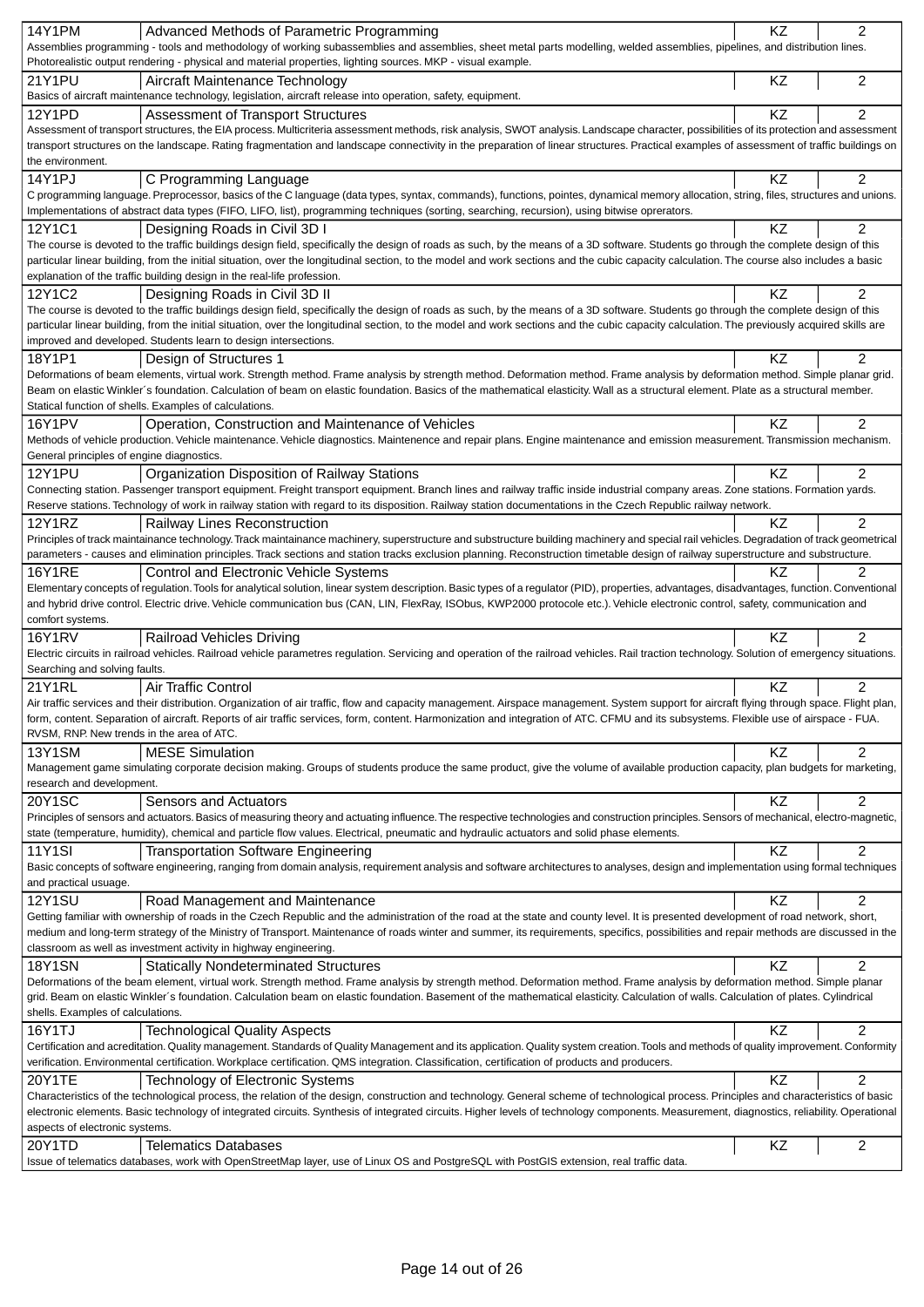| 11Y1TG                      | <b>Graph Theory</b>                                                                                                                                                                             | ΚZ        | 2              |
|-----------------------------|-------------------------------------------------------------------------------------------------------------------------------------------------------------------------------------------------|-----------|----------------|
|                             | Basic concepts and terminology of graph theory, graph representation. Problems of graph theory, problem instance. Graph search algorithms, trees, minimum spanning tree, shortest               |           |                |
|                             | path problem, Eulerian path, bipartite graph matching, flow networks, circulations, critical path method, traveling salesman problem. Problem of existence and optimization and algorithms      |           |                |
|                             | for their solving. Computational complexity, dealing with NP-complete problems, heuristic approach.                                                                                             |           |                |
| 16Y1TR                      | Theory of Railroad Vehicle Driving                                                                                                                                                              | KZ        | $\overline{2}$ |
|                             | Legislation in railroad transportation. Technical condition of railroad vehicles and responsibility for their condition. Railroad traffic regulations. Railroad traffic safety. Signal systems. |           |                |
|                             | Radiocommunication system. Powering system. Power distribution.                                                                                                                                 |           |                |
| 16Y1TZ                      | <b>Transporting Devices</b>                                                                                                                                                                     | KZ        | 2              |
|                             | Flow of masses, material transport technology, loose material transport - conveyors with tractive elements, conveyors without tractive elements, transport of piece material - continual        |           |                |
|                             | transport devices, cyclic transport devices, crane mechanisms, steel constructions. Vertical transport, transport in mines, long-distance conveyor belt transport.                              |           |                |
| 14Y1TI                      | Creating Interactive Internet Applications                                                                                                                                                      | KZ        | $\overline{c}$ |
|                             | Possibilities of scripting language PHP. Overview of PHP language syntax, and functions. Analysis of finished scripts and demonstration of solutions. Your own application programmed           |           |                |
| in PHP language.            |                                                                                                                                                                                                 |           |                |
| <b>18Y1UK</b>               | Introduction of Rail Vehicles                                                                                                                                                                   | KZ        | $\overline{2}$ |
|                             | Basic characteristics and parameters rail transport systems - railway and urban transport. Basis driving mechanics rail vehicles - equation of motion train and unit trains. Rolling and        |           |                |
|                             | track resistance. Total running resistance. Acceleration force. Analyzing driving cycle rail vehicle. Speed-power diagrams and characteristics rail vehicle - hydromechanic, hydrodynamic       |           |                |
|                             | and electric drive. Design concept rail vehicles and drive of wheel set.                                                                                                                        |           |                |
| <b>14Y1VB</b>               | <b>Visual Basic</b>                                                                                                                                                                             | ΚZ        | $\overline{2}$ |
|                             | Applications developing for Visual Basic on MS-Windows .NET platform with use of .NET libraries or Visual Studio tools for graphic or console mode. Further, creation of installation           |           |                |
|                             | utilities for these applications. Work with VBA at superstructures creation for MS-Windows applications supporting VBA.                                                                         |           |                |
| 12Y1VC                      | Waterways and Shipping                                                                                                                                                                          | KZ        | $\overline{2}$ |
|                             | Basic modes of transport. The position of water transport in the transport system of the Czech Republic and the EU. Advantages and disadvantages of water transport. Basic systems              |           |                |
|                             | of waterways in Europe, a network of waterways in the Czech Republic. Construction of the waterway and its equipment. Management of waterways and its operation. The legal regime               |           |                |
|                             | in inland navigation, navigation rules of operation, navigation maps.                                                                                                                           |           |                |
| 14Y1VM                      | Development of Applications for Mobile Devices                                                                                                                                                  | KZ        | 2              |
|                             | Object oriented programming, Java programming language, development environment, operating system Android, development application - widgets, containers, threads, menu,                        |           |                |
| permissions, services, GUI. |                                                                                                                                                                                                 |           |                |
| 21Y1ZT                      | <b>ATM Systems</b>                                                                                                                                                                              | ΚZ        | $\overline{c}$ |
|                             | The course introduces classical and modern facilities, systems and technologies designed for ATS. Student obtains knowledge of technical principles and solutions of communication,             |           |                |
|                             | navigation and surveillance systems used in aviation.                                                                                                                                           |           |                |
| 16Y1ZG                      | Introduction into Applied Computer Graphics                                                                                                                                                     | <b>KZ</b> | $\overline{2}$ |
|                             | Computer graphics, division and applications with emphasis on transport, including development and research. Colours, colour perception, colour schemes, models, principles of 2D               |           |                |
|                             | and 3D generation, elementary algorithms for graphic data workout. Visualisation principles and tasks, technics, graphics and visualisation HW basics. Introduction to 2D and 3D                |           |                |
| graphics software.          |                                                                                                                                                                                                 |           |                |
| 18Y1ZD                      | Basics of Two-Dimensional Design                                                                                                                                                                | KZ        | 2              |
|                             | The comprehensive teaching method includes primary creative principles and the introduction to the logic of free shapes in the plane. The "step-by-step"procedure passing from simple           |           |                |
|                             | relatioships to more complex ones. The topics are closed by two-dimensional variations on basic conceptual elements and other tasks of the creative character.                                  |           |                |
| 11Y1ZF                      | Introduction to Solid State Physics                                                                                                                                                             | ΚZ        | 2              |
|                             | Structure of solids, crystal lattice, Bloch function, Brillouin zones. Bend theory of solids. Dynamics of 1D lattice. Phonons. Thermodynamic properties of solids. Semiconductors.              |           |                |
| Magnetism.                  |                                                                                                                                                                                                 |           |                |
| 14Y1ZM                      | Fundamentals of parametric and adaptive modeling                                                                                                                                                | <b>KZ</b> | $\overline{2}$ |
|                             | Basics of work at products and parts creation. Sketch drawing by help of geometric relations, parametric dimensions, creation of adaptive models from 2D sketches. Import and export            |           |                |
|                             | from and to another systems. Fundamentals of assemblies creation.                                                                                                                               |           |                |
| 18Y1ZT                      | Basics of Three-Dimensional Design                                                                                                                                                              | KZ        | 2              |
|                             | The design tasks focus first on the three-dimensional design in defined space. The next step is the synthesis of the internal space with three-dimensional elements and correct shape           |           |                |
| modelling.                  |                                                                                                                                                                                                 |           |                |
| <b>12Y1ZU</b>               | Principles of Urbanism                                                                                                                                                                          | KZ        | 2              |
|                             | Survey on history of city and settlement building. Functional components and their mutual relations (working, living, recreation, transportation). Spacial arrangement of settlements.          |           |                |
|                             | Types of towns or cities with a certain prevailing function, forms of their development. Brief overview of land-use planning.                                                                   |           |                |
| 16Y1ZL                      | Vehicle Testing, Legislation and Construction                                                                                                                                                   | ΚZ        | 2              |
|                             | Vehicle, bus and motorbike costruction, aggregate computing, driving resistance, build and parameters of traction, constructional arrangement of personal cars, trucks, buses, motorbikes,      |           |                |
|                             | legislation in the EU and in the world, technical legislation creation, testing methods, vehicle tests, accelerated tests, mathematical modelling in testing.                                   |           |                |
|                             |                                                                                                                                                                                                 |           |                |

Name of the block: Jazyky Minimal number of credits of the block: 12 The role of the block: J

Code of the group: JZ-B-3.4 12/13

Name of the group: Jazyk bak. 5.6.sem. od 12/13

Requirement credits in the group: In this group you have to gain 6 credits

## Requirement courses in the group: In this group you have to complete 2 courses

Credits in the group: 6

Note on the group:

| Code   | Name of the course / Name of the group of courses<br>(in case of groups of courses the list of codes of their<br>members)<br>Tutors, <b>authors</b> and guarantors (gar.) | Completion Credits   Scope   Semester |     | Role |
|--------|---------------------------------------------------------------------------------------------------------------------------------------------------------------------------|---------------------------------------|-----|------|
| 15JZ3A | Foreign Language - English 3                                                                                                                                              |                                       | 0+4 |      |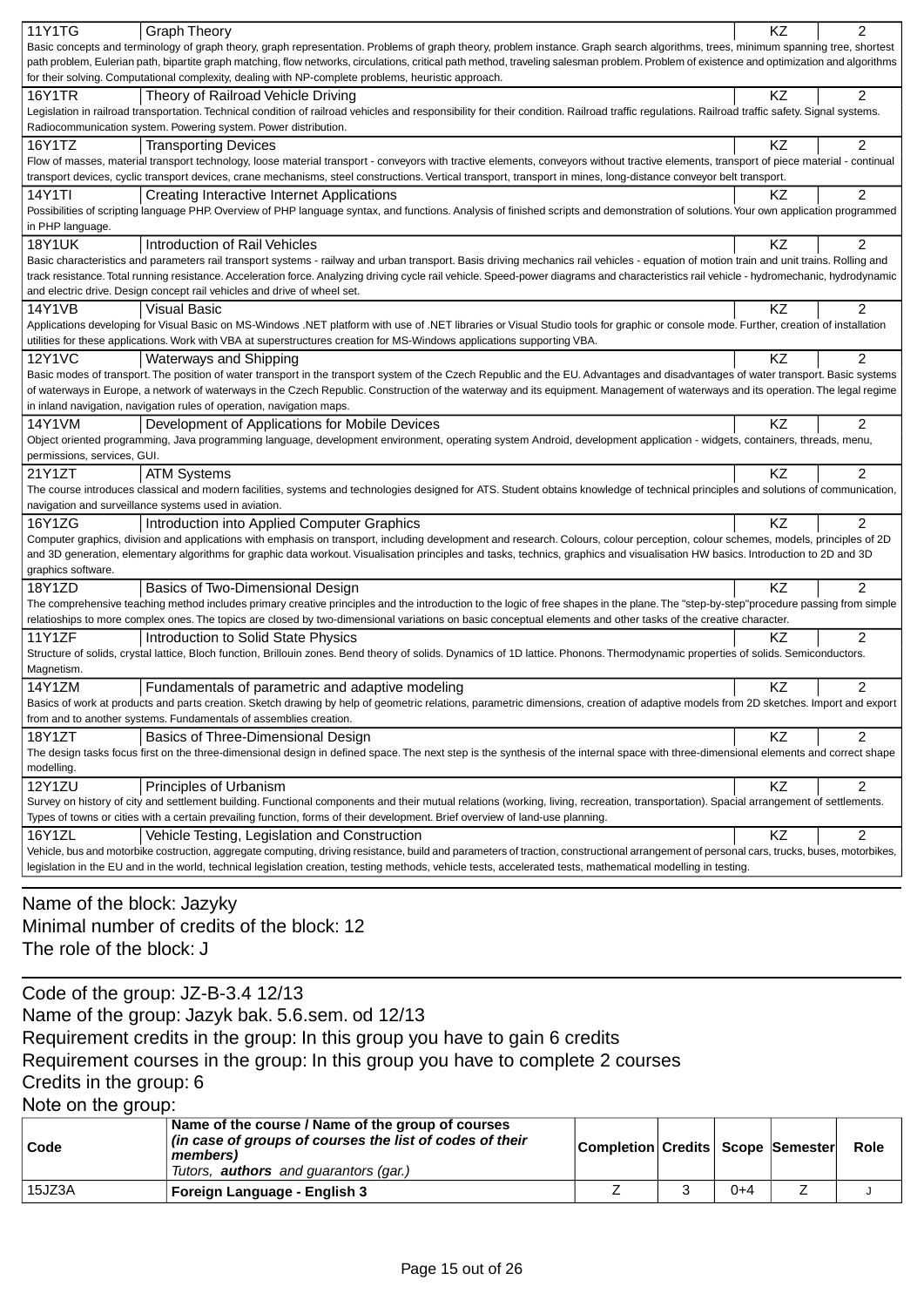| 15JZ4A                                               | Foreign Language - English 4                                                                                                                                                          | Z,ZK | 3 | $0 + 4$   | L    | J |
|------------------------------------------------------|---------------------------------------------------------------------------------------------------------------------------------------------------------------------------------------|------|---|-----------|------|---|
| 15JZ3F                                               | Foreign Language - French 3<br>Eva Rezlerová, Jan Feit, Irena Veselková                                                                                                               | Z    | 3 | 0P+4C+10B | Z    | J |
| 15JZ4F                                               | Foreign Language - French 4<br>Eva Rezlerová, Irena Veselková                                                                                                                         | Z,ZK | 3 | 0P+4C+10B | L    | J |
| 15JZ3N                                               | Foreign Language - German 3<br>Eva Rezlerová, Jan Feit, Barbora T hníková, Ester Prokešová, Jana Štikarová                                                                            | Z    | 3 | 0P+4C+10B | Ζ    | J |
| 15JZ4N                                               | Foreign Language - German 4<br>Eva Rezlerová, Jana Stikarová                                                                                                                          | Z,ZK | 3 | 0P+4C+10B | L    | J |
| 15JZ3R                                               | Foreign Language - Russian 3<br>Eva Rezlerová, Jan Feit, Marie Michlová                                                                                                               | Z    | 3 | 0P+4C+10B | Z    | J |
| 15JZ4R                                               | Foreign Language - Russian 4<br>Eva Rezlerová, Marie Michlová                                                                                                                         | Z,ZK | 3 | 0P+4C+10B | L    | J |
| 15JZ3S                                               | Foreign Language - Spanish 3<br>Eva Rezlerová, Jan Feit, Nina Hricsina Puškinová                                                                                                      | Z    | 3 | 0P+4C+10B | Ζ    | J |
| 15JZ4S                                               | Foreign Language - Spanish 4<br>Eva Rezlerová, Nina Hricsina Puškinová                                                                                                                | Z,ZK | 3 | 0P+4C+10B | L    | J |
|                                                      | Characteristics of the courses of this group of Study Plan: Code=JZ-B-3.4 12/13 Name=Jazyk bak. 5.6.sem. od 12/13                                                                     |      |   |           |      |   |
| 15JZ3A                                               | Foreign Language - English 3                                                                                                                                                          |      |   |           | Z    | 3 |
|                                                      | Grammar structure and stylistics. Conversational and specialised topics selected according to the language group level and with regard to the Faculty's fields of study. Focus on     |      |   |           |      |   |
|                                                      | improvement in perceptive and communicative skills; widening the vocabulary. Basic kinds of compositions. Presentations of own findings in both oral and written forms. Technical     |      |   |           |      |   |
|                                                      | texts and their features; practice of oral and written presentation.                                                                                                                  |      |   |           |      |   |
| 15JZ4A                                               |                                                                                                                                                                                       |      |   |           | Z.ZK | 3 |
|                                                      | Foreign Language - English 4                                                                                                                                                          |      |   |           |      |   |
|                                                      | Grammar structure and stylistics. Conversational and specialised topics selected according to the language group level and with regard to the Faculty's fields of study. Focus on     |      |   |           |      |   |
|                                                      | improvement in perceptive and communicative skills; widening the vocabulary. Basic kinds of compositions. Presentations of own findings in both oral and written forms. Technical     |      |   |           |      |   |
|                                                      | texts and their features; practice of oral and written presentation.                                                                                                                  |      |   |           |      |   |
| 15JZ3F                                               | Foreign Language - French 3                                                                                                                                                           |      |   |           | Z    | 3 |
|                                                      | Grammar and stylistics. Selection of conversation and professional topics based on the language level and study focus at the Faculty. Improvement of language structure knowledge     |      |   |           |      |   |
|                                                      | and perceptive and communicative skills, vocabulary development. Basic stylistic forms. Presentation of own knowledge in oral and written form. Work with (professional) text and its |      |   |           |      |   |
| features. Practice of oral and written presentation. |                                                                                                                                                                                       |      |   |           |      |   |
| 15JZ4F                                               | Foreign Language - French 4                                                                                                                                                           |      |   |           | Z,ZK | 3 |
|                                                      | Grammar and stylistics. Selection of conversation and professional topics based on the language level and study focus at the Faculty. Improvement of language structure knowledge     |      |   |           |      |   |
|                                                      | and perceptive and communicative skills, vocabulary development. Basic stylistic forms. Presentation of own knowledge in oral and written form. Work with (professional) text and its |      |   |           |      |   |
| features. Practice of oral and written presentation. |                                                                                                                                                                                       |      |   |           |      |   |
| 15JZ3N                                               | Foreign Language - German 3                                                                                                                                                           |      |   |           | Z    | 3 |
|                                                      | Grammar and stylistics. Selection of conversation and professional topics based on the language level and study focus at the Faculty. Improvement of language structure knowledge     |      |   |           |      |   |
|                                                      | and perceptive and communicative skills, vocabulary development. Basic stylistic forms. Presentation of own knowledge in oral and written form. Work with (professional) text and its |      |   |           |      |   |
| features. Practice of oral and written presentation. |                                                                                                                                                                                       |      |   |           |      |   |
| 15JZ4N                                               | Foreign Language - German 4                                                                                                                                                           |      |   |           | Z,ZK | 3 |
|                                                      | Grammar and stylistics. Selection of conversation and professional topics based on the language level and study focus at the Faculty. Improvement of language structure knowledge     |      |   |           |      |   |
|                                                      | and perceptive and communicative skills, vocabulary development. Basic stylistic forms. Presentation of own knowledge in oral and written form. Work with (professional) text and its |      |   |           |      |   |
| features. Practice of oral and written presentation. |                                                                                                                                                                                       |      |   |           |      |   |
| 15JZ3R                                               |                                                                                                                                                                                       |      |   |           |      |   |
|                                                      |                                                                                                                                                                                       |      |   |           |      |   |
|                                                      | Foreign Language - Russian 3                                                                                                                                                          |      |   |           | Ζ    | 3 |
|                                                      | Grammar and stylistics. Selection of conversation and professional topics based on the language level and study focus at the Faculty. Improvement of language structure knowledge     |      |   |           |      |   |
|                                                      | and perceptive and communicative skills, vocabulary development. Basic stylistic forms. Presentation of own knowledge in oral and written form. Work with (professional) text and its |      |   |           |      |   |
| features. Practice of oral and written presentation. |                                                                                                                                                                                       |      |   |           |      |   |
| 15JZ4R                                               | Foreign Language - Russian 4                                                                                                                                                          |      |   |           | Z,ZK | 3 |
|                                                      | Grammar and stylistics. Selection of conversation and professional topics based on the language level and study focus at the Faculty. Improvement of language structure knowledge     |      |   |           |      |   |
|                                                      | and perceptive and communicative skills, vocabulary development. Basic stylistic forms. Presentation of own knowledge in oral and written form. Work with (professional) text and its |      |   |           |      |   |
| features. Practice of oral and written presentation. |                                                                                                                                                                                       |      |   |           |      |   |
| 15JZ3S                                               | Foreign Language - Spanish 3                                                                                                                                                          |      |   |           | Ζ    | 3 |
|                                                      | Grammar and stylistics. Selection of conversation and professional topics based on the language level and study focus at the Faculty. Improvement of language structure knowledge     |      |   |           |      |   |
|                                                      | and perceptive and communicative skills, vocabulary development. Basic stylistic forms. Presentation of own knowledge in oral and written form. Work with (professional) text and its |      |   |           |      |   |
| features. Practice of oral and written presentation. |                                                                                                                                                                                       |      |   |           |      |   |
| 15JZ4S                                               | Foreign Language - Spanish 4                                                                                                                                                          |      |   |           | Z,ZK | 3 |
|                                                      | Grammar and stylistics. Selection of conversation and professional topics based on the language level and study focus at the Faculty. Improvement of language structure knowledge     |      |   |           |      |   |
|                                                      | and perceptive and communicative skills, vocabulary development. Basic stylistic forms. Presentation of own knowledge in oral and written form. Work with (professional) text and its |      |   |           |      |   |
| features. Practice of oral and written presentation. |                                                                                                                                                                                       |      |   |           |      |   |
|                                                      |                                                                                                                                                                                       |      |   |           |      |   |

Code of the group: JZ-B-1,2 11/12 Name of the group: Jazyk bak.3.4.sem.od 11/12 Requirement credits in the group: In this group you have to gain 6 credits Requirement courses in the group: In this group you have to complete 2 courses Credits in the group: 6 Note on the group: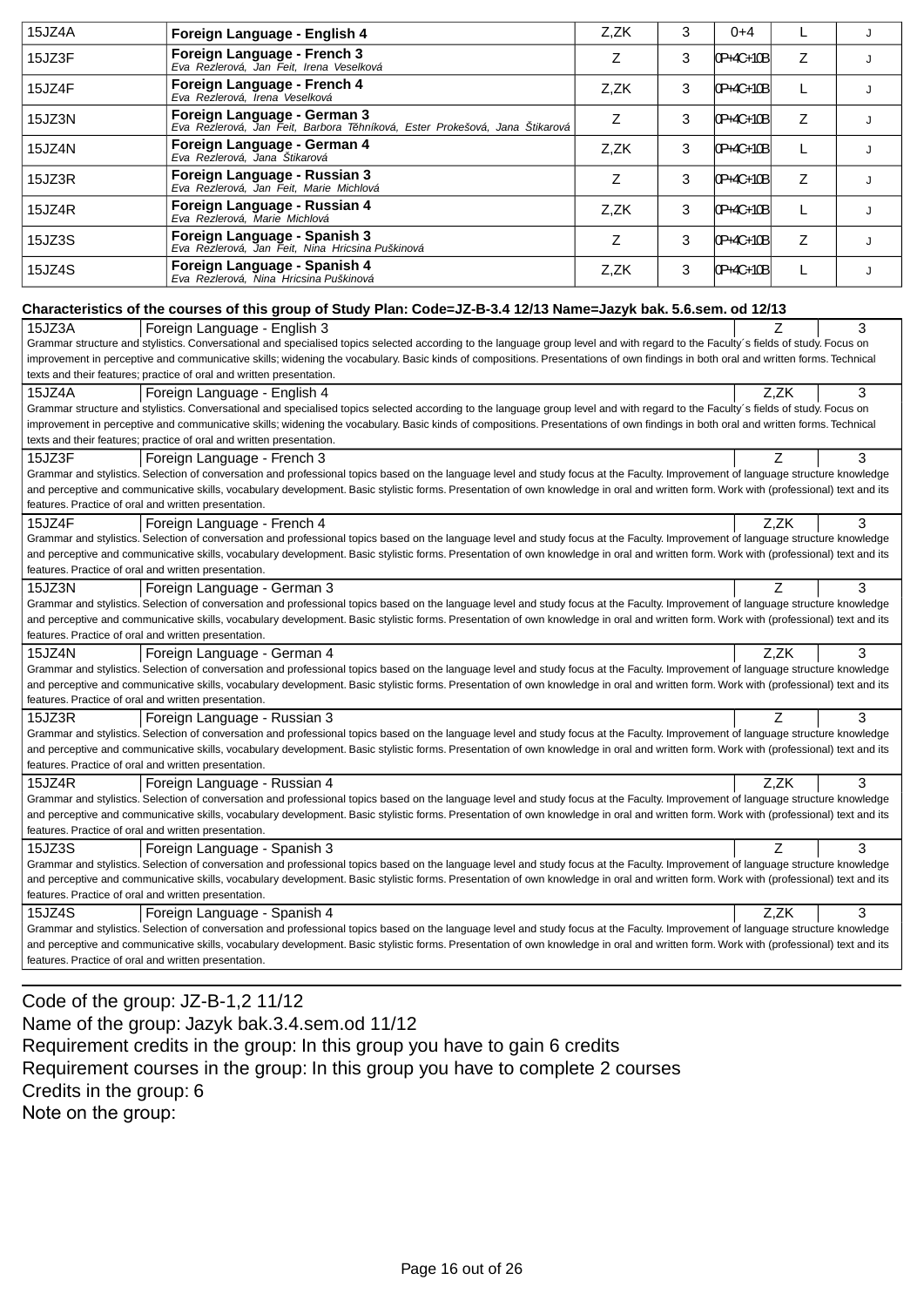|        | Name of the course / Name of the group of courses                                                                                                                                                                                                                                                                                                                      |                                   |   |           |      |      |
|--------|------------------------------------------------------------------------------------------------------------------------------------------------------------------------------------------------------------------------------------------------------------------------------------------------------------------------------------------------------------------------|-----------------------------------|---|-----------|------|------|
| Code   | (in case of groups of courses the list of codes of their<br>members)                                                                                                                                                                                                                                                                                                   | Completion Credits Scope Semester |   |           |      | Role |
|        | Tutors, <b>authors</b> and guarantors (gar.)                                                                                                                                                                                                                                                                                                                           |                                   |   |           |      |      |
| 15JZ1A | Foreign Language - English 1<br>Eva Rezlerová, Jan Feit, Marie Michlová, Peter Morpuss, Dana Boušová, Jitka<br>He manová, Lenka Monková, Markéta Olehlová, Markéta Vojanová,                                                                                                                                                                                           | Z                                 | 3 | 0P+4C+10B |      | J    |
| 15JZ2A | Foreign Language - English 2<br>Eva Rezlerová, Jan Feit, Marie Michlová, Peter Morpuss, Jitka He manová,<br>Lenka Monková, Markéta Olehlová, Markéta Vojanová, Marek Tome ek                                                                                                                                                                                           | Z,ZK                              | 3 | 0P+4C+10B |      | J    |
| 15JZ1F | Foreign Language - French 1                                                                                                                                                                                                                                                                                                                                            | Z                                 | 3 | $0 + 4$   | Z    | J    |
| 15JZ2F | Foreign Language - French 2                                                                                                                                                                                                                                                                                                                                            | Z,ZK                              | 3 | $0 + 4$   | L    | J    |
| 15JZ1N | Foreign Language - German 1                                                                                                                                                                                                                                                                                                                                            | Z                                 | 3 | $0 + 4$   | Z    | J    |
| 15JZ2N | Foreign Language - German 2                                                                                                                                                                                                                                                                                                                                            | Z,ZK                              | 3 | $0 + 4$   | L    | J    |
| 15JZ1R | Foreign Language - Russian 1                                                                                                                                                                                                                                                                                                                                           | Z                                 | 3 | $0 + 4$   | Z    | J    |
| 15JZ2R | Foreign Language - Russian 2                                                                                                                                                                                                                                                                                                                                           | Z,ZK                              | 3 | $0+4$     | L    | J    |
| 15JZ1S | Foreign Language - Spanish 1                                                                                                                                                                                                                                                                                                                                           | Z                                 | 3 | $0+4$     | Z    | J    |
| 15JZ2S | Foreign Language - Spanish 2                                                                                                                                                                                                                                                                                                                                           | Z,ZK                              | 3 | $0 + 4$   | L    | J    |
|        | Characteristics of the courses of this group of Study Plan: Code=JZ-B-1,2 11/12 Name=Jazyk bak.3.4.sem.od 11/12                                                                                                                                                                                                                                                        |                                   |   |           |      |      |
| 15JZ1A | Foreign Language - English 1                                                                                                                                                                                                                                                                                                                                           |                                   |   |           | Z    | 3    |
|        | Grammatical structures and style. Selection of conversation topics relating to transportation sciences. Extending vocabulary, developing perceptive and communicative skills. Elementary                                                                                                                                                                               |                                   |   |           |      |      |
|        | stylistics forms. Oral and written presentation of original research. Academic text principles and reading comprehension. Principles of rhetoric.                                                                                                                                                                                                                      |                                   |   |           |      |      |
| 15JZ2A | Foreign Language - English 2                                                                                                                                                                                                                                                                                                                                           |                                   |   |           | Z,ZK | 3    |
|        | Grammatical structures and style. Selection of conversation topics relating to transportation sciences. Extending vocabulary, developing perceptive and communicative skills. Elementary                                                                                                                                                                               |                                   |   |           |      |      |
|        | stylistics forms. Oral and written presentation of original research. Academic text principles and reading comprehension. Principles of rhetoric.                                                                                                                                                                                                                      |                                   |   |           |      |      |
| 15JZ1F | Foreign Language - French 1                                                                                                                                                                                                                                                                                                                                            |                                   |   |           | 7    | 3    |
|        | Grammar structure and stylistics. Conversational and specialised topics selected according to the language group level and with regard to the Faculty's fields of study. Focus on<br>improvement in perceptive and communicative skills; widening the vocabulary. Basic kinds of compositions. Presentations of own findings in both oral and written forms. Technical |                                   |   |           |      |      |
|        | texts and their features; practice of oral and written presentation.                                                                                                                                                                                                                                                                                                   |                                   |   |           |      |      |
| 15JZ2F | Foreign Language - French 2                                                                                                                                                                                                                                                                                                                                            |                                   |   |           | Z,ZK | 3    |
|        | Grammar structure and stylistics. Conversational and specialised topics selected according to the language group level and with regard to the Faculty's fields of study. Focus on                                                                                                                                                                                      |                                   |   |           |      |      |
|        | improvement in perceptive and communicative skills; widening the vocabulary. Basic kinds of compositions. Presentations of own findings in both oral and written forms. Technical                                                                                                                                                                                      |                                   |   |           |      |      |
|        | texts and their features; practice of oral and written presentation.                                                                                                                                                                                                                                                                                                   |                                   |   |           |      |      |
| 15JZ1N | Foreign Language - German 1<br>Grammar structure and stylistics. Conversational and specialised topics selected according to the language group level and with regard to the Faculty's fields of study. Focus on                                                                                                                                                       |                                   |   |           | 7    | 3    |
|        | improvement in perceptive and communicative skills; widening the vocabulary. Basic kinds of compositions. Presentations of own findings in both oral and written forms. Technical                                                                                                                                                                                      |                                   |   |           |      |      |
|        | texts and their features; practice of oral and written presentation.                                                                                                                                                                                                                                                                                                   |                                   |   |           |      |      |
| 15JZ2N | Foreign Language - German 2                                                                                                                                                                                                                                                                                                                                            |                                   |   |           | Z,ZK | 3    |
|        | Grammar structure and stylistics. Conversational and specialised topics selected according to the language group level and with regard to the Faculty's fields of study. Focus on                                                                                                                                                                                      |                                   |   |           |      |      |
|        | improvement in perceptive and communicative skills; widening the vocabulary. Basic kinds of compositions. Presentations of own findings in both oral and written forms. Technical<br>texts and their features; practice of oral and written presentation.                                                                                                              |                                   |   |           |      |      |
| 15JZ1R | Foreign Language - Russian 1                                                                                                                                                                                                                                                                                                                                           |                                   |   |           | Ζ    | 3    |
|        | Grammar structure and stylistics. Conversational and specialised topics selected according to the language group level and with regard to the Faculty's fields of study. Focus on                                                                                                                                                                                      |                                   |   |           |      |      |
|        | improvement in perceptive and communicative skills; widening the vocabulary. Basic kinds of compositions. Presentations of own findings in both oral and written forms. Technical                                                                                                                                                                                      |                                   |   |           |      |      |
|        | texts and their features; practice of oral and written presentation.                                                                                                                                                                                                                                                                                                   |                                   |   |           |      |      |
| 15JZ2R | Foreign Language - Russian 2                                                                                                                                                                                                                                                                                                                                           |                                   |   |           | Z.ZK | 3    |
|        | Grammar structure and stylistics. Conversational and specialised topics selected according to the language group level and with regard to the Faculty's fields of study. Focus on                                                                                                                                                                                      |                                   |   |           |      |      |
|        | improvement in perceptive and communicative skills; widening the vocabulary. Basic kinds of compositions. Presentations of own findings in both oral and written forms. Technical<br>texts and their features; practice of oral and written presentation.                                                                                                              |                                   |   |           |      |      |
| 15JZ1S | Foreign Language - Spanish 1                                                                                                                                                                                                                                                                                                                                           |                                   |   |           | Ζ    | 3    |
|        | Grammar structure and stylistics. Conversational and specialised topics selected according to the language group level and with regard to the Faculty's fields of study. Focus on                                                                                                                                                                                      |                                   |   |           |      |      |
|        | improvement in perceptive and communicative skills; widening the vocabulary. Basic kinds of compositions. Presentations of own findings in both oral and written forms. Technical<br>texts and their features; practice of oral and written presentation.                                                                                                              |                                   |   |           |      |      |
| 15JZ2S | Foreign Language - Spanish 2                                                                                                                                                                                                                                                                                                                                           |                                   |   |           | Z,ZK | 3    |
|        | Grammar structure and stylistics. Conversational and specialised topics selected according to the language group level and with regard to the Faculty's fields of study. Focus on                                                                                                                                                                                      |                                   |   |           |      |      |
|        | improvement in perceptive and communicative skills; widening the vocabulary. Basic kinds of compositions. Presentations of own findings in both oral and written forms. Technical                                                                                                                                                                                      |                                   |   |           |      |      |
|        | texts and their features; practice of oral and written presentation.                                                                                                                                                                                                                                                                                                   |                                   |   |           |      |      |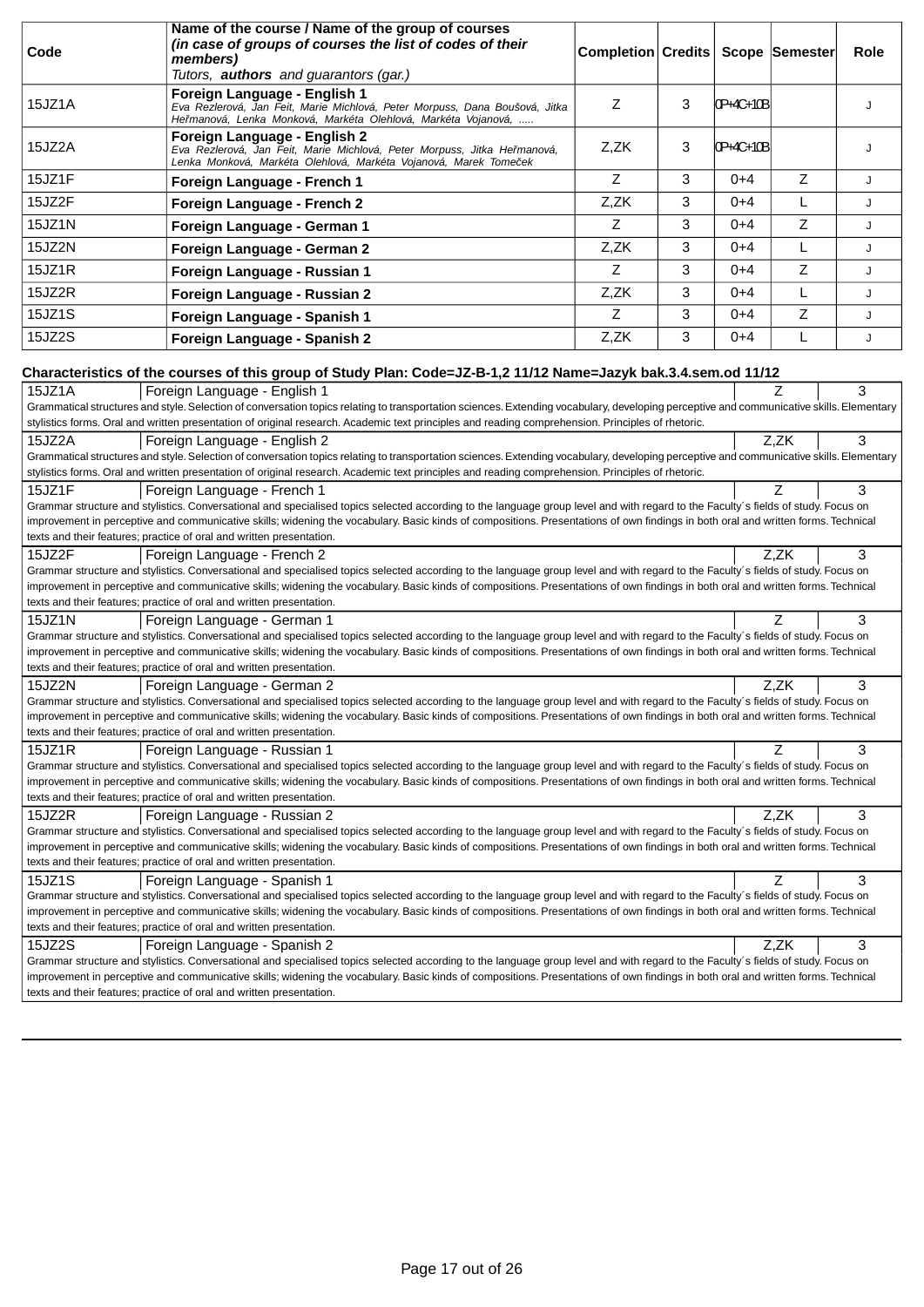# **List of courses of this pass:**

| Code                   | Name of the course                                                                                                                                                                                                                                                                                                                                                                             | <b>Completion</b> | <b>Credits</b>          |
|------------------------|------------------------------------------------------------------------------------------------------------------------------------------------------------------------------------------------------------------------------------------------------------------------------------------------------------------------------------------------------------------------------------------------|-------------------|-------------------------|
| 00TVC1                 | <b>Physical Education 1</b>                                                                                                                                                                                                                                                                                                                                                                    |                   | 1                       |
|                        | Practical instruction and training in a wide variety of sports and games: from basic recreational coaching to competitive top level training. Included are: basketball, volleyball, soccer,<br>tennis, squash, floorball, bodybuilding, swimming, canoeing, aerobic.                                                                                                                           |                   |                         |
| 00TVC2                 | <b>Physical Education 2</b>                                                                                                                                                                                                                                                                                                                                                                    | Ζ                 | 1                       |
|                        | Practical instruction and training in a wide variety of sports and games: from basic recreational coaching to competitive top level training. Included are: basketball, volleyball, soccer,                                                                                                                                                                                                    |                   |                         |
|                        | tennis, squash, floorball, bodybuilding, swimming, canoeing, aerobic.                                                                                                                                                                                                                                                                                                                          |                   |                         |
| 11DAD                  | Differential and Difference Equations                                                                                                                                                                                                                                                                                                                                                          | Z,ZK              | 3                       |
|                        | Difference equations and its systems. Some solvable types of differential equations of the first order. Linear differential equations of the n-th order. Methods for solution of the homogeneous<br>equation, solution of inhomogeneous equation by means of variation of constants. Power series and their use for solution of differential equation. Boundary value problem. Eigennumbers    |                   |                         |
|                        | and function for differential equation. Fourier series of function.                                                                                                                                                                                                                                                                                                                            |                   |                         |
| 11FY1                  | Physics 1                                                                                                                                                                                                                                                                                                                                                                                      | Z,ZK              | 4                       |
|                        | Kinematics, particle dynamics, dynamics of particle systems and rigid body. Continuum mechanics, thermodynamics, electric field, directed electric current.                                                                                                                                                                                                                                    |                   |                         |
| 11FY2                  | Physics 2                                                                                                                                                                                                                                                                                                                                                                                      | Z,ZK              | 4                       |
|                        | Magnetic field, electromagnetic field. Optics, quantum character of electromagnetic radiation. Introduction into quantization, hydrogen atom. Multi-electron atoms, the nuclei. Basics of<br>solid body physics.                                                                                                                                                                               |                   |                         |
| 11GIE                  | Geometry                                                                                                                                                                                                                                                                                                                                                                                       | KZ                | 3                       |
|                        | Differential geometry of curves - parameterization, the arc of the curve, torsion and curvature, Frenet's trihedron. Kinematics - a curve as a trajectory of the motion, the velocity, and                                                                                                                                                                                                     |                   |                         |
|                        | acceleration of a particle moving on a curved path.                                                                                                                                                                                                                                                                                                                                            |                   |                         |
| 11LA                   | Linear Algebra<br>Vector spaces (linear combinations, linear independence, dimension, basis, coordinates). Matrices and operations. Systems of linear equations and their solvability. Determinants and                                                                                                                                                                                        | Z,ZK              | 3                       |
|                        | their applications. Scalar product. Similarity of matrices (eigenvalues and eigenvectors). Quadratic forms and their classification.                                                                                                                                                                                                                                                           |                   |                         |
| 11MSP                  | Modeling of Systems and Processes                                                                                                                                                                                                                                                                                                                                                              | Z.ZK              | 4                       |
|                        | Mathematical methods and algorithms as a basis for system analysis. Methods for modelling and evaluating the systems in continuous and discrete time domain. Laplace transform,                                                                                                                                                                                                                |                   |                         |
|                        | z-transform, and the recursive algorithms in solution of differential and difference equations, as an instrument for system description. Practical use of technical computing environment                                                                                                                                                                                                      |                   |                         |
| 11MTA                  | (MATLAB).<br><b>Mathematical Analysis</b>                                                                                                                                                                                                                                                                                                                                                      | Z.ZK              | 4                       |
|                        | Sequences and series of real numbers and its convergence. Basic properties of functions. Differential and integral calculus of the real function of one real variable. Power series, Fourier                                                                                                                                                                                                   |                   |                         |
|                        | series and foundations of Fourier transform.                                                                                                                                                                                                                                                                                                                                                   |                   |                         |
| 11MVP                  | Mathematical Analysis of Function of More Variables                                                                                                                                                                                                                                                                                                                                            | Z,ZK              | 3                       |
|                        | Metric spaces, sequences in metric spaces, limit of sequence in metric space. Differential calculus of functions of several variables, differential of function, partial derivations, implicitly<br>defined functions, extremes of functions of several variables. Integral calculus of functions of several variables, Riemann integral, integral over curves and surfaces in R3, application |                   |                         |
|                        | of integral calculus in physics.                                                                                                                                                                                                                                                                                                                                                               |                   |                         |
| 11PT                   | Probability                                                                                                                                                                                                                                                                                                                                                                                    | Ζ                 | 2                       |
|                        | Descriptive statistics. Basic probability concepts: elementary events and events, definitions and interpretation of probability. Random variable, probability distribution, probability mass                                                                                                                                                                                                   |                   |                         |
|                        | and density, moments, some discrete and continuous distributions. Random vectors: joint and marginal distributions, mean vector, covariance matrix. Mixed distributions, mixture of<br>distributions. Law of large numbers, central limit theorem.                                                                                                                                             |                   |                         |
| 11SIS                  | <b>Statistics</b>                                                                                                                                                                                                                                                                                                                                                                              | Z,ZK              | 2                       |
|                        | Point estimation, properties of point estimators, methods of point estimation. Testing statistical hypothesis. Fit test, independence test. Regression and correlation, linear regression,                                                                                                                                                                                                     |                   |                         |
|                        | correlation coefficient, coefficient of determination, general linear model, statistical inference in linear regression, analysis of variance, multiple regression, use of matrices in regression.                                                                                                                                                                                             |                   |                         |
| 11X31                  | Project 1                                                                                                                                                                                                                                                                                                                                                                                      | Ζ                 | 2                       |
| 11X32                  | Project 2                                                                                                                                                                                                                                                                                                                                                                                      | Ζ                 | $\overline{\mathbf{c}}$ |
| 11X33<br><b>11Y1LP</b> | Project 3<br><b>Linear Programming</b>                                                                                                                                                                                                                                                                                                                                                         | Ζ<br>KZ           | 2<br>2                  |
|                        | Definition of the optimization problem of linear programming, application of the linear programming on economic and technical problems, normal traffic problems and traffic problems                                                                                                                                                                                                           |                   |                         |
|                        | with constrains. Geometrical interpretation of linear programming problems, simplex method, duality principle.                                                                                                                                                                                                                                                                                 |                   |                         |
| 11Y1MM                 | Mathematical Models in Economy                                                                                                                                                                                                                                                                                                                                                                 | KZ                | 2                       |
|                        | The goal of the course is to teach selected methods of linear programming, with theoretical procedures applicable for individual tasks and their program implementation. The outcom<br>of the course is the ability to implement and solve basic tasks from the queue theory, graph theory and both free and constrained optimization.                                                         |                   |                         |
| 11Y1PE                 | <b>Computer Controlled Experiments</b>                                                                                                                                                                                                                                                                                                                                                         | KZ                | 2                       |
|                        | Implementation of experiment consisting of designing, measurement method selection according to required results accuracy and available measurement devices, selection of                                                                                                                                                                                                                      |                   |                         |
|                        | computer-recorded parameters, data acquisition and results calculation. Evaluation of measurement method accuracy and result uncertainty.                                                                                                                                                                                                                                                      |                   |                         |
| <b>11Y1PV</b>          | Parametrical and Multicriterial Programming                                                                                                                                                                                                                                                                                                                                                    | KZ                | $\overline{c}$          |
| <b>11Y1SI</b>          | Solution to the problem of linear programming with a parameter in objective function, on right sides and in the matrix of coeficients of linear constraints. Computation of efficient solution.                                                                                                                                                                                                | ΚZ                | 2                       |
|                        | <b>Transportation Software Engineering</b><br>Basic concepts of software engineering, ranging from domain analysis, requirement analysis and software architectures to analyses, design and implementation using formal techniques                                                                                                                                                             |                   |                         |
|                        | and practical usuage.                                                                                                                                                                                                                                                                                                                                                                          |                   |                         |
| 11Y1TG                 | <b>Graph Theory</b>                                                                                                                                                                                                                                                                                                                                                                            | KZ                | 2                       |
|                        | Basic concepts and terminology of graph theory, graph representation. Problems of graph theory, problem instance. Graph search algorithms, trees, minimum spanning tree, shortest                                                                                                                                                                                                              |                   |                         |
|                        | path problem, Eulerian path, bipartite graph matching, flow networks, circulations, critical path method, traveling salesman problem. Problem of existence and optimization and algorithms<br>for their solving. Computational complexity, dealing with NP-complete problems, heuristic approach.                                                                                              |                   |                         |
| 11Y1ZF                 | Introduction to Solid State Physics                                                                                                                                                                                                                                                                                                                                                            | KZ                | 2                       |
|                        | Structure of solids, crystal lattice, Bloch function, Brillouin zones. Bend theory of solids. Dynamics of 1D lattice. Phonons. Thermodynamic properties of solids. Semiconductors.                                                                                                                                                                                                             |                   |                         |
|                        | Magnetism.                                                                                                                                                                                                                                                                                                                                                                                     |                   |                         |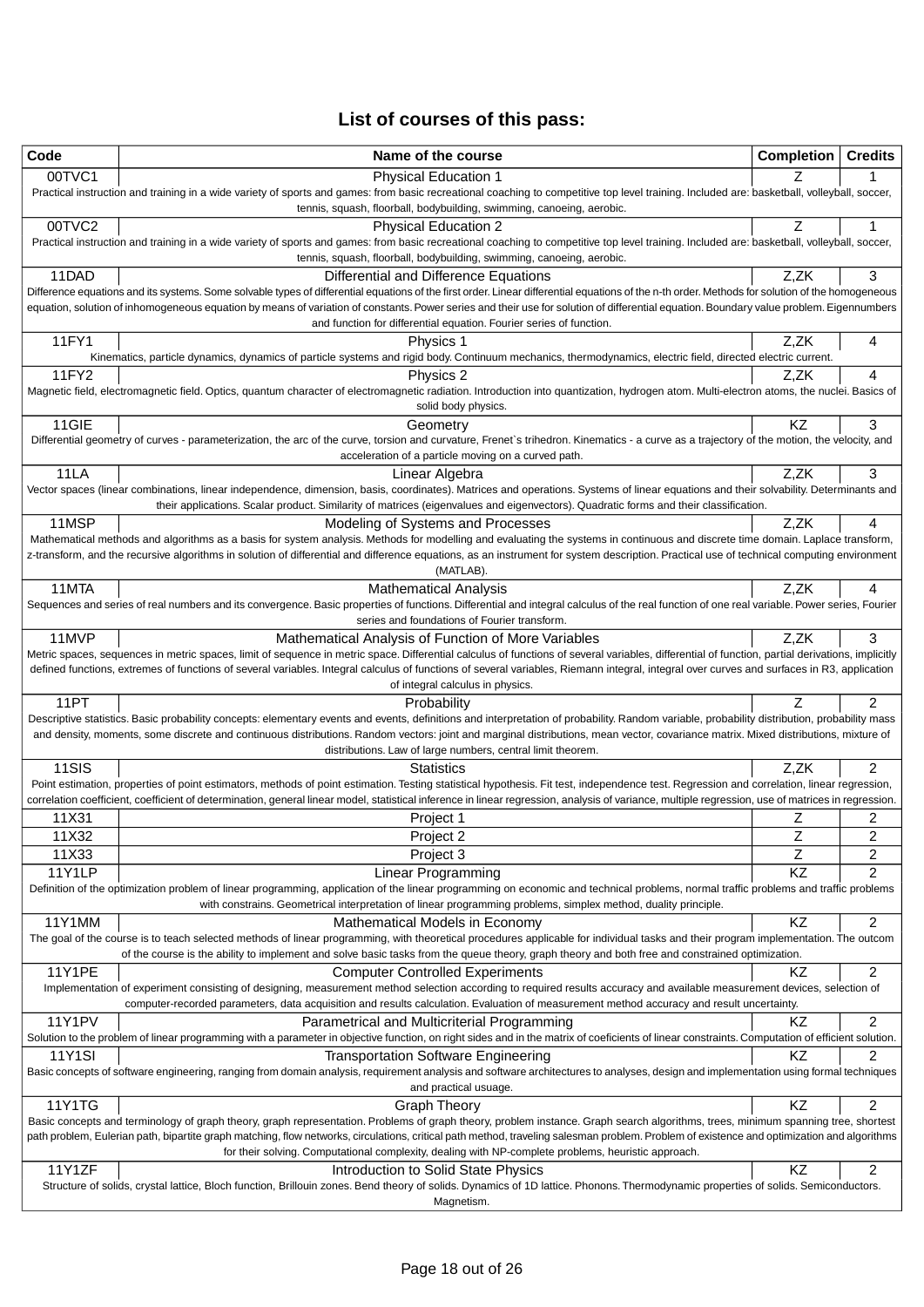| Parameters of the traffic flow and methods for their measurement. Models of the traffic flow, communications load, line and urban systems. Theory of queues, shock waves. Quality of<br>transport and its assessment. Statistical characteristics of transport. Transport excesses, their analysis, the causes, identify and minimize the consequences. Improving of transport<br>safety and fluency.<br>12PKD<br>Z,ZK<br>3<br>Rail Transport Designing<br>Railway lines network. Vehicle and track relation. Traction. Track geometrical parameters. Clearance profile. Railway lines routing. Superstructure and substructure of the railway lines.<br>Switches. Railway stations. City rail transport.<br>12PPOK<br>KZ<br>3<br>Designing Roads, Highways and Motorways<br>Definition, types, ownership, maintenance, management and categorization of roads and highways. Curve and transition curve. Sinuosity and standard speed. Route in rural areas.<br>Range of vision for stopping and overtaking. Road body - shapes and proportions, bottom and superstructure. Drainage and components of roads. Safety device. Crossings, junctions,<br>intersections.<br>12X31<br>2<br>Project 1<br>Ζ<br>12X32<br>Z<br>$\overline{2}$<br>Project 2<br>Z<br>12X33<br>Project 3<br>$\overline{c}$<br>KZ<br>$\overline{2}$<br>12Y1C1<br>Designing Roads in Civil 3D I<br>The course is devoted to the traffic buildings design field, specifically the design of roads as such, by the means of a 3D software. Students go through the complete design of this<br>particular linear building, from the initial situation, over the longitudinal section, to the model and work sections and the cubic capacity calculation. The course also includes a basic<br>explanation of the traffic building design in the real-life profession.<br>12Y1C2<br>KZ<br>2<br>Designing Roads in Civil 3D II<br>The course is devoted to the traffic buildings design field, specifically the design of roads as such, by the means of a 3D software. Students go through the complete design of this<br>particular linear building, from the initial situation, over the longitudinal section, to the model and work sections and the cubic capacity calculation. The previously acquired skills are<br>improved and developed. Students learn to design intersections.<br>12Y1HD<br>KZ<br>2<br><b>Traffic Noise</b><br>Acoustic introduction, basic terms, quantities. Basics of physiological acoustic, noise impacts on human body. Acoustic legislation, standarts, regulations. Creation acoustic climate in<br>area, principles of urban acoustic, noise transmission, soundproofing. Types of noise sources in area. Determination of acoustic situation in the area of interest. Methodology of<br>computing and measurement of transport noise. Acoustic studies, measuring protocol.<br><b>12Y1KN</b><br>KZ<br>2<br><b>Combined Transportation</b><br>Combined transport strategy and legislation. Load units. Means of transport in combined transport. Combined transport systems. Transshipping areas. Multimodal logistic centres.<br><b>12Y1PC</b><br>2<br>Pedestrian and Cycling Transport<br>ΚZ<br>Routes for pedestrians. Pedestrian crossings. Modifications for blind, dim-sighted and disabled people. Design of cycle routes network. Ways of cycle route layout and design parameters<br>for cyclists. Separation of cyclists from other transport modes. Cycle tracks and its design - one way streets, reserved traffic lanes, bus stops, crossings with other transport modes,<br>crossroads. Traffic signs and road marking for cyclists.<br>KZ<br>$\overline{2}$<br>12Y1PD<br>Assessment of Transport Structures<br>Assessment of transport structures, the EIA process. Multicriteria assessment methods, risk analysis, SWOT analysis. Landscape character, possibilities of its protection and assessment<br>transport structures on the landscape. Rating fragmentation and landscape connectivity in the preparation of linear structures. Practical examples of assessment of traffic buildings on<br>the environment.<br><b>12Y1PU</b><br>2<br>KZ<br>Organization Disposition of Railway Stations<br>Connecting station. Passenger transport equipment. Freight transport equipment. Branch lines and railway traffic inside industrial company areas. Zone stations. Formation yards.<br>Reserve stations. Technology of work in railway station with regard to its disposition. Railway station documentations in the Czech Republic railway network.<br><b>12Y1RZ</b><br>2<br>Railway Lines Reconstruction<br>KZ.<br>Principles of track maintainance technology. Track maintainance machinery, superstructure and substructure building machinery and special rail vehicles. Degradation of track geometrical<br>parameters - causes and elimination principles. Track sections and station tracks exclusion planning. Reconstruction timetable design of railway superstructure and substructure.<br><b>12Y1SU</b><br>KZ<br>2<br>Road Management and Maintenance<br>Getting familiar with ownership of roads in the Czech Republic and the administration of the road at the state and county level. It is presented development of road network, short,<br>medium and long-term strategy of the Ministry of Transport. Maintenance of roads winter and summer, its requirements, specifics, possibilities and repair methods are discussed in the<br>classroom as well as investment activity in highway engineering.<br><b>12Y1VC</b><br>KZ<br>2<br>Waterways and Shipping<br>Basic modes of transport. The position of water transport in the transport system of the Czech Republic and the EU. Advantages and disadvantages of water transport. Basic systems<br>of waterways in Europe, a network of waterways in the Czech Republic. Construction of the waterway and its equipment. Management of waterways and its operation. The legal regime<br>in inland navigation, navigation rules of operation, navigation maps.<br>$\overline{c}$<br><b>12Y1ZU</b><br>KZ<br>Principles of Urbanism<br>Survey on history of city and settlement building. Functional components and their mutual relations (working, living, recreation, transportation). Spacial arrangement of settlements.<br>Types of towns or cities with a certain prevailing function, forms of their development. Brief overview of land-use planning.<br>3<br>12ZADI<br>Z,ZK<br>Introduction to Transportation Engineering<br>Traffic survey. Terrestrial roads. Residential zone. Land - use planning. Railway transport. Public mass transport. Integrated traffic systems. Traffic prognosis. Traffic safety. Air transport.<br>Traffic and environment.<br>13E<br>3<br>Economics<br>Z,ZK<br>Microeconomic and macroeconomic interpretation of economic relations. Method and subject of the economics. Economic decision making of consumers and producers. Market<br>structures. Labour and capital, efficiency, ownership, public choice.<br>KZ<br>$\overline{c}$<br>13EDOT<br>Economy, Transport, Telecommunications<br>Transport, telecommunications, demand, supply, indicators, economic development, legislation, European union, regulation, liberalisation, transport modes, ITS, sustainability.<br>13X31<br>Ζ<br>2<br>Project 1<br>Ζ<br>13X32<br>2<br>Project 2<br>Ζ<br>2<br>13X33<br>Project 3<br>KZ<br>$\overline{2}$<br>13Y1EA<br>Economic - Energetic Analysis of Land Transport<br>Vehicle traction systems, traction-energetic properties, laws of vehicle motion, assessment of energy demands, traction-energetic conceptions, technical, economical and social aspects.<br>KZ<br>2<br><b>13Y1EV</b><br>Public Sector Economy<br>Summary of basic economic findings, public goods - definition, public sector domains, state budget, taxes, public goods and externalities, externalities in transportation and their<br>treatment, methods of assessment of public projects, transport projects and their funding, benefits of transport projects, the assessment of transport projects by the CBA method,<br>HDM-4, CSHS. | 12MDE | <b>Transport Models and Transport Excesses</b> | Z,ZK | 3 |
|----------------------------------------------------------------------------------------------------------------------------------------------------------------------------------------------------------------------------------------------------------------------------------------------------------------------------------------------------------------------------------------------------------------------------------------------------------------------------------------------------------------------------------------------------------------------------------------------------------------------------------------------------------------------------------------------------------------------------------------------------------------------------------------------------------------------------------------------------------------------------------------------------------------------------------------------------------------------------------------------------------------------------------------------------------------------------------------------------------------------------------------------------------------------------------------------------------------------------------------------------------------------------------------------------------------------------------------------------------------------------------------------------------------------------------------------------------------------------------------------------------------------------------------------------------------------------------------------------------------------------------------------------------------------------------------------------------------------------------------------------------------------------------------------------------------------------------------------------------------------------------------------------------------------------------------------------------------------------------------------------------------------------------------------------------------------------------------------------------------------------------------------------------------------------------------------------------------------------------------------------------------------------------------------------------------------------------------------------------------------------------------------------------------------------------------------------------------------------------------------------------------------------------------------------------------------------------------------------------------------------------------------------------------------------------------------------------------------------------------------------------------------------------------------------------------------------------------------------------------------------------------------------------------------------------------------------------------------------------------------------------------------------------------------------------------------------------------------------------------------------------------------------------------------------------------------------------------------------------------------------------------------------------------------------------------------------------------------------------------------------------------------------------------------------------------------------------------------------------------------------------------------------------------------------------------------------------------------------------------------------------------------------------------------------------------------------------------------------------------------------------------------------------------------------------------------------------------------------------------------------------------------------------------------------------------------------------------------------------------------------------------------------------------------------------------------------------------------------------------------------------------------------------------------------------------------------------------------------------------------------------------------------------------------------------------------------------------------------------------------------------------------------------------------------------------------------------------------------------------------------------------------------------------------------------------------------------------------------------------------------------------------------------------------------------------------------------------------------------------------------------------------------------------------------------------------------------------------------------------------------------------------------------------------------------------------------------------------------------------------------------------------------------------------------------------------------------------------------------------------------------------------------------------------------------------------------------------------------------------------------------------------------------------------------------------------------------------------------------------------------------------------------------------------------------------------------------------------------------------------------------------------------------------------------------------------------------------------------------------------------------------------------------------------------------------------------------------------------------------------------------------------------------------------------------------------------------------------------------------------------------------------------------------------------------------------------------------------------------------------------------------------------------------------------------------------------------------------------------------------------------------------------------------------------------------------------------------------------------------------------------------------------------------------------------------------------------------------------------------------------------------------------------------------------------------------------------------------------------------------------------------------------------------------------------------------------------------------------------------------------------------------------------------------------------------------------------------------------------------------------------------------------------------------------------------------------------------------------------------------------------------------------------------------------------------------------------------------------------------------------------------------------------------------------------------------------------------------------------------------------------------------------------------------------------------------------------------------------------------------------------------------------------------------------------------------------------------------------------------------------------------------------------------------------------------------------------------------------------------------------------------------------------------------------------------------------------------------------------------------------------------------------------------------------------------------------------------------------------------------------------------------------------------------------------------------------------------------------------------------------------------------------------------------------------------------------------------------------------------------------------------------------------------------------------------------------------------------------------------------------------------------------|-------|------------------------------------------------|------|---|
|                                                                                                                                                                                                                                                                                                                                                                                                                                                                                                                                                                                                                                                                                                                                                                                                                                                                                                                                                                                                                                                                                                                                                                                                                                                                                                                                                                                                                                                                                                                                                                                                                                                                                                                                                                                                                                                                                                                                                                                                                                                                                                                                                                                                                                                                                                                                                                                                                                                                                                                                                                                                                                                                                                                                                                                                                                                                                                                                                                                                                                                                                                                                                                                                                                                                                                                                                                                                                                                                                                                                                                                                                                                                                                                                                                                                                                                                                                                                                                                                                                                                                                                                                                                                                                                                                                                                                                                                                                                                                                                                                                                                                                                                                                                                                                                                                                                                                                                                                                                                                                                                                                                                                                                                                                                                                                                                                                                                                                                                                                                                                                                                                                                                                                                                                                                                                                                                                                                                                                                                                                                                                                                                                                                                                                                                                                                                                                                                                                                                                                                                                                                                                                                                                                                                                                                                                                                                                                                                                                                                                                                                                                                                                                                                                                                                                                                                                                                                                                                                                                                                                                                                                                                                                                                                                                                                                                                                                                                                                                                                                                                                                                                                                    |       |                                                |      |   |
|                                                                                                                                                                                                                                                                                                                                                                                                                                                                                                                                                                                                                                                                                                                                                                                                                                                                                                                                                                                                                                                                                                                                                                                                                                                                                                                                                                                                                                                                                                                                                                                                                                                                                                                                                                                                                                                                                                                                                                                                                                                                                                                                                                                                                                                                                                                                                                                                                                                                                                                                                                                                                                                                                                                                                                                                                                                                                                                                                                                                                                                                                                                                                                                                                                                                                                                                                                                                                                                                                                                                                                                                                                                                                                                                                                                                                                                                                                                                                                                                                                                                                                                                                                                                                                                                                                                                                                                                                                                                                                                                                                                                                                                                                                                                                                                                                                                                                                                                                                                                                                                                                                                                                                                                                                                                                                                                                                                                                                                                                                                                                                                                                                                                                                                                                                                                                                                                                                                                                                                                                                                                                                                                                                                                                                                                                                                                                                                                                                                                                                                                                                                                                                                                                                                                                                                                                                                                                                                                                                                                                                                                                                                                                                                                                                                                                                                                                                                                                                                                                                                                                                                                                                                                                                                                                                                                                                                                                                                                                                                                                                                                                                                                                    |       |                                                |      |   |
|                                                                                                                                                                                                                                                                                                                                                                                                                                                                                                                                                                                                                                                                                                                                                                                                                                                                                                                                                                                                                                                                                                                                                                                                                                                                                                                                                                                                                                                                                                                                                                                                                                                                                                                                                                                                                                                                                                                                                                                                                                                                                                                                                                                                                                                                                                                                                                                                                                                                                                                                                                                                                                                                                                                                                                                                                                                                                                                                                                                                                                                                                                                                                                                                                                                                                                                                                                                                                                                                                                                                                                                                                                                                                                                                                                                                                                                                                                                                                                                                                                                                                                                                                                                                                                                                                                                                                                                                                                                                                                                                                                                                                                                                                                                                                                                                                                                                                                                                                                                                                                                                                                                                                                                                                                                                                                                                                                                                                                                                                                                                                                                                                                                                                                                                                                                                                                                                                                                                                                                                                                                                                                                                                                                                                                                                                                                                                                                                                                                                                                                                                                                                                                                                                                                                                                                                                                                                                                                                                                                                                                                                                                                                                                                                                                                                                                                                                                                                                                                                                                                                                                                                                                                                                                                                                                                                                                                                                                                                                                                                                                                                                                                                                    |       |                                                |      |   |
|                                                                                                                                                                                                                                                                                                                                                                                                                                                                                                                                                                                                                                                                                                                                                                                                                                                                                                                                                                                                                                                                                                                                                                                                                                                                                                                                                                                                                                                                                                                                                                                                                                                                                                                                                                                                                                                                                                                                                                                                                                                                                                                                                                                                                                                                                                                                                                                                                                                                                                                                                                                                                                                                                                                                                                                                                                                                                                                                                                                                                                                                                                                                                                                                                                                                                                                                                                                                                                                                                                                                                                                                                                                                                                                                                                                                                                                                                                                                                                                                                                                                                                                                                                                                                                                                                                                                                                                                                                                                                                                                                                                                                                                                                                                                                                                                                                                                                                                                                                                                                                                                                                                                                                                                                                                                                                                                                                                                                                                                                                                                                                                                                                                                                                                                                                                                                                                                                                                                                                                                                                                                                                                                                                                                                                                                                                                                                                                                                                                                                                                                                                                                                                                                                                                                                                                                                                                                                                                                                                                                                                                                                                                                                                                                                                                                                                                                                                                                                                                                                                                                                                                                                                                                                                                                                                                                                                                                                                                                                                                                                                                                                                                                                    |       |                                                |      |   |
|                                                                                                                                                                                                                                                                                                                                                                                                                                                                                                                                                                                                                                                                                                                                                                                                                                                                                                                                                                                                                                                                                                                                                                                                                                                                                                                                                                                                                                                                                                                                                                                                                                                                                                                                                                                                                                                                                                                                                                                                                                                                                                                                                                                                                                                                                                                                                                                                                                                                                                                                                                                                                                                                                                                                                                                                                                                                                                                                                                                                                                                                                                                                                                                                                                                                                                                                                                                                                                                                                                                                                                                                                                                                                                                                                                                                                                                                                                                                                                                                                                                                                                                                                                                                                                                                                                                                                                                                                                                                                                                                                                                                                                                                                                                                                                                                                                                                                                                                                                                                                                                                                                                                                                                                                                                                                                                                                                                                                                                                                                                                                                                                                                                                                                                                                                                                                                                                                                                                                                                                                                                                                                                                                                                                                                                                                                                                                                                                                                                                                                                                                                                                                                                                                                                                                                                                                                                                                                                                                                                                                                                                                                                                                                                                                                                                                                                                                                                                                                                                                                                                                                                                                                                                                                                                                                                                                                                                                                                                                                                                                                                                                                                                                    |       |                                                |      |   |
|                                                                                                                                                                                                                                                                                                                                                                                                                                                                                                                                                                                                                                                                                                                                                                                                                                                                                                                                                                                                                                                                                                                                                                                                                                                                                                                                                                                                                                                                                                                                                                                                                                                                                                                                                                                                                                                                                                                                                                                                                                                                                                                                                                                                                                                                                                                                                                                                                                                                                                                                                                                                                                                                                                                                                                                                                                                                                                                                                                                                                                                                                                                                                                                                                                                                                                                                                                                                                                                                                                                                                                                                                                                                                                                                                                                                                                                                                                                                                                                                                                                                                                                                                                                                                                                                                                                                                                                                                                                                                                                                                                                                                                                                                                                                                                                                                                                                                                                                                                                                                                                                                                                                                                                                                                                                                                                                                                                                                                                                                                                                                                                                                                                                                                                                                                                                                                                                                                                                                                                                                                                                                                                                                                                                                                                                                                                                                                                                                                                                                                                                                                                                                                                                                                                                                                                                                                                                                                                                                                                                                                                                                                                                                                                                                                                                                                                                                                                                                                                                                                                                                                                                                                                                                                                                                                                                                                                                                                                                                                                                                                                                                                                                                    |       |                                                |      |   |
|                                                                                                                                                                                                                                                                                                                                                                                                                                                                                                                                                                                                                                                                                                                                                                                                                                                                                                                                                                                                                                                                                                                                                                                                                                                                                                                                                                                                                                                                                                                                                                                                                                                                                                                                                                                                                                                                                                                                                                                                                                                                                                                                                                                                                                                                                                                                                                                                                                                                                                                                                                                                                                                                                                                                                                                                                                                                                                                                                                                                                                                                                                                                                                                                                                                                                                                                                                                                                                                                                                                                                                                                                                                                                                                                                                                                                                                                                                                                                                                                                                                                                                                                                                                                                                                                                                                                                                                                                                                                                                                                                                                                                                                                                                                                                                                                                                                                                                                                                                                                                                                                                                                                                                                                                                                                                                                                                                                                                                                                                                                                                                                                                                                                                                                                                                                                                                                                                                                                                                                                                                                                                                                                                                                                                                                                                                                                                                                                                                                                                                                                                                                                                                                                                                                                                                                                                                                                                                                                                                                                                                                                                                                                                                                                                                                                                                                                                                                                                                                                                                                                                                                                                                                                                                                                                                                                                                                                                                                                                                                                                                                                                                                                                    |       |                                                |      |   |
|                                                                                                                                                                                                                                                                                                                                                                                                                                                                                                                                                                                                                                                                                                                                                                                                                                                                                                                                                                                                                                                                                                                                                                                                                                                                                                                                                                                                                                                                                                                                                                                                                                                                                                                                                                                                                                                                                                                                                                                                                                                                                                                                                                                                                                                                                                                                                                                                                                                                                                                                                                                                                                                                                                                                                                                                                                                                                                                                                                                                                                                                                                                                                                                                                                                                                                                                                                                                                                                                                                                                                                                                                                                                                                                                                                                                                                                                                                                                                                                                                                                                                                                                                                                                                                                                                                                                                                                                                                                                                                                                                                                                                                                                                                                                                                                                                                                                                                                                                                                                                                                                                                                                                                                                                                                                                                                                                                                                                                                                                                                                                                                                                                                                                                                                                                                                                                                                                                                                                                                                                                                                                                                                                                                                                                                                                                                                                                                                                                                                                                                                                                                                                                                                                                                                                                                                                                                                                                                                                                                                                                                                                                                                                                                                                                                                                                                                                                                                                                                                                                                                                                                                                                                                                                                                                                                                                                                                                                                                                                                                                                                                                                                                                    |       |                                                |      |   |
|                                                                                                                                                                                                                                                                                                                                                                                                                                                                                                                                                                                                                                                                                                                                                                                                                                                                                                                                                                                                                                                                                                                                                                                                                                                                                                                                                                                                                                                                                                                                                                                                                                                                                                                                                                                                                                                                                                                                                                                                                                                                                                                                                                                                                                                                                                                                                                                                                                                                                                                                                                                                                                                                                                                                                                                                                                                                                                                                                                                                                                                                                                                                                                                                                                                                                                                                                                                                                                                                                                                                                                                                                                                                                                                                                                                                                                                                                                                                                                                                                                                                                                                                                                                                                                                                                                                                                                                                                                                                                                                                                                                                                                                                                                                                                                                                                                                                                                                                                                                                                                                                                                                                                                                                                                                                                                                                                                                                                                                                                                                                                                                                                                                                                                                                                                                                                                                                                                                                                                                                                                                                                                                                                                                                                                                                                                                                                                                                                                                                                                                                                                                                                                                                                                                                                                                                                                                                                                                                                                                                                                                                                                                                                                                                                                                                                                                                                                                                                                                                                                                                                                                                                                                                                                                                                                                                                                                                                                                                                                                                                                                                                                                                                    |       |                                                |      |   |
|                                                                                                                                                                                                                                                                                                                                                                                                                                                                                                                                                                                                                                                                                                                                                                                                                                                                                                                                                                                                                                                                                                                                                                                                                                                                                                                                                                                                                                                                                                                                                                                                                                                                                                                                                                                                                                                                                                                                                                                                                                                                                                                                                                                                                                                                                                                                                                                                                                                                                                                                                                                                                                                                                                                                                                                                                                                                                                                                                                                                                                                                                                                                                                                                                                                                                                                                                                                                                                                                                                                                                                                                                                                                                                                                                                                                                                                                                                                                                                                                                                                                                                                                                                                                                                                                                                                                                                                                                                                                                                                                                                                                                                                                                                                                                                                                                                                                                                                                                                                                                                                                                                                                                                                                                                                                                                                                                                                                                                                                                                                                                                                                                                                                                                                                                                                                                                                                                                                                                                                                                                                                                                                                                                                                                                                                                                                                                                                                                                                                                                                                                                                                                                                                                                                                                                                                                                                                                                                                                                                                                                                                                                                                                                                                                                                                                                                                                                                                                                                                                                                                                                                                                                                                                                                                                                                                                                                                                                                                                                                                                                                                                                                                                    |       |                                                |      |   |
|                                                                                                                                                                                                                                                                                                                                                                                                                                                                                                                                                                                                                                                                                                                                                                                                                                                                                                                                                                                                                                                                                                                                                                                                                                                                                                                                                                                                                                                                                                                                                                                                                                                                                                                                                                                                                                                                                                                                                                                                                                                                                                                                                                                                                                                                                                                                                                                                                                                                                                                                                                                                                                                                                                                                                                                                                                                                                                                                                                                                                                                                                                                                                                                                                                                                                                                                                                                                                                                                                                                                                                                                                                                                                                                                                                                                                                                                                                                                                                                                                                                                                                                                                                                                                                                                                                                                                                                                                                                                                                                                                                                                                                                                                                                                                                                                                                                                                                                                                                                                                                                                                                                                                                                                                                                                                                                                                                                                                                                                                                                                                                                                                                                                                                                                                                                                                                                                                                                                                                                                                                                                                                                                                                                                                                                                                                                                                                                                                                                                                                                                                                                                                                                                                                                                                                                                                                                                                                                                                                                                                                                                                                                                                                                                                                                                                                                                                                                                                                                                                                                                                                                                                                                                                                                                                                                                                                                                                                                                                                                                                                                                                                                                                    |       |                                                |      |   |
|                                                                                                                                                                                                                                                                                                                                                                                                                                                                                                                                                                                                                                                                                                                                                                                                                                                                                                                                                                                                                                                                                                                                                                                                                                                                                                                                                                                                                                                                                                                                                                                                                                                                                                                                                                                                                                                                                                                                                                                                                                                                                                                                                                                                                                                                                                                                                                                                                                                                                                                                                                                                                                                                                                                                                                                                                                                                                                                                                                                                                                                                                                                                                                                                                                                                                                                                                                                                                                                                                                                                                                                                                                                                                                                                                                                                                                                                                                                                                                                                                                                                                                                                                                                                                                                                                                                                                                                                                                                                                                                                                                                                                                                                                                                                                                                                                                                                                                                                                                                                                                                                                                                                                                                                                                                                                                                                                                                                                                                                                                                                                                                                                                                                                                                                                                                                                                                                                                                                                                                                                                                                                                                                                                                                                                                                                                                                                                                                                                                                                                                                                                                                                                                                                                                                                                                                                                                                                                                                                                                                                                                                                                                                                                                                                                                                                                                                                                                                                                                                                                                                                                                                                                                                                                                                                                                                                                                                                                                                                                                                                                                                                                                                                    |       |                                                |      |   |
|                                                                                                                                                                                                                                                                                                                                                                                                                                                                                                                                                                                                                                                                                                                                                                                                                                                                                                                                                                                                                                                                                                                                                                                                                                                                                                                                                                                                                                                                                                                                                                                                                                                                                                                                                                                                                                                                                                                                                                                                                                                                                                                                                                                                                                                                                                                                                                                                                                                                                                                                                                                                                                                                                                                                                                                                                                                                                                                                                                                                                                                                                                                                                                                                                                                                                                                                                                                                                                                                                                                                                                                                                                                                                                                                                                                                                                                                                                                                                                                                                                                                                                                                                                                                                                                                                                                                                                                                                                                                                                                                                                                                                                                                                                                                                                                                                                                                                                                                                                                                                                                                                                                                                                                                                                                                                                                                                                                                                                                                                                                                                                                                                                                                                                                                                                                                                                                                                                                                                                                                                                                                                                                                                                                                                                                                                                                                                                                                                                                                                                                                                                                                                                                                                                                                                                                                                                                                                                                                                                                                                                                                                                                                                                                                                                                                                                                                                                                                                                                                                                                                                                                                                                                                                                                                                                                                                                                                                                                                                                                                                                                                                                                                                    |       |                                                |      |   |
|                                                                                                                                                                                                                                                                                                                                                                                                                                                                                                                                                                                                                                                                                                                                                                                                                                                                                                                                                                                                                                                                                                                                                                                                                                                                                                                                                                                                                                                                                                                                                                                                                                                                                                                                                                                                                                                                                                                                                                                                                                                                                                                                                                                                                                                                                                                                                                                                                                                                                                                                                                                                                                                                                                                                                                                                                                                                                                                                                                                                                                                                                                                                                                                                                                                                                                                                                                                                                                                                                                                                                                                                                                                                                                                                                                                                                                                                                                                                                                                                                                                                                                                                                                                                                                                                                                                                                                                                                                                                                                                                                                                                                                                                                                                                                                                                                                                                                                                                                                                                                                                                                                                                                                                                                                                                                                                                                                                                                                                                                                                                                                                                                                                                                                                                                                                                                                                                                                                                                                                                                                                                                                                                                                                                                                                                                                                                                                                                                                                                                                                                                                                                                                                                                                                                                                                                                                                                                                                                                                                                                                                                                                                                                                                                                                                                                                                                                                                                                                                                                                                                                                                                                                                                                                                                                                                                                                                                                                                                                                                                                                                                                                                                                    |       |                                                |      |   |
|                                                                                                                                                                                                                                                                                                                                                                                                                                                                                                                                                                                                                                                                                                                                                                                                                                                                                                                                                                                                                                                                                                                                                                                                                                                                                                                                                                                                                                                                                                                                                                                                                                                                                                                                                                                                                                                                                                                                                                                                                                                                                                                                                                                                                                                                                                                                                                                                                                                                                                                                                                                                                                                                                                                                                                                                                                                                                                                                                                                                                                                                                                                                                                                                                                                                                                                                                                                                                                                                                                                                                                                                                                                                                                                                                                                                                                                                                                                                                                                                                                                                                                                                                                                                                                                                                                                                                                                                                                                                                                                                                                                                                                                                                                                                                                                                                                                                                                                                                                                                                                                                                                                                                                                                                                                                                                                                                                                                                                                                                                                                                                                                                                                                                                                                                                                                                                                                                                                                                                                                                                                                                                                                                                                                                                                                                                                                                                                                                                                                                                                                                                                                                                                                                                                                                                                                                                                                                                                                                                                                                                                                                                                                                                                                                                                                                                                                                                                                                                                                                                                                                                                                                                                                                                                                                                                                                                                                                                                                                                                                                                                                                                                                                    |       |                                                |      |   |
|                                                                                                                                                                                                                                                                                                                                                                                                                                                                                                                                                                                                                                                                                                                                                                                                                                                                                                                                                                                                                                                                                                                                                                                                                                                                                                                                                                                                                                                                                                                                                                                                                                                                                                                                                                                                                                                                                                                                                                                                                                                                                                                                                                                                                                                                                                                                                                                                                                                                                                                                                                                                                                                                                                                                                                                                                                                                                                                                                                                                                                                                                                                                                                                                                                                                                                                                                                                                                                                                                                                                                                                                                                                                                                                                                                                                                                                                                                                                                                                                                                                                                                                                                                                                                                                                                                                                                                                                                                                                                                                                                                                                                                                                                                                                                                                                                                                                                                                                                                                                                                                                                                                                                                                                                                                                                                                                                                                                                                                                                                                                                                                                                                                                                                                                                                                                                                                                                                                                                                                                                                                                                                                                                                                                                                                                                                                                                                                                                                                                                                                                                                                                                                                                                                                                                                                                                                                                                                                                                                                                                                                                                                                                                                                                                                                                                                                                                                                                                                                                                                                                                                                                                                                                                                                                                                                                                                                                                                                                                                                                                                                                                                                                                    |       |                                                |      |   |
|                                                                                                                                                                                                                                                                                                                                                                                                                                                                                                                                                                                                                                                                                                                                                                                                                                                                                                                                                                                                                                                                                                                                                                                                                                                                                                                                                                                                                                                                                                                                                                                                                                                                                                                                                                                                                                                                                                                                                                                                                                                                                                                                                                                                                                                                                                                                                                                                                                                                                                                                                                                                                                                                                                                                                                                                                                                                                                                                                                                                                                                                                                                                                                                                                                                                                                                                                                                                                                                                                                                                                                                                                                                                                                                                                                                                                                                                                                                                                                                                                                                                                                                                                                                                                                                                                                                                                                                                                                                                                                                                                                                                                                                                                                                                                                                                                                                                                                                                                                                                                                                                                                                                                                                                                                                                                                                                                                                                                                                                                                                                                                                                                                                                                                                                                                                                                                                                                                                                                                                                                                                                                                                                                                                                                                                                                                                                                                                                                                                                                                                                                                                                                                                                                                                                                                                                                                                                                                                                                                                                                                                                                                                                                                                                                                                                                                                                                                                                                                                                                                                                                                                                                                                                                                                                                                                                                                                                                                                                                                                                                                                                                                                                                    |       |                                                |      |   |
|                                                                                                                                                                                                                                                                                                                                                                                                                                                                                                                                                                                                                                                                                                                                                                                                                                                                                                                                                                                                                                                                                                                                                                                                                                                                                                                                                                                                                                                                                                                                                                                                                                                                                                                                                                                                                                                                                                                                                                                                                                                                                                                                                                                                                                                                                                                                                                                                                                                                                                                                                                                                                                                                                                                                                                                                                                                                                                                                                                                                                                                                                                                                                                                                                                                                                                                                                                                                                                                                                                                                                                                                                                                                                                                                                                                                                                                                                                                                                                                                                                                                                                                                                                                                                                                                                                                                                                                                                                                                                                                                                                                                                                                                                                                                                                                                                                                                                                                                                                                                                                                                                                                                                                                                                                                                                                                                                                                                                                                                                                                                                                                                                                                                                                                                                                                                                                                                                                                                                                                                                                                                                                                                                                                                                                                                                                                                                                                                                                                                                                                                                                                                                                                                                                                                                                                                                                                                                                                                                                                                                                                                                                                                                                                                                                                                                                                                                                                                                                                                                                                                                                                                                                                                                                                                                                                                                                                                                                                                                                                                                                                                                                                                                    |       |                                                |      |   |
|                                                                                                                                                                                                                                                                                                                                                                                                                                                                                                                                                                                                                                                                                                                                                                                                                                                                                                                                                                                                                                                                                                                                                                                                                                                                                                                                                                                                                                                                                                                                                                                                                                                                                                                                                                                                                                                                                                                                                                                                                                                                                                                                                                                                                                                                                                                                                                                                                                                                                                                                                                                                                                                                                                                                                                                                                                                                                                                                                                                                                                                                                                                                                                                                                                                                                                                                                                                                                                                                                                                                                                                                                                                                                                                                                                                                                                                                                                                                                                                                                                                                                                                                                                                                                                                                                                                                                                                                                                                                                                                                                                                                                                                                                                                                                                                                                                                                                                                                                                                                                                                                                                                                                                                                                                                                                                                                                                                                                                                                                                                                                                                                                                                                                                                                                                                                                                                                                                                                                                                                                                                                                                                                                                                                                                                                                                                                                                                                                                                                                                                                                                                                                                                                                                                                                                                                                                                                                                                                                                                                                                                                                                                                                                                                                                                                                                                                                                                                                                                                                                                                                                                                                                                                                                                                                                                                                                                                                                                                                                                                                                                                                                                                                    |       |                                                |      |   |
|                                                                                                                                                                                                                                                                                                                                                                                                                                                                                                                                                                                                                                                                                                                                                                                                                                                                                                                                                                                                                                                                                                                                                                                                                                                                                                                                                                                                                                                                                                                                                                                                                                                                                                                                                                                                                                                                                                                                                                                                                                                                                                                                                                                                                                                                                                                                                                                                                                                                                                                                                                                                                                                                                                                                                                                                                                                                                                                                                                                                                                                                                                                                                                                                                                                                                                                                                                                                                                                                                                                                                                                                                                                                                                                                                                                                                                                                                                                                                                                                                                                                                                                                                                                                                                                                                                                                                                                                                                                                                                                                                                                                                                                                                                                                                                                                                                                                                                                                                                                                                                                                                                                                                                                                                                                                                                                                                                                                                                                                                                                                                                                                                                                                                                                                                                                                                                                                                                                                                                                                                                                                                                                                                                                                                                                                                                                                                                                                                                                                                                                                                                                                                                                                                                                                                                                                                                                                                                                                                                                                                                                                                                                                                                                                                                                                                                                                                                                                                                                                                                                                                                                                                                                                                                                                                                                                                                                                                                                                                                                                                                                                                                                                                    |       |                                                |      |   |
|                                                                                                                                                                                                                                                                                                                                                                                                                                                                                                                                                                                                                                                                                                                                                                                                                                                                                                                                                                                                                                                                                                                                                                                                                                                                                                                                                                                                                                                                                                                                                                                                                                                                                                                                                                                                                                                                                                                                                                                                                                                                                                                                                                                                                                                                                                                                                                                                                                                                                                                                                                                                                                                                                                                                                                                                                                                                                                                                                                                                                                                                                                                                                                                                                                                                                                                                                                                                                                                                                                                                                                                                                                                                                                                                                                                                                                                                                                                                                                                                                                                                                                                                                                                                                                                                                                                                                                                                                                                                                                                                                                                                                                                                                                                                                                                                                                                                                                                                                                                                                                                                                                                                                                                                                                                                                                                                                                                                                                                                                                                                                                                                                                                                                                                                                                                                                                                                                                                                                                                                                                                                                                                                                                                                                                                                                                                                                                                                                                                                                                                                                                                                                                                                                                                                                                                                                                                                                                                                                                                                                                                                                                                                                                                                                                                                                                                                                                                                                                                                                                                                                                                                                                                                                                                                                                                                                                                                                                                                                                                                                                                                                                                                                    |       |                                                |      |   |
|                                                                                                                                                                                                                                                                                                                                                                                                                                                                                                                                                                                                                                                                                                                                                                                                                                                                                                                                                                                                                                                                                                                                                                                                                                                                                                                                                                                                                                                                                                                                                                                                                                                                                                                                                                                                                                                                                                                                                                                                                                                                                                                                                                                                                                                                                                                                                                                                                                                                                                                                                                                                                                                                                                                                                                                                                                                                                                                                                                                                                                                                                                                                                                                                                                                                                                                                                                                                                                                                                                                                                                                                                                                                                                                                                                                                                                                                                                                                                                                                                                                                                                                                                                                                                                                                                                                                                                                                                                                                                                                                                                                                                                                                                                                                                                                                                                                                                                                                                                                                                                                                                                                                                                                                                                                                                                                                                                                                                                                                                                                                                                                                                                                                                                                                                                                                                                                                                                                                                                                                                                                                                                                                                                                                                                                                                                                                                                                                                                                                                                                                                                                                                                                                                                                                                                                                                                                                                                                                                                                                                                                                                                                                                                                                                                                                                                                                                                                                                                                                                                                                                                                                                                                                                                                                                                                                                                                                                                                                                                                                                                                                                                                                                    |       |                                                |      |   |
|                                                                                                                                                                                                                                                                                                                                                                                                                                                                                                                                                                                                                                                                                                                                                                                                                                                                                                                                                                                                                                                                                                                                                                                                                                                                                                                                                                                                                                                                                                                                                                                                                                                                                                                                                                                                                                                                                                                                                                                                                                                                                                                                                                                                                                                                                                                                                                                                                                                                                                                                                                                                                                                                                                                                                                                                                                                                                                                                                                                                                                                                                                                                                                                                                                                                                                                                                                                                                                                                                                                                                                                                                                                                                                                                                                                                                                                                                                                                                                                                                                                                                                                                                                                                                                                                                                                                                                                                                                                                                                                                                                                                                                                                                                                                                                                                                                                                                                                                                                                                                                                                                                                                                                                                                                                                                                                                                                                                                                                                                                                                                                                                                                                                                                                                                                                                                                                                                                                                                                                                                                                                                                                                                                                                                                                                                                                                                                                                                                                                                                                                                                                                                                                                                                                                                                                                                                                                                                                                                                                                                                                                                                                                                                                                                                                                                                                                                                                                                                                                                                                                                                                                                                                                                                                                                                                                                                                                                                                                                                                                                                                                                                                                                    |       |                                                |      |   |
|                                                                                                                                                                                                                                                                                                                                                                                                                                                                                                                                                                                                                                                                                                                                                                                                                                                                                                                                                                                                                                                                                                                                                                                                                                                                                                                                                                                                                                                                                                                                                                                                                                                                                                                                                                                                                                                                                                                                                                                                                                                                                                                                                                                                                                                                                                                                                                                                                                                                                                                                                                                                                                                                                                                                                                                                                                                                                                                                                                                                                                                                                                                                                                                                                                                                                                                                                                                                                                                                                                                                                                                                                                                                                                                                                                                                                                                                                                                                                                                                                                                                                                                                                                                                                                                                                                                                                                                                                                                                                                                                                                                                                                                                                                                                                                                                                                                                                                                                                                                                                                                                                                                                                                                                                                                                                                                                                                                                                                                                                                                                                                                                                                                                                                                                                                                                                                                                                                                                                                                                                                                                                                                                                                                                                                                                                                                                                                                                                                                                                                                                                                                                                                                                                                                                                                                                                                                                                                                                                                                                                                                                                                                                                                                                                                                                                                                                                                                                                                                                                                                                                                                                                                                                                                                                                                                                                                                                                                                                                                                                                                                                                                                                                    |       |                                                |      |   |
|                                                                                                                                                                                                                                                                                                                                                                                                                                                                                                                                                                                                                                                                                                                                                                                                                                                                                                                                                                                                                                                                                                                                                                                                                                                                                                                                                                                                                                                                                                                                                                                                                                                                                                                                                                                                                                                                                                                                                                                                                                                                                                                                                                                                                                                                                                                                                                                                                                                                                                                                                                                                                                                                                                                                                                                                                                                                                                                                                                                                                                                                                                                                                                                                                                                                                                                                                                                                                                                                                                                                                                                                                                                                                                                                                                                                                                                                                                                                                                                                                                                                                                                                                                                                                                                                                                                                                                                                                                                                                                                                                                                                                                                                                                                                                                                                                                                                                                                                                                                                                                                                                                                                                                                                                                                                                                                                                                                                                                                                                                                                                                                                                                                                                                                                                                                                                                                                                                                                                                                                                                                                                                                                                                                                                                                                                                                                                                                                                                                                                                                                                                                                                                                                                                                                                                                                                                                                                                                                                                                                                                                                                                                                                                                                                                                                                                                                                                                                                                                                                                                                                                                                                                                                                                                                                                                                                                                                                                                                                                                                                                                                                                                                                    |       |                                                |      |   |
|                                                                                                                                                                                                                                                                                                                                                                                                                                                                                                                                                                                                                                                                                                                                                                                                                                                                                                                                                                                                                                                                                                                                                                                                                                                                                                                                                                                                                                                                                                                                                                                                                                                                                                                                                                                                                                                                                                                                                                                                                                                                                                                                                                                                                                                                                                                                                                                                                                                                                                                                                                                                                                                                                                                                                                                                                                                                                                                                                                                                                                                                                                                                                                                                                                                                                                                                                                                                                                                                                                                                                                                                                                                                                                                                                                                                                                                                                                                                                                                                                                                                                                                                                                                                                                                                                                                                                                                                                                                                                                                                                                                                                                                                                                                                                                                                                                                                                                                                                                                                                                                                                                                                                                                                                                                                                                                                                                                                                                                                                                                                                                                                                                                                                                                                                                                                                                                                                                                                                                                                                                                                                                                                                                                                                                                                                                                                                                                                                                                                                                                                                                                                                                                                                                                                                                                                                                                                                                                                                                                                                                                                                                                                                                                                                                                                                                                                                                                                                                                                                                                                                                                                                                                                                                                                                                                                                                                                                                                                                                                                                                                                                                                                                    |       |                                                |      |   |
|                                                                                                                                                                                                                                                                                                                                                                                                                                                                                                                                                                                                                                                                                                                                                                                                                                                                                                                                                                                                                                                                                                                                                                                                                                                                                                                                                                                                                                                                                                                                                                                                                                                                                                                                                                                                                                                                                                                                                                                                                                                                                                                                                                                                                                                                                                                                                                                                                                                                                                                                                                                                                                                                                                                                                                                                                                                                                                                                                                                                                                                                                                                                                                                                                                                                                                                                                                                                                                                                                                                                                                                                                                                                                                                                                                                                                                                                                                                                                                                                                                                                                                                                                                                                                                                                                                                                                                                                                                                                                                                                                                                                                                                                                                                                                                                                                                                                                                                                                                                                                                                                                                                                                                                                                                                                                                                                                                                                                                                                                                                                                                                                                                                                                                                                                                                                                                                                                                                                                                                                                                                                                                                                                                                                                                                                                                                                                                                                                                                                                                                                                                                                                                                                                                                                                                                                                                                                                                                                                                                                                                                                                                                                                                                                                                                                                                                                                                                                                                                                                                                                                                                                                                                                                                                                                                                                                                                                                                                                                                                                                                                                                                                                                    |       |                                                |      |   |
|                                                                                                                                                                                                                                                                                                                                                                                                                                                                                                                                                                                                                                                                                                                                                                                                                                                                                                                                                                                                                                                                                                                                                                                                                                                                                                                                                                                                                                                                                                                                                                                                                                                                                                                                                                                                                                                                                                                                                                                                                                                                                                                                                                                                                                                                                                                                                                                                                                                                                                                                                                                                                                                                                                                                                                                                                                                                                                                                                                                                                                                                                                                                                                                                                                                                                                                                                                                                                                                                                                                                                                                                                                                                                                                                                                                                                                                                                                                                                                                                                                                                                                                                                                                                                                                                                                                                                                                                                                                                                                                                                                                                                                                                                                                                                                                                                                                                                                                                                                                                                                                                                                                                                                                                                                                                                                                                                                                                                                                                                                                                                                                                                                                                                                                                                                                                                                                                                                                                                                                                                                                                                                                                                                                                                                                                                                                                                                                                                                                                                                                                                                                                                                                                                                                                                                                                                                                                                                                                                                                                                                                                                                                                                                                                                                                                                                                                                                                                                                                                                                                                                                                                                                                                                                                                                                                                                                                                                                                                                                                                                                                                                                                                                    |       |                                                |      |   |
|                                                                                                                                                                                                                                                                                                                                                                                                                                                                                                                                                                                                                                                                                                                                                                                                                                                                                                                                                                                                                                                                                                                                                                                                                                                                                                                                                                                                                                                                                                                                                                                                                                                                                                                                                                                                                                                                                                                                                                                                                                                                                                                                                                                                                                                                                                                                                                                                                                                                                                                                                                                                                                                                                                                                                                                                                                                                                                                                                                                                                                                                                                                                                                                                                                                                                                                                                                                                                                                                                                                                                                                                                                                                                                                                                                                                                                                                                                                                                                                                                                                                                                                                                                                                                                                                                                                                                                                                                                                                                                                                                                                                                                                                                                                                                                                                                                                                                                                                                                                                                                                                                                                                                                                                                                                                                                                                                                                                                                                                                                                                                                                                                                                                                                                                                                                                                                                                                                                                                                                                                                                                                                                                                                                                                                                                                                                                                                                                                                                                                                                                                                                                                                                                                                                                                                                                                                                                                                                                                                                                                                                                                                                                                                                                                                                                                                                                                                                                                                                                                                                                                                                                                                                                                                                                                                                                                                                                                                                                                                                                                                                                                                                                                    |       |                                                |      |   |
|                                                                                                                                                                                                                                                                                                                                                                                                                                                                                                                                                                                                                                                                                                                                                                                                                                                                                                                                                                                                                                                                                                                                                                                                                                                                                                                                                                                                                                                                                                                                                                                                                                                                                                                                                                                                                                                                                                                                                                                                                                                                                                                                                                                                                                                                                                                                                                                                                                                                                                                                                                                                                                                                                                                                                                                                                                                                                                                                                                                                                                                                                                                                                                                                                                                                                                                                                                                                                                                                                                                                                                                                                                                                                                                                                                                                                                                                                                                                                                                                                                                                                                                                                                                                                                                                                                                                                                                                                                                                                                                                                                                                                                                                                                                                                                                                                                                                                                                                                                                                                                                                                                                                                                                                                                                                                                                                                                                                                                                                                                                                                                                                                                                                                                                                                                                                                                                                                                                                                                                                                                                                                                                                                                                                                                                                                                                                                                                                                                                                                                                                                                                                                                                                                                                                                                                                                                                                                                                                                                                                                                                                                                                                                                                                                                                                                                                                                                                                                                                                                                                                                                                                                                                                                                                                                                                                                                                                                                                                                                                                                                                                                                                                                    |       |                                                |      |   |
|                                                                                                                                                                                                                                                                                                                                                                                                                                                                                                                                                                                                                                                                                                                                                                                                                                                                                                                                                                                                                                                                                                                                                                                                                                                                                                                                                                                                                                                                                                                                                                                                                                                                                                                                                                                                                                                                                                                                                                                                                                                                                                                                                                                                                                                                                                                                                                                                                                                                                                                                                                                                                                                                                                                                                                                                                                                                                                                                                                                                                                                                                                                                                                                                                                                                                                                                                                                                                                                                                                                                                                                                                                                                                                                                                                                                                                                                                                                                                                                                                                                                                                                                                                                                                                                                                                                                                                                                                                                                                                                                                                                                                                                                                                                                                                                                                                                                                                                                                                                                                                                                                                                                                                                                                                                                                                                                                                                                                                                                                                                                                                                                                                                                                                                                                                                                                                                                                                                                                                                                                                                                                                                                                                                                                                                                                                                                                                                                                                                                                                                                                                                                                                                                                                                                                                                                                                                                                                                                                                                                                                                                                                                                                                                                                                                                                                                                                                                                                                                                                                                                                                                                                                                                                                                                                                                                                                                                                                                                                                                                                                                                                                                                                    |       |                                                |      |   |
|                                                                                                                                                                                                                                                                                                                                                                                                                                                                                                                                                                                                                                                                                                                                                                                                                                                                                                                                                                                                                                                                                                                                                                                                                                                                                                                                                                                                                                                                                                                                                                                                                                                                                                                                                                                                                                                                                                                                                                                                                                                                                                                                                                                                                                                                                                                                                                                                                                                                                                                                                                                                                                                                                                                                                                                                                                                                                                                                                                                                                                                                                                                                                                                                                                                                                                                                                                                                                                                                                                                                                                                                                                                                                                                                                                                                                                                                                                                                                                                                                                                                                                                                                                                                                                                                                                                                                                                                                                                                                                                                                                                                                                                                                                                                                                                                                                                                                                                                                                                                                                                                                                                                                                                                                                                                                                                                                                                                                                                                                                                                                                                                                                                                                                                                                                                                                                                                                                                                                                                                                                                                                                                                                                                                                                                                                                                                                                                                                                                                                                                                                                                                                                                                                                                                                                                                                                                                                                                                                                                                                                                                                                                                                                                                                                                                                                                                                                                                                                                                                                                                                                                                                                                                                                                                                                                                                                                                                                                                                                                                                                                                                                                                                    |       |                                                |      |   |
|                                                                                                                                                                                                                                                                                                                                                                                                                                                                                                                                                                                                                                                                                                                                                                                                                                                                                                                                                                                                                                                                                                                                                                                                                                                                                                                                                                                                                                                                                                                                                                                                                                                                                                                                                                                                                                                                                                                                                                                                                                                                                                                                                                                                                                                                                                                                                                                                                                                                                                                                                                                                                                                                                                                                                                                                                                                                                                                                                                                                                                                                                                                                                                                                                                                                                                                                                                                                                                                                                                                                                                                                                                                                                                                                                                                                                                                                                                                                                                                                                                                                                                                                                                                                                                                                                                                                                                                                                                                                                                                                                                                                                                                                                                                                                                                                                                                                                                                                                                                                                                                                                                                                                                                                                                                                                                                                                                                                                                                                                                                                                                                                                                                                                                                                                                                                                                                                                                                                                                                                                                                                                                                                                                                                                                                                                                                                                                                                                                                                                                                                                                                                                                                                                                                                                                                                                                                                                                                                                                                                                                                                                                                                                                                                                                                                                                                                                                                                                                                                                                                                                                                                                                                                                                                                                                                                                                                                                                                                                                                                                                                                                                                                                    |       |                                                |      |   |
|                                                                                                                                                                                                                                                                                                                                                                                                                                                                                                                                                                                                                                                                                                                                                                                                                                                                                                                                                                                                                                                                                                                                                                                                                                                                                                                                                                                                                                                                                                                                                                                                                                                                                                                                                                                                                                                                                                                                                                                                                                                                                                                                                                                                                                                                                                                                                                                                                                                                                                                                                                                                                                                                                                                                                                                                                                                                                                                                                                                                                                                                                                                                                                                                                                                                                                                                                                                                                                                                                                                                                                                                                                                                                                                                                                                                                                                                                                                                                                                                                                                                                                                                                                                                                                                                                                                                                                                                                                                                                                                                                                                                                                                                                                                                                                                                                                                                                                                                                                                                                                                                                                                                                                                                                                                                                                                                                                                                                                                                                                                                                                                                                                                                                                                                                                                                                                                                                                                                                                                                                                                                                                                                                                                                                                                                                                                                                                                                                                                                                                                                                                                                                                                                                                                                                                                                                                                                                                                                                                                                                                                                                                                                                                                                                                                                                                                                                                                                                                                                                                                                                                                                                                                                                                                                                                                                                                                                                                                                                                                                                                                                                                                                                    |       |                                                |      |   |
|                                                                                                                                                                                                                                                                                                                                                                                                                                                                                                                                                                                                                                                                                                                                                                                                                                                                                                                                                                                                                                                                                                                                                                                                                                                                                                                                                                                                                                                                                                                                                                                                                                                                                                                                                                                                                                                                                                                                                                                                                                                                                                                                                                                                                                                                                                                                                                                                                                                                                                                                                                                                                                                                                                                                                                                                                                                                                                                                                                                                                                                                                                                                                                                                                                                                                                                                                                                                                                                                                                                                                                                                                                                                                                                                                                                                                                                                                                                                                                                                                                                                                                                                                                                                                                                                                                                                                                                                                                                                                                                                                                                                                                                                                                                                                                                                                                                                                                                                                                                                                                                                                                                                                                                                                                                                                                                                                                                                                                                                                                                                                                                                                                                                                                                                                                                                                                                                                                                                                                                                                                                                                                                                                                                                                                                                                                                                                                                                                                                                                                                                                                                                                                                                                                                                                                                                                                                                                                                                                                                                                                                                                                                                                                                                                                                                                                                                                                                                                                                                                                                                                                                                                                                                                                                                                                                                                                                                                                                                                                                                                                                                                                                                                    |       |                                                |      |   |
|                                                                                                                                                                                                                                                                                                                                                                                                                                                                                                                                                                                                                                                                                                                                                                                                                                                                                                                                                                                                                                                                                                                                                                                                                                                                                                                                                                                                                                                                                                                                                                                                                                                                                                                                                                                                                                                                                                                                                                                                                                                                                                                                                                                                                                                                                                                                                                                                                                                                                                                                                                                                                                                                                                                                                                                                                                                                                                                                                                                                                                                                                                                                                                                                                                                                                                                                                                                                                                                                                                                                                                                                                                                                                                                                                                                                                                                                                                                                                                                                                                                                                                                                                                                                                                                                                                                                                                                                                                                                                                                                                                                                                                                                                                                                                                                                                                                                                                                                                                                                                                                                                                                                                                                                                                                                                                                                                                                                                                                                                                                                                                                                                                                                                                                                                                                                                                                                                                                                                                                                                                                                                                                                                                                                                                                                                                                                                                                                                                                                                                                                                                                                                                                                                                                                                                                                                                                                                                                                                                                                                                                                                                                                                                                                                                                                                                                                                                                                                                                                                                                                                                                                                                                                                                                                                                                                                                                                                                                                                                                                                                                                                                                                                    |       |                                                |      |   |
|                                                                                                                                                                                                                                                                                                                                                                                                                                                                                                                                                                                                                                                                                                                                                                                                                                                                                                                                                                                                                                                                                                                                                                                                                                                                                                                                                                                                                                                                                                                                                                                                                                                                                                                                                                                                                                                                                                                                                                                                                                                                                                                                                                                                                                                                                                                                                                                                                                                                                                                                                                                                                                                                                                                                                                                                                                                                                                                                                                                                                                                                                                                                                                                                                                                                                                                                                                                                                                                                                                                                                                                                                                                                                                                                                                                                                                                                                                                                                                                                                                                                                                                                                                                                                                                                                                                                                                                                                                                                                                                                                                                                                                                                                                                                                                                                                                                                                                                                                                                                                                                                                                                                                                                                                                                                                                                                                                                                                                                                                                                                                                                                                                                                                                                                                                                                                                                                                                                                                                                                                                                                                                                                                                                                                                                                                                                                                                                                                                                                                                                                                                                                                                                                                                                                                                                                                                                                                                                                                                                                                                                                                                                                                                                                                                                                                                                                                                                                                                                                                                                                                                                                                                                                                                                                                                                                                                                                                                                                                                                                                                                                                                                                                    |       |                                                |      |   |
|                                                                                                                                                                                                                                                                                                                                                                                                                                                                                                                                                                                                                                                                                                                                                                                                                                                                                                                                                                                                                                                                                                                                                                                                                                                                                                                                                                                                                                                                                                                                                                                                                                                                                                                                                                                                                                                                                                                                                                                                                                                                                                                                                                                                                                                                                                                                                                                                                                                                                                                                                                                                                                                                                                                                                                                                                                                                                                                                                                                                                                                                                                                                                                                                                                                                                                                                                                                                                                                                                                                                                                                                                                                                                                                                                                                                                                                                                                                                                                                                                                                                                                                                                                                                                                                                                                                                                                                                                                                                                                                                                                                                                                                                                                                                                                                                                                                                                                                                                                                                                                                                                                                                                                                                                                                                                                                                                                                                                                                                                                                                                                                                                                                                                                                                                                                                                                                                                                                                                                                                                                                                                                                                                                                                                                                                                                                                                                                                                                                                                                                                                                                                                                                                                                                                                                                                                                                                                                                                                                                                                                                                                                                                                                                                                                                                                                                                                                                                                                                                                                                                                                                                                                                                                                                                                                                                                                                                                                                                                                                                                                                                                                                                                    |       |                                                |      |   |
|                                                                                                                                                                                                                                                                                                                                                                                                                                                                                                                                                                                                                                                                                                                                                                                                                                                                                                                                                                                                                                                                                                                                                                                                                                                                                                                                                                                                                                                                                                                                                                                                                                                                                                                                                                                                                                                                                                                                                                                                                                                                                                                                                                                                                                                                                                                                                                                                                                                                                                                                                                                                                                                                                                                                                                                                                                                                                                                                                                                                                                                                                                                                                                                                                                                                                                                                                                                                                                                                                                                                                                                                                                                                                                                                                                                                                                                                                                                                                                                                                                                                                                                                                                                                                                                                                                                                                                                                                                                                                                                                                                                                                                                                                                                                                                                                                                                                                                                                                                                                                                                                                                                                                                                                                                                                                                                                                                                                                                                                                                                                                                                                                                                                                                                                                                                                                                                                                                                                                                                                                                                                                                                                                                                                                                                                                                                                                                                                                                                                                                                                                                                                                                                                                                                                                                                                                                                                                                                                                                                                                                                                                                                                                                                                                                                                                                                                                                                                                                                                                                                                                                                                                                                                                                                                                                                                                                                                                                                                                                                                                                                                                                                                                    |       |                                                |      |   |
|                                                                                                                                                                                                                                                                                                                                                                                                                                                                                                                                                                                                                                                                                                                                                                                                                                                                                                                                                                                                                                                                                                                                                                                                                                                                                                                                                                                                                                                                                                                                                                                                                                                                                                                                                                                                                                                                                                                                                                                                                                                                                                                                                                                                                                                                                                                                                                                                                                                                                                                                                                                                                                                                                                                                                                                                                                                                                                                                                                                                                                                                                                                                                                                                                                                                                                                                                                                                                                                                                                                                                                                                                                                                                                                                                                                                                                                                                                                                                                                                                                                                                                                                                                                                                                                                                                                                                                                                                                                                                                                                                                                                                                                                                                                                                                                                                                                                                                                                                                                                                                                                                                                                                                                                                                                                                                                                                                                                                                                                                                                                                                                                                                                                                                                                                                                                                                                                                                                                                                                                                                                                                                                                                                                                                                                                                                                                                                                                                                                                                                                                                                                                                                                                                                                                                                                                                                                                                                                                                                                                                                                                                                                                                                                                                                                                                                                                                                                                                                                                                                                                                                                                                                                                                                                                                                                                                                                                                                                                                                                                                                                                                                                                                    |       |                                                |      |   |
|                                                                                                                                                                                                                                                                                                                                                                                                                                                                                                                                                                                                                                                                                                                                                                                                                                                                                                                                                                                                                                                                                                                                                                                                                                                                                                                                                                                                                                                                                                                                                                                                                                                                                                                                                                                                                                                                                                                                                                                                                                                                                                                                                                                                                                                                                                                                                                                                                                                                                                                                                                                                                                                                                                                                                                                                                                                                                                                                                                                                                                                                                                                                                                                                                                                                                                                                                                                                                                                                                                                                                                                                                                                                                                                                                                                                                                                                                                                                                                                                                                                                                                                                                                                                                                                                                                                                                                                                                                                                                                                                                                                                                                                                                                                                                                                                                                                                                                                                                                                                                                                                                                                                                                                                                                                                                                                                                                                                                                                                                                                                                                                                                                                                                                                                                                                                                                                                                                                                                                                                                                                                                                                                                                                                                                                                                                                                                                                                                                                                                                                                                                                                                                                                                                                                                                                                                                                                                                                                                                                                                                                                                                                                                                                                                                                                                                                                                                                                                                                                                                                                                                                                                                                                                                                                                                                                                                                                                                                                                                                                                                                                                                                                                    |       |                                                |      |   |
|                                                                                                                                                                                                                                                                                                                                                                                                                                                                                                                                                                                                                                                                                                                                                                                                                                                                                                                                                                                                                                                                                                                                                                                                                                                                                                                                                                                                                                                                                                                                                                                                                                                                                                                                                                                                                                                                                                                                                                                                                                                                                                                                                                                                                                                                                                                                                                                                                                                                                                                                                                                                                                                                                                                                                                                                                                                                                                                                                                                                                                                                                                                                                                                                                                                                                                                                                                                                                                                                                                                                                                                                                                                                                                                                                                                                                                                                                                                                                                                                                                                                                                                                                                                                                                                                                                                                                                                                                                                                                                                                                                                                                                                                                                                                                                                                                                                                                                                                                                                                                                                                                                                                                                                                                                                                                                                                                                                                                                                                                                                                                                                                                                                                                                                                                                                                                                                                                                                                                                                                                                                                                                                                                                                                                                                                                                                                                                                                                                                                                                                                                                                                                                                                                                                                                                                                                                                                                                                                                                                                                                                                                                                                                                                                                                                                                                                                                                                                                                                                                                                                                                                                                                                                                                                                                                                                                                                                                                                                                                                                                                                                                                                                                    |       |                                                |      |   |
|                                                                                                                                                                                                                                                                                                                                                                                                                                                                                                                                                                                                                                                                                                                                                                                                                                                                                                                                                                                                                                                                                                                                                                                                                                                                                                                                                                                                                                                                                                                                                                                                                                                                                                                                                                                                                                                                                                                                                                                                                                                                                                                                                                                                                                                                                                                                                                                                                                                                                                                                                                                                                                                                                                                                                                                                                                                                                                                                                                                                                                                                                                                                                                                                                                                                                                                                                                                                                                                                                                                                                                                                                                                                                                                                                                                                                                                                                                                                                                                                                                                                                                                                                                                                                                                                                                                                                                                                                                                                                                                                                                                                                                                                                                                                                                                                                                                                                                                                                                                                                                                                                                                                                                                                                                                                                                                                                                                                                                                                                                                                                                                                                                                                                                                                                                                                                                                                                                                                                                                                                                                                                                                                                                                                                                                                                                                                                                                                                                                                                                                                                                                                                                                                                                                                                                                                                                                                                                                                                                                                                                                                                                                                                                                                                                                                                                                                                                                                                                                                                                                                                                                                                                                                                                                                                                                                                                                                                                                                                                                                                                                                                                                                                    |       |                                                |      |   |
|                                                                                                                                                                                                                                                                                                                                                                                                                                                                                                                                                                                                                                                                                                                                                                                                                                                                                                                                                                                                                                                                                                                                                                                                                                                                                                                                                                                                                                                                                                                                                                                                                                                                                                                                                                                                                                                                                                                                                                                                                                                                                                                                                                                                                                                                                                                                                                                                                                                                                                                                                                                                                                                                                                                                                                                                                                                                                                                                                                                                                                                                                                                                                                                                                                                                                                                                                                                                                                                                                                                                                                                                                                                                                                                                                                                                                                                                                                                                                                                                                                                                                                                                                                                                                                                                                                                                                                                                                                                                                                                                                                                                                                                                                                                                                                                                                                                                                                                                                                                                                                                                                                                                                                                                                                                                                                                                                                                                                                                                                                                                                                                                                                                                                                                                                                                                                                                                                                                                                                                                                                                                                                                                                                                                                                                                                                                                                                                                                                                                                                                                                                                                                                                                                                                                                                                                                                                                                                                                                                                                                                                                                                                                                                                                                                                                                                                                                                                                                                                                                                                                                                                                                                                                                                                                                                                                                                                                                                                                                                                                                                                                                                                                                    |       |                                                |      |   |
|                                                                                                                                                                                                                                                                                                                                                                                                                                                                                                                                                                                                                                                                                                                                                                                                                                                                                                                                                                                                                                                                                                                                                                                                                                                                                                                                                                                                                                                                                                                                                                                                                                                                                                                                                                                                                                                                                                                                                                                                                                                                                                                                                                                                                                                                                                                                                                                                                                                                                                                                                                                                                                                                                                                                                                                                                                                                                                                                                                                                                                                                                                                                                                                                                                                                                                                                                                                                                                                                                                                                                                                                                                                                                                                                                                                                                                                                                                                                                                                                                                                                                                                                                                                                                                                                                                                                                                                                                                                                                                                                                                                                                                                                                                                                                                                                                                                                                                                                                                                                                                                                                                                                                                                                                                                                                                                                                                                                                                                                                                                                                                                                                                                                                                                                                                                                                                                                                                                                                                                                                                                                                                                                                                                                                                                                                                                                                                                                                                                                                                                                                                                                                                                                                                                                                                                                                                                                                                                                                                                                                                                                                                                                                                                                                                                                                                                                                                                                                                                                                                                                                                                                                                                                                                                                                                                                                                                                                                                                                                                                                                                                                                                                                    |       |                                                |      |   |
|                                                                                                                                                                                                                                                                                                                                                                                                                                                                                                                                                                                                                                                                                                                                                                                                                                                                                                                                                                                                                                                                                                                                                                                                                                                                                                                                                                                                                                                                                                                                                                                                                                                                                                                                                                                                                                                                                                                                                                                                                                                                                                                                                                                                                                                                                                                                                                                                                                                                                                                                                                                                                                                                                                                                                                                                                                                                                                                                                                                                                                                                                                                                                                                                                                                                                                                                                                                                                                                                                                                                                                                                                                                                                                                                                                                                                                                                                                                                                                                                                                                                                                                                                                                                                                                                                                                                                                                                                                                                                                                                                                                                                                                                                                                                                                                                                                                                                                                                                                                                                                                                                                                                                                                                                                                                                                                                                                                                                                                                                                                                                                                                                                                                                                                                                                                                                                                                                                                                                                                                                                                                                                                                                                                                                                                                                                                                                                                                                                                                                                                                                                                                                                                                                                                                                                                                                                                                                                                                                                                                                                                                                                                                                                                                                                                                                                                                                                                                                                                                                                                                                                                                                                                                                                                                                                                                                                                                                                                                                                                                                                                                                                                                                    |       |                                                |      |   |
|                                                                                                                                                                                                                                                                                                                                                                                                                                                                                                                                                                                                                                                                                                                                                                                                                                                                                                                                                                                                                                                                                                                                                                                                                                                                                                                                                                                                                                                                                                                                                                                                                                                                                                                                                                                                                                                                                                                                                                                                                                                                                                                                                                                                                                                                                                                                                                                                                                                                                                                                                                                                                                                                                                                                                                                                                                                                                                                                                                                                                                                                                                                                                                                                                                                                                                                                                                                                                                                                                                                                                                                                                                                                                                                                                                                                                                                                                                                                                                                                                                                                                                                                                                                                                                                                                                                                                                                                                                                                                                                                                                                                                                                                                                                                                                                                                                                                                                                                                                                                                                                                                                                                                                                                                                                                                                                                                                                                                                                                                                                                                                                                                                                                                                                                                                                                                                                                                                                                                                                                                                                                                                                                                                                                                                                                                                                                                                                                                                                                                                                                                                                                                                                                                                                                                                                                                                                                                                                                                                                                                                                                                                                                                                                                                                                                                                                                                                                                                                                                                                                                                                                                                                                                                                                                                                                                                                                                                                                                                                                                                                                                                                                                                    |       |                                                |      |   |
|                                                                                                                                                                                                                                                                                                                                                                                                                                                                                                                                                                                                                                                                                                                                                                                                                                                                                                                                                                                                                                                                                                                                                                                                                                                                                                                                                                                                                                                                                                                                                                                                                                                                                                                                                                                                                                                                                                                                                                                                                                                                                                                                                                                                                                                                                                                                                                                                                                                                                                                                                                                                                                                                                                                                                                                                                                                                                                                                                                                                                                                                                                                                                                                                                                                                                                                                                                                                                                                                                                                                                                                                                                                                                                                                                                                                                                                                                                                                                                                                                                                                                                                                                                                                                                                                                                                                                                                                                                                                                                                                                                                                                                                                                                                                                                                                                                                                                                                                                                                                                                                                                                                                                                                                                                                                                                                                                                                                                                                                                                                                                                                                                                                                                                                                                                                                                                                                                                                                                                                                                                                                                                                                                                                                                                                                                                                                                                                                                                                                                                                                                                                                                                                                                                                                                                                                                                                                                                                                                                                                                                                                                                                                                                                                                                                                                                                                                                                                                                                                                                                                                                                                                                                                                                                                                                                                                                                                                                                                                                                                                                                                                                                                                    |       |                                                |      |   |
|                                                                                                                                                                                                                                                                                                                                                                                                                                                                                                                                                                                                                                                                                                                                                                                                                                                                                                                                                                                                                                                                                                                                                                                                                                                                                                                                                                                                                                                                                                                                                                                                                                                                                                                                                                                                                                                                                                                                                                                                                                                                                                                                                                                                                                                                                                                                                                                                                                                                                                                                                                                                                                                                                                                                                                                                                                                                                                                                                                                                                                                                                                                                                                                                                                                                                                                                                                                                                                                                                                                                                                                                                                                                                                                                                                                                                                                                                                                                                                                                                                                                                                                                                                                                                                                                                                                                                                                                                                                                                                                                                                                                                                                                                                                                                                                                                                                                                                                                                                                                                                                                                                                                                                                                                                                                                                                                                                                                                                                                                                                                                                                                                                                                                                                                                                                                                                                                                                                                                                                                                                                                                                                                                                                                                                                                                                                                                                                                                                                                                                                                                                                                                                                                                                                                                                                                                                                                                                                                                                                                                                                                                                                                                                                                                                                                                                                                                                                                                                                                                                                                                                                                                                                                                                                                                                                                                                                                                                                                                                                                                                                                                                                                                    |       |                                                |      |   |
|                                                                                                                                                                                                                                                                                                                                                                                                                                                                                                                                                                                                                                                                                                                                                                                                                                                                                                                                                                                                                                                                                                                                                                                                                                                                                                                                                                                                                                                                                                                                                                                                                                                                                                                                                                                                                                                                                                                                                                                                                                                                                                                                                                                                                                                                                                                                                                                                                                                                                                                                                                                                                                                                                                                                                                                                                                                                                                                                                                                                                                                                                                                                                                                                                                                                                                                                                                                                                                                                                                                                                                                                                                                                                                                                                                                                                                                                                                                                                                                                                                                                                                                                                                                                                                                                                                                                                                                                                                                                                                                                                                                                                                                                                                                                                                                                                                                                                                                                                                                                                                                                                                                                                                                                                                                                                                                                                                                                                                                                                                                                                                                                                                                                                                                                                                                                                                                                                                                                                                                                                                                                                                                                                                                                                                                                                                                                                                                                                                                                                                                                                                                                                                                                                                                                                                                                                                                                                                                                                                                                                                                                                                                                                                                                                                                                                                                                                                                                                                                                                                                                                                                                                                                                                                                                                                                                                                                                                                                                                                                                                                                                                                                                                    |       |                                                |      |   |
|                                                                                                                                                                                                                                                                                                                                                                                                                                                                                                                                                                                                                                                                                                                                                                                                                                                                                                                                                                                                                                                                                                                                                                                                                                                                                                                                                                                                                                                                                                                                                                                                                                                                                                                                                                                                                                                                                                                                                                                                                                                                                                                                                                                                                                                                                                                                                                                                                                                                                                                                                                                                                                                                                                                                                                                                                                                                                                                                                                                                                                                                                                                                                                                                                                                                                                                                                                                                                                                                                                                                                                                                                                                                                                                                                                                                                                                                                                                                                                                                                                                                                                                                                                                                                                                                                                                                                                                                                                                                                                                                                                                                                                                                                                                                                                                                                                                                                                                                                                                                                                                                                                                                                                                                                                                                                                                                                                                                                                                                                                                                                                                                                                                                                                                                                                                                                                                                                                                                                                                                                                                                                                                                                                                                                                                                                                                                                                                                                                                                                                                                                                                                                                                                                                                                                                                                                                                                                                                                                                                                                                                                                                                                                                                                                                                                                                                                                                                                                                                                                                                                                                                                                                                                                                                                                                                                                                                                                                                                                                                                                                                                                                                                                    |       |                                                |      |   |
|                                                                                                                                                                                                                                                                                                                                                                                                                                                                                                                                                                                                                                                                                                                                                                                                                                                                                                                                                                                                                                                                                                                                                                                                                                                                                                                                                                                                                                                                                                                                                                                                                                                                                                                                                                                                                                                                                                                                                                                                                                                                                                                                                                                                                                                                                                                                                                                                                                                                                                                                                                                                                                                                                                                                                                                                                                                                                                                                                                                                                                                                                                                                                                                                                                                                                                                                                                                                                                                                                                                                                                                                                                                                                                                                                                                                                                                                                                                                                                                                                                                                                                                                                                                                                                                                                                                                                                                                                                                                                                                                                                                                                                                                                                                                                                                                                                                                                                                                                                                                                                                                                                                                                                                                                                                                                                                                                                                                                                                                                                                                                                                                                                                                                                                                                                                                                                                                                                                                                                                                                                                                                                                                                                                                                                                                                                                                                                                                                                                                                                                                                                                                                                                                                                                                                                                                                                                                                                                                                                                                                                                                                                                                                                                                                                                                                                                                                                                                                                                                                                                                                                                                                                                                                                                                                                                                                                                                                                                                                                                                                                                                                                                                                    |       |                                                |      |   |
|                                                                                                                                                                                                                                                                                                                                                                                                                                                                                                                                                                                                                                                                                                                                                                                                                                                                                                                                                                                                                                                                                                                                                                                                                                                                                                                                                                                                                                                                                                                                                                                                                                                                                                                                                                                                                                                                                                                                                                                                                                                                                                                                                                                                                                                                                                                                                                                                                                                                                                                                                                                                                                                                                                                                                                                                                                                                                                                                                                                                                                                                                                                                                                                                                                                                                                                                                                                                                                                                                                                                                                                                                                                                                                                                                                                                                                                                                                                                                                                                                                                                                                                                                                                                                                                                                                                                                                                                                                                                                                                                                                                                                                                                                                                                                                                                                                                                                                                                                                                                                                                                                                                                                                                                                                                                                                                                                                                                                                                                                                                                                                                                                                                                                                                                                                                                                                                                                                                                                                                                                                                                                                                                                                                                                                                                                                                                                                                                                                                                                                                                                                                                                                                                                                                                                                                                                                                                                                                                                                                                                                                                                                                                                                                                                                                                                                                                                                                                                                                                                                                                                                                                                                                                                                                                                                                                                                                                                                                                                                                                                                                                                                                                                    |       |                                                |      |   |
|                                                                                                                                                                                                                                                                                                                                                                                                                                                                                                                                                                                                                                                                                                                                                                                                                                                                                                                                                                                                                                                                                                                                                                                                                                                                                                                                                                                                                                                                                                                                                                                                                                                                                                                                                                                                                                                                                                                                                                                                                                                                                                                                                                                                                                                                                                                                                                                                                                                                                                                                                                                                                                                                                                                                                                                                                                                                                                                                                                                                                                                                                                                                                                                                                                                                                                                                                                                                                                                                                                                                                                                                                                                                                                                                                                                                                                                                                                                                                                                                                                                                                                                                                                                                                                                                                                                                                                                                                                                                                                                                                                                                                                                                                                                                                                                                                                                                                                                                                                                                                                                                                                                                                                                                                                                                                                                                                                                                                                                                                                                                                                                                                                                                                                                                                                                                                                                                                                                                                                                                                                                                                                                                                                                                                                                                                                                                                                                                                                                                                                                                                                                                                                                                                                                                                                                                                                                                                                                                                                                                                                                                                                                                                                                                                                                                                                                                                                                                                                                                                                                                                                                                                                                                                                                                                                                                                                                                                                                                                                                                                                                                                                                                                    |       |                                                |      |   |
|                                                                                                                                                                                                                                                                                                                                                                                                                                                                                                                                                                                                                                                                                                                                                                                                                                                                                                                                                                                                                                                                                                                                                                                                                                                                                                                                                                                                                                                                                                                                                                                                                                                                                                                                                                                                                                                                                                                                                                                                                                                                                                                                                                                                                                                                                                                                                                                                                                                                                                                                                                                                                                                                                                                                                                                                                                                                                                                                                                                                                                                                                                                                                                                                                                                                                                                                                                                                                                                                                                                                                                                                                                                                                                                                                                                                                                                                                                                                                                                                                                                                                                                                                                                                                                                                                                                                                                                                                                                                                                                                                                                                                                                                                                                                                                                                                                                                                                                                                                                                                                                                                                                                                                                                                                                                                                                                                                                                                                                                                                                                                                                                                                                                                                                                                                                                                                                                                                                                                                                                                                                                                                                                                                                                                                                                                                                                                                                                                                                                                                                                                                                                                                                                                                                                                                                                                                                                                                                                                                                                                                                                                                                                                                                                                                                                                                                                                                                                                                                                                                                                                                                                                                                                                                                                                                                                                                                                                                                                                                                                                                                                                                                                                    |       |                                                |      |   |
|                                                                                                                                                                                                                                                                                                                                                                                                                                                                                                                                                                                                                                                                                                                                                                                                                                                                                                                                                                                                                                                                                                                                                                                                                                                                                                                                                                                                                                                                                                                                                                                                                                                                                                                                                                                                                                                                                                                                                                                                                                                                                                                                                                                                                                                                                                                                                                                                                                                                                                                                                                                                                                                                                                                                                                                                                                                                                                                                                                                                                                                                                                                                                                                                                                                                                                                                                                                                                                                                                                                                                                                                                                                                                                                                                                                                                                                                                                                                                                                                                                                                                                                                                                                                                                                                                                                                                                                                                                                                                                                                                                                                                                                                                                                                                                                                                                                                                                                                                                                                                                                                                                                                                                                                                                                                                                                                                                                                                                                                                                                                                                                                                                                                                                                                                                                                                                                                                                                                                                                                                                                                                                                                                                                                                                                                                                                                                                                                                                                                                                                                                                                                                                                                                                                                                                                                                                                                                                                                                                                                                                                                                                                                                                                                                                                                                                                                                                                                                                                                                                                                                                                                                                                                                                                                                                                                                                                                                                                                                                                                                                                                                                                                                    |       |                                                |      |   |
|                                                                                                                                                                                                                                                                                                                                                                                                                                                                                                                                                                                                                                                                                                                                                                                                                                                                                                                                                                                                                                                                                                                                                                                                                                                                                                                                                                                                                                                                                                                                                                                                                                                                                                                                                                                                                                                                                                                                                                                                                                                                                                                                                                                                                                                                                                                                                                                                                                                                                                                                                                                                                                                                                                                                                                                                                                                                                                                                                                                                                                                                                                                                                                                                                                                                                                                                                                                                                                                                                                                                                                                                                                                                                                                                                                                                                                                                                                                                                                                                                                                                                                                                                                                                                                                                                                                                                                                                                                                                                                                                                                                                                                                                                                                                                                                                                                                                                                                                                                                                                                                                                                                                                                                                                                                                                                                                                                                                                                                                                                                                                                                                                                                                                                                                                                                                                                                                                                                                                                                                                                                                                                                                                                                                                                                                                                                                                                                                                                                                                                                                                                                                                                                                                                                                                                                                                                                                                                                                                                                                                                                                                                                                                                                                                                                                                                                                                                                                                                                                                                                                                                                                                                                                                                                                                                                                                                                                                                                                                                                                                                                                                                                                                    |       |                                                |      |   |
|                                                                                                                                                                                                                                                                                                                                                                                                                                                                                                                                                                                                                                                                                                                                                                                                                                                                                                                                                                                                                                                                                                                                                                                                                                                                                                                                                                                                                                                                                                                                                                                                                                                                                                                                                                                                                                                                                                                                                                                                                                                                                                                                                                                                                                                                                                                                                                                                                                                                                                                                                                                                                                                                                                                                                                                                                                                                                                                                                                                                                                                                                                                                                                                                                                                                                                                                                                                                                                                                                                                                                                                                                                                                                                                                                                                                                                                                                                                                                                                                                                                                                                                                                                                                                                                                                                                                                                                                                                                                                                                                                                                                                                                                                                                                                                                                                                                                                                                                                                                                                                                                                                                                                                                                                                                                                                                                                                                                                                                                                                                                                                                                                                                                                                                                                                                                                                                                                                                                                                                                                                                                                                                                                                                                                                                                                                                                                                                                                                                                                                                                                                                                                                                                                                                                                                                                                                                                                                                                                                                                                                                                                                                                                                                                                                                                                                                                                                                                                                                                                                                                                                                                                                                                                                                                                                                                                                                                                                                                                                                                                                                                                                                                                    |       |                                                |      |   |
|                                                                                                                                                                                                                                                                                                                                                                                                                                                                                                                                                                                                                                                                                                                                                                                                                                                                                                                                                                                                                                                                                                                                                                                                                                                                                                                                                                                                                                                                                                                                                                                                                                                                                                                                                                                                                                                                                                                                                                                                                                                                                                                                                                                                                                                                                                                                                                                                                                                                                                                                                                                                                                                                                                                                                                                                                                                                                                                                                                                                                                                                                                                                                                                                                                                                                                                                                                                                                                                                                                                                                                                                                                                                                                                                                                                                                                                                                                                                                                                                                                                                                                                                                                                                                                                                                                                                                                                                                                                                                                                                                                                                                                                                                                                                                                                                                                                                                                                                                                                                                                                                                                                                                                                                                                                                                                                                                                                                                                                                                                                                                                                                                                                                                                                                                                                                                                                                                                                                                                                                                                                                                                                                                                                                                                                                                                                                                                                                                                                                                                                                                                                                                                                                                                                                                                                                                                                                                                                                                                                                                                                                                                                                                                                                                                                                                                                                                                                                                                                                                                                                                                                                                                                                                                                                                                                                                                                                                                                                                                                                                                                                                                                                                    |       |                                                |      |   |
|                                                                                                                                                                                                                                                                                                                                                                                                                                                                                                                                                                                                                                                                                                                                                                                                                                                                                                                                                                                                                                                                                                                                                                                                                                                                                                                                                                                                                                                                                                                                                                                                                                                                                                                                                                                                                                                                                                                                                                                                                                                                                                                                                                                                                                                                                                                                                                                                                                                                                                                                                                                                                                                                                                                                                                                                                                                                                                                                                                                                                                                                                                                                                                                                                                                                                                                                                                                                                                                                                                                                                                                                                                                                                                                                                                                                                                                                                                                                                                                                                                                                                                                                                                                                                                                                                                                                                                                                                                                                                                                                                                                                                                                                                                                                                                                                                                                                                                                                                                                                                                                                                                                                                                                                                                                                                                                                                                                                                                                                                                                                                                                                                                                                                                                                                                                                                                                                                                                                                                                                                                                                                                                                                                                                                                                                                                                                                                                                                                                                                                                                                                                                                                                                                                                                                                                                                                                                                                                                                                                                                                                                                                                                                                                                                                                                                                                                                                                                                                                                                                                                                                                                                                                                                                                                                                                                                                                                                                                                                                                                                                                                                                                                                    |       |                                                |      |   |
|                                                                                                                                                                                                                                                                                                                                                                                                                                                                                                                                                                                                                                                                                                                                                                                                                                                                                                                                                                                                                                                                                                                                                                                                                                                                                                                                                                                                                                                                                                                                                                                                                                                                                                                                                                                                                                                                                                                                                                                                                                                                                                                                                                                                                                                                                                                                                                                                                                                                                                                                                                                                                                                                                                                                                                                                                                                                                                                                                                                                                                                                                                                                                                                                                                                                                                                                                                                                                                                                                                                                                                                                                                                                                                                                                                                                                                                                                                                                                                                                                                                                                                                                                                                                                                                                                                                                                                                                                                                                                                                                                                                                                                                                                                                                                                                                                                                                                                                                                                                                                                                                                                                                                                                                                                                                                                                                                                                                                                                                                                                                                                                                                                                                                                                                                                                                                                                                                                                                                                                                                                                                                                                                                                                                                                                                                                                                                                                                                                                                                                                                                                                                                                                                                                                                                                                                                                                                                                                                                                                                                                                                                                                                                                                                                                                                                                                                                                                                                                                                                                                                                                                                                                                                                                                                                                                                                                                                                                                                                                                                                                                                                                                                                    |       |                                                |      |   |
|                                                                                                                                                                                                                                                                                                                                                                                                                                                                                                                                                                                                                                                                                                                                                                                                                                                                                                                                                                                                                                                                                                                                                                                                                                                                                                                                                                                                                                                                                                                                                                                                                                                                                                                                                                                                                                                                                                                                                                                                                                                                                                                                                                                                                                                                                                                                                                                                                                                                                                                                                                                                                                                                                                                                                                                                                                                                                                                                                                                                                                                                                                                                                                                                                                                                                                                                                                                                                                                                                                                                                                                                                                                                                                                                                                                                                                                                                                                                                                                                                                                                                                                                                                                                                                                                                                                                                                                                                                                                                                                                                                                                                                                                                                                                                                                                                                                                                                                                                                                                                                                                                                                                                                                                                                                                                                                                                                                                                                                                                                                                                                                                                                                                                                                                                                                                                                                                                                                                                                                                                                                                                                                                                                                                                                                                                                                                                                                                                                                                                                                                                                                                                                                                                                                                                                                                                                                                                                                                                                                                                                                                                                                                                                                                                                                                                                                                                                                                                                                                                                                                                                                                                                                                                                                                                                                                                                                                                                                                                                                                                                                                                                                                                    |       |                                                |      |   |
|                                                                                                                                                                                                                                                                                                                                                                                                                                                                                                                                                                                                                                                                                                                                                                                                                                                                                                                                                                                                                                                                                                                                                                                                                                                                                                                                                                                                                                                                                                                                                                                                                                                                                                                                                                                                                                                                                                                                                                                                                                                                                                                                                                                                                                                                                                                                                                                                                                                                                                                                                                                                                                                                                                                                                                                                                                                                                                                                                                                                                                                                                                                                                                                                                                                                                                                                                                                                                                                                                                                                                                                                                                                                                                                                                                                                                                                                                                                                                                                                                                                                                                                                                                                                                                                                                                                                                                                                                                                                                                                                                                                                                                                                                                                                                                                                                                                                                                                                                                                                                                                                                                                                                                                                                                                                                                                                                                                                                                                                                                                                                                                                                                                                                                                                                                                                                                                                                                                                                                                                                                                                                                                                                                                                                                                                                                                                                                                                                                                                                                                                                                                                                                                                                                                                                                                                                                                                                                                                                                                                                                                                                                                                                                                                                                                                                                                                                                                                                                                                                                                                                                                                                                                                                                                                                                                                                                                                                                                                                                                                                                                                                                                                                    |       |                                                |      |   |
|                                                                                                                                                                                                                                                                                                                                                                                                                                                                                                                                                                                                                                                                                                                                                                                                                                                                                                                                                                                                                                                                                                                                                                                                                                                                                                                                                                                                                                                                                                                                                                                                                                                                                                                                                                                                                                                                                                                                                                                                                                                                                                                                                                                                                                                                                                                                                                                                                                                                                                                                                                                                                                                                                                                                                                                                                                                                                                                                                                                                                                                                                                                                                                                                                                                                                                                                                                                                                                                                                                                                                                                                                                                                                                                                                                                                                                                                                                                                                                                                                                                                                                                                                                                                                                                                                                                                                                                                                                                                                                                                                                                                                                                                                                                                                                                                                                                                                                                                                                                                                                                                                                                                                                                                                                                                                                                                                                                                                                                                                                                                                                                                                                                                                                                                                                                                                                                                                                                                                                                                                                                                                                                                                                                                                                                                                                                                                                                                                                                                                                                                                                                                                                                                                                                                                                                                                                                                                                                                                                                                                                                                                                                                                                                                                                                                                                                                                                                                                                                                                                                                                                                                                                                                                                                                                                                                                                                                                                                                                                                                                                                                                                                                                    |       |                                                |      |   |
|                                                                                                                                                                                                                                                                                                                                                                                                                                                                                                                                                                                                                                                                                                                                                                                                                                                                                                                                                                                                                                                                                                                                                                                                                                                                                                                                                                                                                                                                                                                                                                                                                                                                                                                                                                                                                                                                                                                                                                                                                                                                                                                                                                                                                                                                                                                                                                                                                                                                                                                                                                                                                                                                                                                                                                                                                                                                                                                                                                                                                                                                                                                                                                                                                                                                                                                                                                                                                                                                                                                                                                                                                                                                                                                                                                                                                                                                                                                                                                                                                                                                                                                                                                                                                                                                                                                                                                                                                                                                                                                                                                                                                                                                                                                                                                                                                                                                                                                                                                                                                                                                                                                                                                                                                                                                                                                                                                                                                                                                                                                                                                                                                                                                                                                                                                                                                                                                                                                                                                                                                                                                                                                                                                                                                                                                                                                                                                                                                                                                                                                                                                                                                                                                                                                                                                                                                                                                                                                                                                                                                                                                                                                                                                                                                                                                                                                                                                                                                                                                                                                                                                                                                                                                                                                                                                                                                                                                                                                                                                                                                                                                                                                                                    |       |                                                |      |   |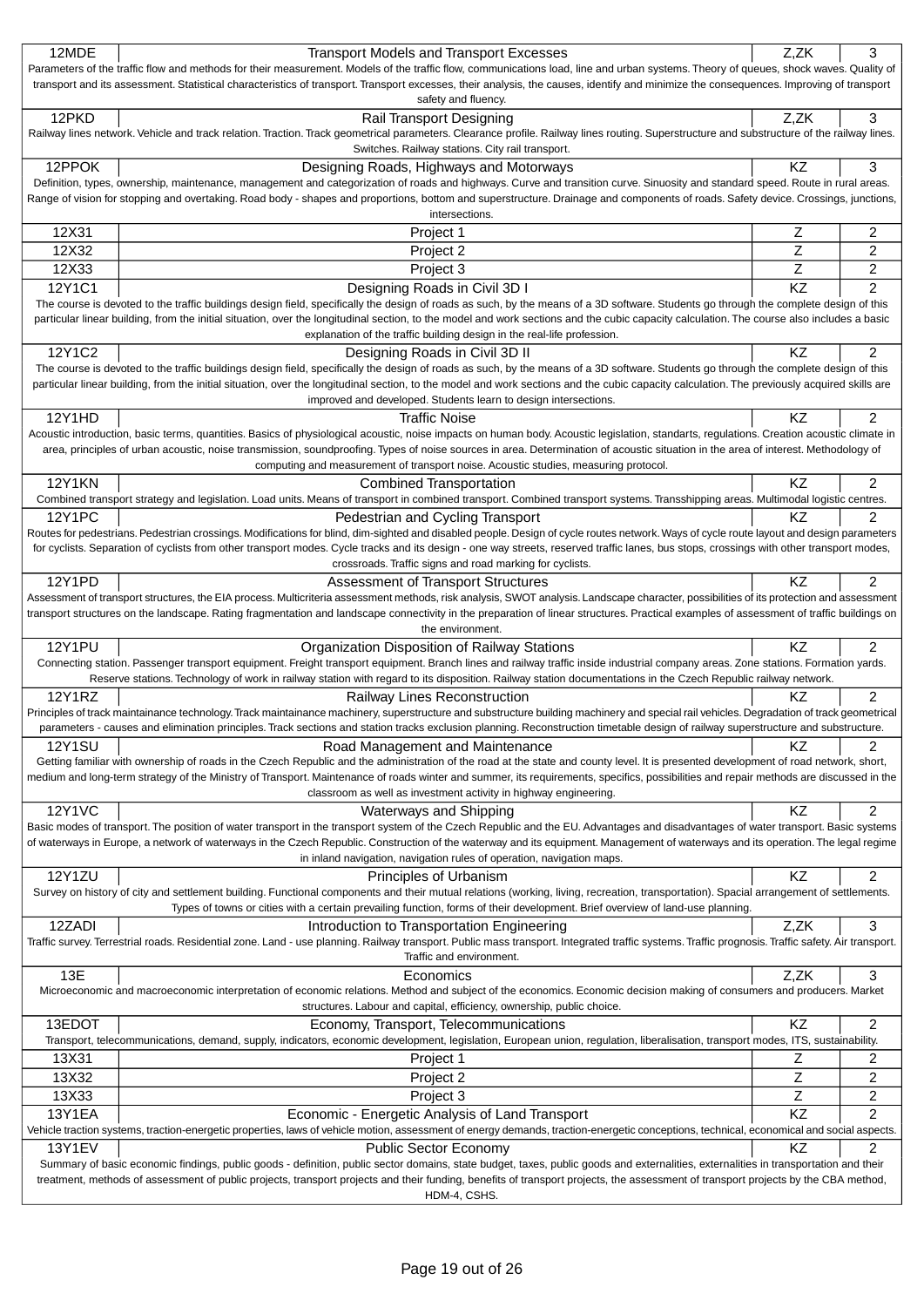| 13Y1PD        | The Participation of Transport in Tourist Trade Management                                                                                                                                                                                                                                                                           | KZ        | 2              |
|---------------|--------------------------------------------------------------------------------------------------------------------------------------------------------------------------------------------------------------------------------------------------------------------------------------------------------------------------------------|-----------|----------------|
|               | Tourist trade, transport, typology, market, marketing mix, transport service providers, contract cooperation, reservation systems, transport valuables, standard air carriers, low cost air                                                                                                                                          |           |                |
|               | carriers, IATA, ICAO, road, water, rail transport.                                                                                                                                                                                                                                                                                   |           |                |
| 13Y1PM        | Personal Management<br>Basic overview of leadership issue from the viewpoint of an employee as well as a manager. The accent at the experience of basic situations through a simulation game. Systemic                                                                                                                               | KZ        | 2              |
|               | approach to the personal management, the assessment as a process, SWOT analysis, basic principles of personal management, theory and practice of motivation, managerial leadership                                                                                                                                                   |           |                |
|               | styles.                                                                                                                                                                                                                                                                                                                              |           |                |
| <b>13Y1SM</b> | <b>MESE Simulation</b>                                                                                                                                                                                                                                                                                                               | KZ        | 2              |
|               | Management game simulating corporate decision making. Groups of students produce the same product, give the volume of available production capacity, plan budgets for marketing,                                                                                                                                                     |           |                |
|               | research and development.                                                                                                                                                                                                                                                                                                            |           |                |
| 14DB          | Database Systems                                                                                                                                                                                                                                                                                                                     | KZ        | 2              |
|               | Basic concepts of database systems, conceptual model, relational data model, the principles of normal forms, relational database design, security and integrity of data, database<br>queries, relational algebra, SQL language, client / server, multilayer architectures, distributed database systems. Access to data via the WWW. |           |                |
| 14ISYS        | <b>Information Systems</b>                                                                                                                                                                                                                                                                                                           | KZ        | $\overline{2}$ |
|               | State-of-the-art tools of objects control (control and planning) including problems related to these toole use, theory of information and knowledge, knowledge and expert systems, IS                                                                                                                                                |           |                |
|               | planning methodologies, transaction systems, theory of computer networks, semantic webs and sensitivity analysis.                                                                                                                                                                                                                    |           |                |
| 14KSP         | Constructing with Computer Aid                                                                                                                                                                                                                                                                                                       | KZ        | 2              |
|               | "CAD systems" term determination. CAD role in projecting system model. Existing CAD systems on Czech market. Project creation, basic common work rules in graphic applications                                                                                                                                                       |           |                |
|               | and CA systems. Co-ordinated systems, CAD environment skill (basics of constructing, dimensioning, modifications, user interfaces, projecting possibilites, AutoCAD environment                                                                                                                                                      |           |                |
|               | profiles, drawings with raster foundaments).                                                                                                                                                                                                                                                                                         |           |                |
| 14PT          | Advanced Methods of Parametric Programming<br>Assemblies programming - tools and methodology of working subassemblies and assemblies, sheet metal parts modelling, welded assemblies, pipelines, and distribution lines.                                                                                                             | KZ        | 2              |
|               | Photorealistic output rendering - physical and material properties, lighting sources. MKP - visual example.                                                                                                                                                                                                                          |           |                |
| 14SIAP        | <b>Networks and Protocols</b>                                                                                                                                                                                                                                                                                                        | KZ        | 2              |
|               | Basic communication model, history and development of the Internet, principle of data transfer through computer networks (TCP/IP), performance of basic network protocols (ARP,                                                                                                                                                      |           |                |
|               | RARP, TCP, UDP, Telnet, FTP, DNS, DHCP POP3, IMAP), data acquirement from the Internet sources, communicating ability via the Internet and fundamentals of own web presentation                                                                                                                                                      |           |                |
|               | design by the means of web sites.                                                                                                                                                                                                                                                                                                    |           |                |
| 14UATT        | Introduction to Automatization and Telecommunication Systems                                                                                                                                                                                                                                                                         | <b>KZ</b> | 2              |
|               | Basic axioms of technical cybernetics, automatization in transportation, human as the weakest element, signalling in transpotation, modelling and projecting of transport systems,                                                                                                                                                   |           |                |
|               | integrated technological and infromation system in post, principle of telecommunication signal transmission, solving of telecommunication networks, modulating methods, multimedial                                                                                                                                                  |           |                |
|               | networks and services, NGN networks.                                                                                                                                                                                                                                                                                                 |           |                |
| 14UPRO        | Introduction to Programming<br>Algorithm development, methods of structured programming, high-level programming languages, basics of C programming languages (types, variables, conditions, cycles, arrays,                                                                                                                          | KZ        | 2              |
|               | functions), programming techniques, complexity.                                                                                                                                                                                                                                                                                      |           |                |
| 14WS1         | Webdesign With Web Standards 1                                                                                                                                                                                                                                                                                                       | <b>KZ</b> | 2              |
|               | HTTP, URL, markup languages HTML and XHTML, anchors, tables, images, lists, forms, features of CSS, rules of accessible web pages, usability of web pages, problems of different                                                                                                                                                     |           |                |
|               | browsers, one, two and three column pages, page validation, conditional comments, CSS hacks.                                                                                                                                                                                                                                         |           |                |
| 14WS2         | Webdesign With Web Standards 2                                                                                                                                                                                                                                                                                                       | KZ        | 2              |
|               | Advanced CSS techniques. Multi-level menu. SEO - Search Engine Optimization. Web technologies: JavaScript, Flash, PHP, AJAX. AccessKey, Favicon, rollovers, lightboxes. Using                                                                                                                                                        |           |                |
|               | API for maps or searching. Audit and page statistics. Use of useful scripts. Systems for content management.                                                                                                                                                                                                                         |           |                |
| 14X31         | Project 1                                                                                                                                                                                                                                                                                                                            | Ζ         | 2              |
| 14X32         | Project 2                                                                                                                                                                                                                                                                                                                            | Z         | 2              |
| 14X33         | Project 3                                                                                                                                                                                                                                                                                                                            | Ζ         | 2              |
| 14Y1AP        | Automatization in Mail                                                                                                                                                                                                                                                                                                               | KZ        | $\overline{c}$ |
|               | Technology of post shipment submission, transport, and delivery via physic and electronic way, virtual post operation. Technology of information transmission by electronic way,                                                                                                                                                     |           |                |
|               | application of new information and communication technologies in an offer of permanent, mobile, and NGN e-communication networks, solutions to e-communication network interfaces,<br>technological principles of end telecommunication devices.                                                                                     |           |                |
| <b>14Y1AV</b> | Animation and Visualization                                                                                                                                                                                                                                                                                                          | <b>KZ</b> | $\overline{2}$ |
|               | Advanced modifications and modeling of NURBS, Patch objects, selection of objects (according to filter and properties). 3D Studio MAX systems and Space Warp objects. Atmospheric                                                                                                                                                    |           |                |
|               | and other effects, rendering filters, Motion blur, advanced animations, Motion panel. Modeling for morphing and animation, bone formation, animation using Inverse Kinematics.                                                                                                                                                       |           |                |
| 14Y1BE        | <b>Barrierless Transport</b>                                                                                                                                                                                                                                                                                                         | KZ.       | 2              |
|               | The issue of barrierless accessible public transportation in terms of architectural barriers and also for transportation-technological point of view. Students will gain theoretical knowledge                                                                                                                                       |           |                |
|               | of barrierless environment roads, railway stations, public transport stops, terminal buildings, vehicles, public transport, information and orientation systems and transportation technology.                                                                                                                                       |           |                |
|               | Theoretical knowledge will be supplemented by practical examples.                                                                                                                                                                                                                                                                    |           |                |
| 14Y1GD        | GIS and Maps Digitalization                                                                                                                                                                                                                                                                                                          | KZ        | $\overline{c}$ |
|               | Work with map sources and their creating. Maps digitalization and creation. Use and creation of other (non-graphic) information with use of databases. Interlinking external references<br>with drawings containing maps.                                                                                                            |           |                |
| 14Y1HW        | Computer Hardware                                                                                                                                                                                                                                                                                                                    | KZ        | 2              |
|               | Computer architecture, basics of logical circuits design and their realization using FPGA. In detail, description of computer architecture and separate parts designing - controllers,                                                                                                                                               |           |                |
|               | arithmetic and logical units, I/O subsystem.                                                                                                                                                                                                                                                                                         |           |                |
| <b>14Y1NB</b> | Databases Design and Programming                                                                                                                                                                                                                                                                                                     | KZ        | 2              |
|               | Every student will design his own application - that means design database, programme basic graphical interface and requested application behaviour.                                                                                                                                                                                 |           |                |
| <b>14Y1NH</b> | Databases Design and Programming                                                                                                                                                                                                                                                                                                     | KZ        | 2              |
|               | Students in this course will deepen their knowledge and skills in database design and learn the procedural extension of SQL, PL/SQL, which makes it possible to ensure data integrity                                                                                                                                                |           |                |
|               | on the level of the database engine.                                                                                                                                                                                                                                                                                                 |           |                |
| <b>14Y1NP</b> | Non-parametric 3D Modelling                                                                                                                                                                                                                                                                                                          | KZ        | 2              |
|               | Work in 3D non-parametricmodeller (AutoCAD) environment, scenes rendering, creation of planar and volumetric objects, user setup creation, object data creation, work with data<br>connected with external database. Basic definition of work with lights, materials and reflexes. Models presentation.                              |           |                |
|               |                                                                                                                                                                                                                                                                                                                                      |           |                |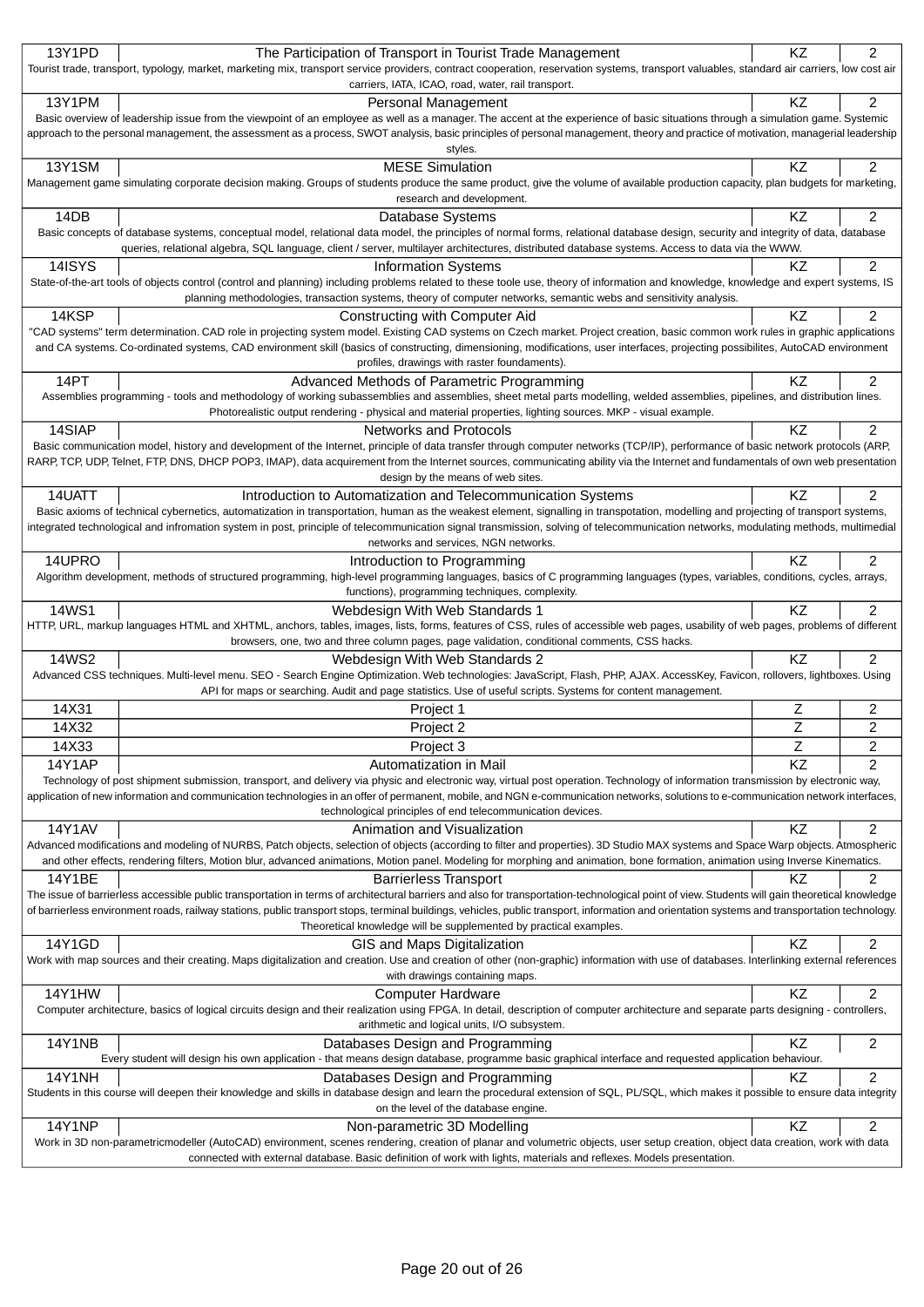| 14Y1OL | <b>Linux Operating System</b>                                                                                                                                                                                                                                                                                                                                          | ΚZ   | 2              |
|--------|------------------------------------------------------------------------------------------------------------------------------------------------------------------------------------------------------------------------------------------------------------------------------------------------------------------------------------------------------------------------|------|----------------|
|        | Distributions. GNU/Linux system installation. X-window system. Rights - Users and Groups, ACL rights. Filesystems and file attributes. Programs and processes. Boot of OS, runlevels.                                                                                                                                                                                  |      |                |
|        | Basic console commands. Configuration files. Managing SW system. Programs in graphic mode - tools for text, graphics, sound, video, communication. Services management. Principles<br>of OS secure configuration. Remote administration.                                                                                                                               |      |                |
| 14Y1OS | <b>Operating Systems</b>                                                                                                                                                                                                                                                                                                                                               | ΚZ   | $\overline{2}$ |
|        | Operating systems, their function and architecture, process and memory management, virtual memory, threads, interprocess communication, synchronization, file systems, architecture                                                                                                                                                                                    |      |                |
|        | of operating systems Win and Linux, start of PC and operating systems, networking, safety in OS, terminals in MS Win and Linux, batch files. Domains and workgroups in MS Win,                                                                                                                                                                                         |      |                |
|        | users and their rights, configuration of networks, Windows registry, remote desktop.                                                                                                                                                                                                                                                                                   |      |                |
| 14Y1PG | <b>Computer Graphics</b><br>Basic formats of graphic and possibilities of their editing and mutual conversion. Use of individual types according to character of work. Work with editing programs (within the user                                                                                                                                                     | KZ   | 2              |
|        | level scope) using layers, DPI, colors. Basics of digital photography, scanning and computer technology like monitors and graphics cards.                                                                                                                                                                                                                              |      |                |
| 14Y1PJ | C Programming Language                                                                                                                                                                                                                                                                                                                                                 | KZ   | 2              |
|        | C programming language. Preprocessor, basics of the C language (data types, syntax, commands), functions, pointes, dynamical memory allocation, string, files, structures and unions.                                                                                                                                                                                  |      |                |
|        | Implementations of abstract data types (FIFO, LIFO, list), programming techniques (sorting, searching, recursion), using bitwise oprerators.                                                                                                                                                                                                                           |      |                |
| 14Y1PM | Advanced Methods of Parametric Programming                                                                                                                                                                                                                                                                                                                             | ΚZ   | 2              |
|        | Assemblies programming - tools and methodology of working subassemblies and assemblies, sheet metal parts modelling, welded assemblies, pipelines, and distribution lines.                                                                                                                                                                                             |      |                |
|        | Photorealistic output rendering - physical and material properties, lighting sources. MKP - visual example.                                                                                                                                                                                                                                                            |      |                |
| 14Y1TI | Creating Interactive Internet Applications<br>Possibilities of scripting language PHP. Overview of PHP language syntax, and functions. Analysis of finished scripts and demonstration of solutions. Your own application programmed                                                                                                                                    | KZ   | $\overline{2}$ |
|        | in PHP language.                                                                                                                                                                                                                                                                                                                                                       |      |                |
| 14Y1VB | <b>Visual Basic</b>                                                                                                                                                                                                                                                                                                                                                    | KZ   | 2              |
|        | Applications developing for Visual Basic on MS-Windows .NET platform with use of .NET libraries or Visual Studio tools for graphic or console mode. Further, creation of installation                                                                                                                                                                                  |      |                |
|        | utilities for these applications. Work with VBA at superstructures creation for MS-Windows applications supporting VBA.                                                                                                                                                                                                                                                |      |                |
| 14Y1VM | Development of Applications for Mobile Devices                                                                                                                                                                                                                                                                                                                         | ΚZ   | 2              |
|        | Object oriented programming, Java programming language, development environment, operating system Android, development application - widgets, containers, threads, menu,                                                                                                                                                                                               |      |                |
|        | permissions, services, GUI.                                                                                                                                                                                                                                                                                                                                            |      |                |
| 14Y1ZM | Fundamentals of parametric and adaptive modeling<br>Basics of work at products and parts creation. Sketch drawing by help of geometric relations, parametric dimensions, creation of adaptive models from 2D sketches. Import and export                                                                                                                               | KZ   | $\overline{2}$ |
|        | from and to another systems. Fundamentals of assemblies creation.                                                                                                                                                                                                                                                                                                      |      |                |
| 14ZAET | <b>Fundamentals of Electrotechnics</b>                                                                                                                                                                                                                                                                                                                                 | KZ   | 2              |
|        | Basic electrotechnic terms, circuit quantities. Periodic courses characteristics. Electric circuits elements and basic circuit members. Assignating of bipoles and basic circuit elements.                                                                                                                                                                             |      |                |
|        | Solution to direct current circuits with a help of circuit analysis elementar methods: method of consecutive reduction, unloaded voltage divider, current divider. Transfiguration star-triplangel                                                                                                                                                                     |      |                |
|        | and principle of superposition in direct current circuits.                                                                                                                                                                                                                                                                                                             |      |                |
| 14ZINF | <b>Fundamentals of Informatics</b>                                                                                                                                                                                                                                                                                                                                     | ΚZ   | 2              |
|        | Introduction to faculty network, MS-Word and Open Office, use of styles and advanced features, computer functions and information transmission. Number systems incl. arithmetic                                                                                                                                                                                        |      |                |
|        | calculations. Algorithms and their proprieties. Flow charts for algorithms drawing. Mathematic and logic ordering algorithms incl. functions and procedures. Work with MS-Excel - tables,<br>graphs, calculations, functions.                                                                                                                                          |      |                |
| 14ZM   | <b>Fundamentals of Parametric Programming</b>                                                                                                                                                                                                                                                                                                                          | KZ   | $\overline{2}$ |
|        | Basics of work at products and parts creation. Sketch drawing by help of geometric relations, parametric dimensions, creation of adaptive models from 2D sketches. Import and export                                                                                                                                                                                   |      |                |
|        | from and to another systems. Fundamentals of assemblies creation.                                                                                                                                                                                                                                                                                                      |      |                |
| 15JZ1A | Foreign Language - English 1                                                                                                                                                                                                                                                                                                                                           | Z    | 3              |
|        | Grammatical structures and style. Selection of conversation topics relating to transportation sciences. Extending vocabulary, developing perceptive and communicative skills. Elementary                                                                                                                                                                               |      |                |
|        | stylistics forms. Oral and written presentation of original research. Academic text principles and reading comprehension. Principles of rhetoric.                                                                                                                                                                                                                      |      |                |
| 15JZ1F | Foreign Language - French 1                                                                                                                                                                                                                                                                                                                                            | Z    | 3              |
|        | Grammar structure and stylistics. Conversational and specialised topics selected according to the language group level and with regard to the Faculty's fields of study. Focus on<br>improvement in perceptive and communicative skills; widening the vocabulary. Basic kinds of compositions. Presentations of own findings in both oral and written forms. Technical |      |                |
|        | texts and their features; practice of oral and written presentation.                                                                                                                                                                                                                                                                                                   |      |                |
| 15JZ1N | Foreign Language - German 1                                                                                                                                                                                                                                                                                                                                            | Z    | 3              |
|        | Grammar structure and stylistics. Conversational and specialised topics selected according to the language group level and with regard to the Faculty's fields of study. Focus on                                                                                                                                                                                      |      |                |
|        | improvement in perceptive and communicative skills; widening the vocabulary. Basic kinds of compositions. Presentations of own findings in both oral and written forms. Technical                                                                                                                                                                                      |      |                |
|        | texts and their features; practice of oral and written presentation.                                                                                                                                                                                                                                                                                                   |      |                |
| 15JZ1R | Foreign Language - Russian 1<br>Grammar structure and stylistics. Conversational and specialised topics selected according to the language group level and with regard to the Faculty's fields of study. Focus on                                                                                                                                                      | Z    | 3              |
|        | improvement in perceptive and communicative skills; widening the vocabulary. Basic kinds of compositions. Presentations of own findings in both oral and written forms. Technical                                                                                                                                                                                      |      |                |
|        | texts and their features; practice of oral and written presentation.                                                                                                                                                                                                                                                                                                   |      |                |
| 15JZ1S | Foreign Language - Spanish 1                                                                                                                                                                                                                                                                                                                                           | Z    | 3              |
|        | Grammar structure and stylistics. Conversational and specialised topics selected according to the language group level and with regard to the Faculty's fields of study. Focus on                                                                                                                                                                                      |      |                |
|        | improvement in perceptive and communicative skills; widening the vocabulary. Basic kinds of compositions. Presentations of own findings in both oral and written forms. Technical                                                                                                                                                                                      |      |                |
|        | texts and their features; practice of oral and written presentation.                                                                                                                                                                                                                                                                                                   |      |                |
| 15JZ2A | Foreign Language - English 2                                                                                                                                                                                                                                                                                                                                           | Z.ZK | 3              |
|        | Grammatical structures and style. Selection of conversation topics relating to transportation sciences. Extending vocabulary, developing perceptive and communicative skills. Elementary<br>stylistics forms. Oral and written presentation of original research. Academic text principles and reading comprehension. Principles of rhetoric.                          |      |                |
| 15JZ2F | Foreign Language - French 2                                                                                                                                                                                                                                                                                                                                            | Z.ZK | 3              |
|        |                                                                                                                                                                                                                                                                                                                                                                        |      |                |
|        | Grammar structure and stylistics. Conversational and specialised topics selected according to the language group level and with regard to the Faculty's fields of study. Focus on                                                                                                                                                                                      |      |                |
|        | improvement in perceptive and communicative skills; widening the vocabulary. Basic kinds of compositions. Presentations of own findings in both oral and written forms. Technical                                                                                                                                                                                      |      |                |
|        | texts and their features; practice of oral and written presentation.                                                                                                                                                                                                                                                                                                   |      |                |
| 15JZ2N | Foreign Language - German 2                                                                                                                                                                                                                                                                                                                                            | Z,ZK | 3              |
|        | Grammar structure and stylistics. Conversational and specialised topics selected according to the language group level and with regard to the Faculty's fields of study. Focus on                                                                                                                                                                                      |      |                |
|        | improvement in perceptive and communicative skills; widening the vocabulary. Basic kinds of compositions. Presentations of own findings in both oral and written forms. Technical<br>texts and their features; practice of oral and written presentation.                                                                                                              |      |                |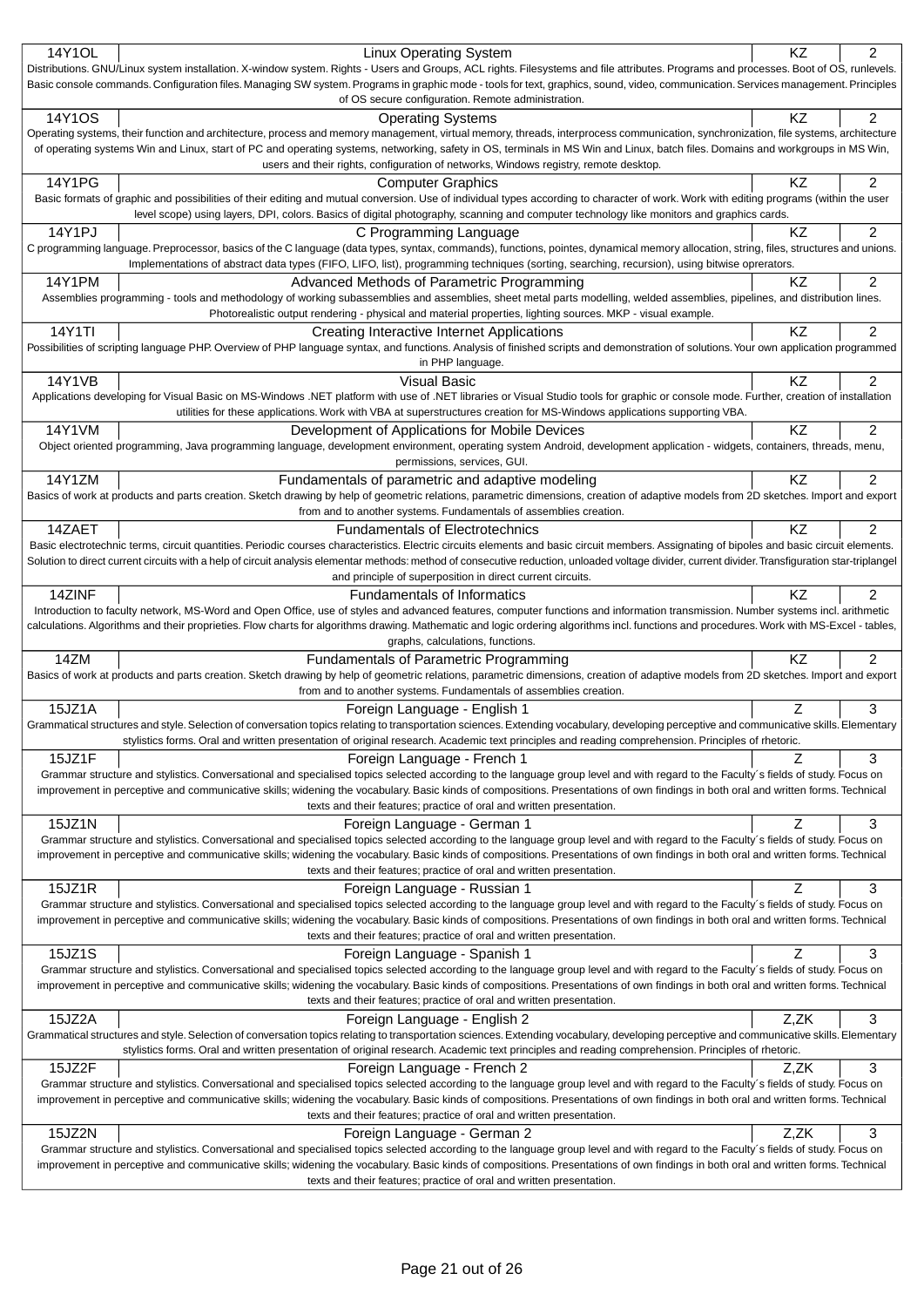| 15JZ2R        | Foreign Language - Russian 2                                                                                                                                                                                                                                                                                                                                           | Z,ZK           | 3                |
|---------------|------------------------------------------------------------------------------------------------------------------------------------------------------------------------------------------------------------------------------------------------------------------------------------------------------------------------------------------------------------------------|----------------|------------------|
|               | Grammar structure and stylistics. Conversational and specialised topics selected according to the language group level and with regard to the Faculty's fields of study. Focus on                                                                                                                                                                                      |                |                  |
|               | improvement in perceptive and communicative skills; widening the vocabulary. Basic kinds of compositions. Presentations of own findings in both oral and written forms. Technical<br>texts and their features; practice of oral and written presentation.                                                                                                              |                |                  |
| 15JZ2S        | Foreign Language - Spanish 2                                                                                                                                                                                                                                                                                                                                           | Z,ZK           | 3                |
|               | Grammar structure and stylistics. Conversational and specialised topics selected according to the language group level and with regard to the Faculty's fields of study. Focus on                                                                                                                                                                                      |                |                  |
|               | improvement in perceptive and communicative skills; widening the vocabulary. Basic kinds of compositions. Presentations of own findings in both oral and written forms. Technical                                                                                                                                                                                      |                |                  |
|               | texts and their features; practice of oral and written presentation.                                                                                                                                                                                                                                                                                                   |                |                  |
| 15JZ3A        | Foreign Language - English 3                                                                                                                                                                                                                                                                                                                                           | Z              | 3                |
|               | Grammar structure and stylistics. Conversational and specialised topics selected according to the language group level and with regard to the Faculty's fields of study. Focus on<br>improvement in perceptive and communicative skills; widening the vocabulary. Basic kinds of compositions. Presentations of own findings in both oral and written forms. Technical |                |                  |
|               | texts and their features; practice of oral and written presentation.                                                                                                                                                                                                                                                                                                   |                |                  |
| 15JZ3F        | Foreign Language - French 3                                                                                                                                                                                                                                                                                                                                            | Z              | 3                |
|               | Grammar and stylistics. Selection of conversation and professional topics based on the language level and study focus at the Faculty. Improvement of language structure knowledge                                                                                                                                                                                      |                |                  |
|               | and perceptive and communicative skills, vocabulary development. Basic stylistic forms. Presentation of own knowledge in oral and written form. Work with (professional) text and its                                                                                                                                                                                  |                |                  |
|               | features. Practice of oral and written presentation.                                                                                                                                                                                                                                                                                                                   | Z              |                  |
| 15JZ3N        | Foreign Language - German 3<br>Grammar and stylistics. Selection of conversation and professional topics based on the language level and study focus at the Faculty. Improvement of language structure knowledge                                                                                                                                                       |                | 3                |
|               | and perceptive and communicative skills, vocabulary development. Basic stylistic forms. Presentation of own knowledge in oral and written form. Work with (professional) text and its                                                                                                                                                                                  |                |                  |
|               | features. Practice of oral and written presentation.                                                                                                                                                                                                                                                                                                                   |                |                  |
| 15JZ3R        | Foreign Language - Russian 3                                                                                                                                                                                                                                                                                                                                           | Z              | 3                |
|               | Grammar and stylistics. Selection of conversation and professional topics based on the language level and study focus at the Faculty. Improvement of language structure knowledge                                                                                                                                                                                      |                |                  |
|               | and perceptive and communicative skills, vocabulary development. Basic stylistic forms. Presentation of own knowledge in oral and written form. Work with (professional) text and its<br>features. Practice of oral and written presentation.                                                                                                                          |                |                  |
| 15JZ3S        | Foreign Language - Spanish 3                                                                                                                                                                                                                                                                                                                                           | Z              | 3                |
|               | Grammar and stylistics. Selection of conversation and professional topics based on the language level and study focus at the Faculty. Improvement of language structure knowledge                                                                                                                                                                                      |                |                  |
|               | and perceptive and communicative skills, vocabulary development. Basic stylistic forms. Presentation of own knowledge in oral and written form. Work with (professional) text and its                                                                                                                                                                                  |                |                  |
|               | features. Practice of oral and written presentation.                                                                                                                                                                                                                                                                                                                   |                |                  |
| 15JZ4A        | Foreign Language - English 4                                                                                                                                                                                                                                                                                                                                           | Z,ZK           | 3                |
|               | Grammar structure and stylistics. Conversational and specialised topics selected according to the language group level and with regard to the Faculty's fields of study. Focus on                                                                                                                                                                                      |                |                  |
|               | improvement in perceptive and communicative skills; widening the vocabulary. Basic kinds of compositions. Presentations of own findings in both oral and written forms. Technical<br>texts and their features; practice of oral and written presentation.                                                                                                              |                |                  |
| 15JZ4F        | Foreign Language - French 4                                                                                                                                                                                                                                                                                                                                            | Z.ZK           | 3                |
|               | Grammar and stylistics. Selection of conversation and professional topics based on the language level and study focus at the Faculty. Improvement of language structure knowledge                                                                                                                                                                                      |                |                  |
|               | and perceptive and communicative skills, vocabulary development. Basic stylistic forms. Presentation of own knowledge in oral and written form. Work with (professional) text and its                                                                                                                                                                                  |                |                  |
|               | features. Practice of oral and written presentation.                                                                                                                                                                                                                                                                                                                   |                |                  |
|               |                                                                                                                                                                                                                                                                                                                                                                        |                |                  |
| 15JZ4N        | Foreign Language - German 4                                                                                                                                                                                                                                                                                                                                            | Z,ZK           | 3                |
|               | Grammar and stylistics. Selection of conversation and professional topics based on the language level and study focus at the Faculty. Improvement of language structure knowledge                                                                                                                                                                                      |                |                  |
|               | and perceptive and communicative skills, vocabulary development. Basic stylistic forms. Presentation of own knowledge in oral and written form. Work with (professional) text and its<br>features. Practice of oral and written presentation.                                                                                                                          |                |                  |
| 15JZ4R        | Foreign Language - Russian 4                                                                                                                                                                                                                                                                                                                                           | Z.ZK           | 3                |
|               | Grammar and stylistics. Selection of conversation and professional topics based on the language level and study focus at the Faculty. Improvement of language structure knowledge                                                                                                                                                                                      |                |                  |
|               | and perceptive and communicative skills, vocabulary development. Basic stylistic forms. Presentation of own knowledge in oral and written form. Work with (professional) text and its                                                                                                                                                                                  |                |                  |
|               | features. Practice of oral and written presentation.                                                                                                                                                                                                                                                                                                                   |                |                  |
| 15JZ4S        | Foreign Language - Spanish 4<br>Grammar and stylistics. Selection of conversation and professional topics based on the language level and study focus at the Faculty. Improvement of language structure knowledge                                                                                                                                                      | Z,ZK           | 3                |
|               | and perceptive and communicative skills, vocabulary development. Basic stylistic forms. Presentation of own knowledge in oral and written form. Work with (professional) text and its                                                                                                                                                                                  |                |                  |
|               | features. Practice of oral and written presentation.                                                                                                                                                                                                                                                                                                                   |                |                  |
| 15X31         | Project 1                                                                                                                                                                                                                                                                                                                                                              | Ζ              | 2                |
| 15X32         | Project 2                                                                                                                                                                                                                                                                                                                                                              | $\overline{z}$ | 2                |
| 15X33         | Project 3                                                                                                                                                                                                                                                                                                                                                              | Z              | 2                |
| 15Y1BO        | Work Safety and Health Protection in Transportation                                                                                                                                                                                                                                                                                                                    | KZ             | $\overline{c}$   |
|               | Fundamental legislative, definition of terms, risks and possible health damage, working conditions and health protection with focus on transportation. Health protection programmes,                                                                                                                                                                                   |                |                  |
|               | health insurance of home and foreign business trips, statistics, working practice.                                                                                                                                                                                                                                                                                     |                |                  |
| 15Y1DU        | History of Art and Society<br>History of art - definitions, terminology, division into periods. Architecture, fine arts, design. Situation in Central Europe, today in the Czech Republic. Stations, bridges, industrial                                                                                                                                               | KZ             | 2                |
|               | buildings. Design of transport vehicles.                                                                                                                                                                                                                                                                                                                               |                |                  |
| 15Y1DZ        | <b>History of Railway</b>                                                                                                                                                                                                                                                                                                                                              | KZ             | 2                |
|               | Horse-drawn railways, steam railways, railway network development in the 2nd half of 19th century, regional railways epoch, railways of the "First Republic", electric traction, World                                                                                                                                                                                 |                |                  |
|               | War II railways, railway development in the 2nd half of 20th century, high-speed railway origins, railway lines closing, important long-distance train connections, railway lines construction,                                                                                                                                                                        |                |                  |
| <b>15Y1EH</b> | railway accidents, railway junctions. Excursions and projections.                                                                                                                                                                                                                                                                                                      | <b>KZ</b>      | 2                |
|               | European Integration within Historical Context<br>Versailles system, formation of new states. Europe and the powers, League of Nations. European policy in the 1920s. Fascism, nacism, communism. Little Entente, its principles and                                                                                                                                   |                |                  |
|               | goals. Europe after Hitler's getting to power, system of bilateral agreements. Decline of the LN. Rearrangement of powers during WWII. Cold war and its consequences for Europe.                                                                                                                                                                                       |                |                  |
|               | New quality of French-German relationship - a driving power of starting European integration.                                                                                                                                                                                                                                                                          |                |                  |
| 15Y1FD        | French Area Studies and Transportation                                                                                                                                                                                                                                                                                                                                 | <b>KZ</b>      | 2                |
|               | France - geography and regions, transport infrastructure. Paris and its sights, city public transport. Road traffic, motorways, railway traffic, TGV, air traffic, specialised terminology.                                                                                                                                                                            |                |                  |
|               | French society and culture. Current political system. System of education, studying in France. Selected authors of French literature. French gastronomy.                                                                                                                                                                                                               |                |                  |
| 15Y1HD        | History of City Mass Transport<br>History of city mass transport in the world, development of tram, bus and trolley-bus systems. History of transport networks in the world, current trends and developments of tariff and                                                                                                                                             | ΚZ             | $\boldsymbol{2}$ |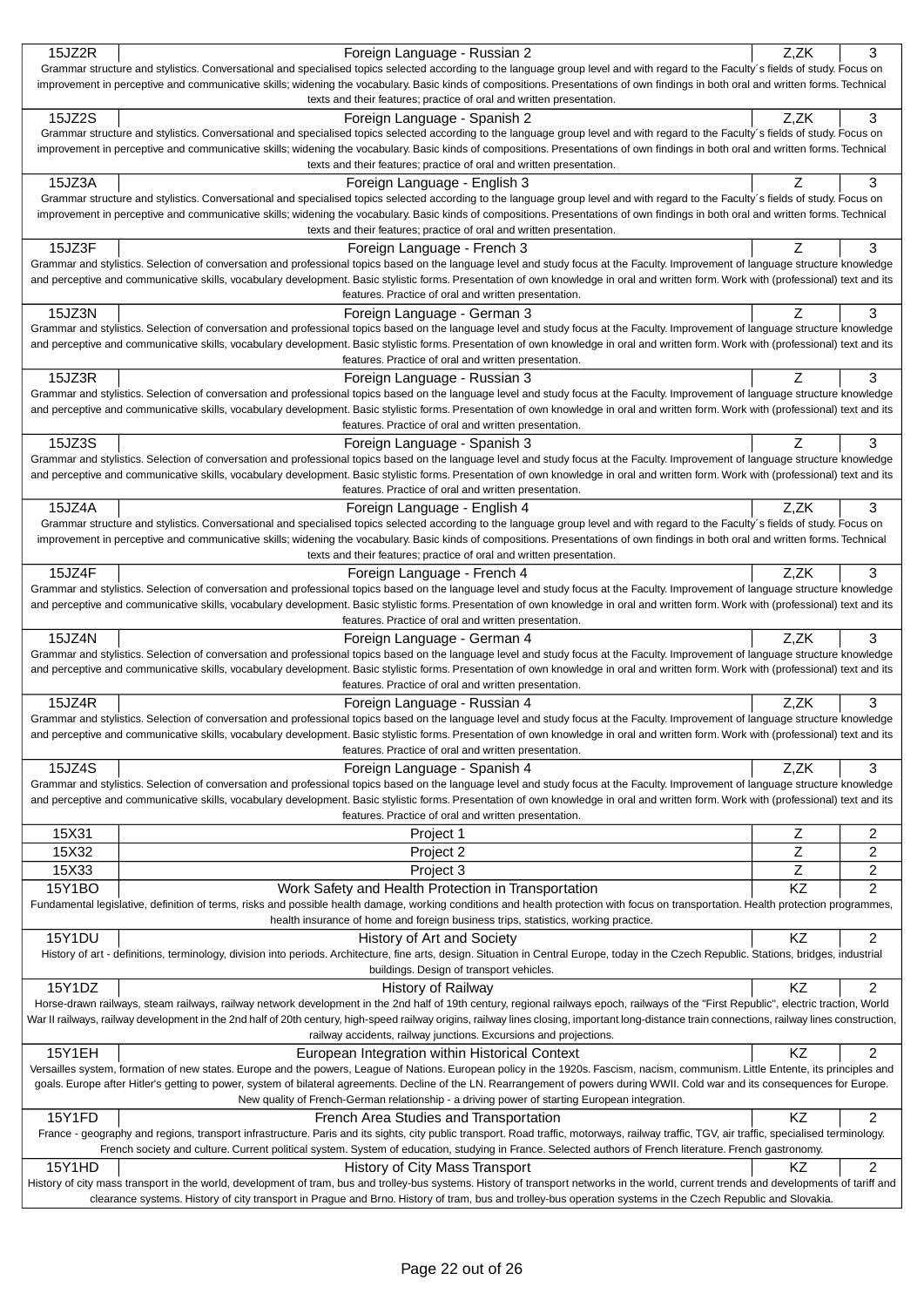| <b>15Y1HE</b>                                                                                                                                                                                 | Work Hygiene and Ergonomics in Traffic                                                                                                                                                                                                                                                                                                                      | <b>KZ</b>      | 2              |  |
|-----------------------------------------------------------------------------------------------------------------------------------------------------------------------------------------------|-------------------------------------------------------------------------------------------------------------------------------------------------------------------------------------------------------------------------------------------------------------------------------------------------------------------------------------------------------------|----------------|----------------|--|
|                                                                                                                                                                                               | Basic knowledge of occupational hygiene and ergonomics, and their application in transport. Working environment factors, and the influence of these factors on health of workers.                                                                                                                                                                           |                |                |  |
| Creation and protection of working conditions that do not damage public health. Mutual links: man-machine-environment. Adaptation of technology to possibilities and skills of a man.         |                                                                                                                                                                                                                                                                                                                                                             |                |                |  |
|                                                                                                                                                                                               | Practical examples from the field of transportation; relevant legislature.                                                                                                                                                                                                                                                                                  |                |                |  |
| <b>15Y1HL</b>                                                                                                                                                                                 | <b>History of Civil Aviation</b><br>Beginnings of flying, development of aircrafts lighter than air. Beginnings of aircrafts heavier than air. Czechoslovak aviation pioneers. Development of airports in the Czech Republic.                                                                                                                               | KZ             | 2              |  |
|                                                                                                                                                                                               | World airports. Famous aviators. Helicopters. CSA airplanes. Development of aircrafts in Czechoslovakia between the years 1945-1989. Classic era of aviation. Golden era of civil                                                                                                                                                                           |                |                |  |
|                                                                                                                                                                                               | aviation. Modern era of civil aviation. Airline companies. Supersonic flying.                                                                                                                                                                                                                                                                               |                |                |  |
| 15Y1OP                                                                                                                                                                                        | Turning Points of the Czech Nation                                                                                                                                                                                                                                                                                                                          | <b>KZ</b>      | $\overline{2}$ |  |
|                                                                                                                                                                                               | Crucial moments of more than a thousand-year long history of Western Slavs in Central Europe. Emphasis on relations to bordering nations and Europe as a whole. The Premyslid                                                                                                                                                                               |                |                |  |
|                                                                                                                                                                                               | state. Lands of the Czech Crown as a part of Habsburgh monarchy. 19th century political programmes. Foundation of Czechoslovakia. Disputes over the sense of Czech history.                                                                                                                                                                                 |                |                |  |
|                                                                                                                                                                                               | Changes of power structure in Europe during 20th century and the position of the Czech nation.                                                                                                                                                                                                                                                              |                |                |  |
| 16UDDM                                                                                                                                                                                        | Introduction to Transportation and Manipulation Technics                                                                                                                                                                                                                                                                                                    | ZK             | $\overline{2}$ |  |
|                                                                                                                                                                                               | Means of transportation and transportation systems. Principles, functions and arrangement of means of transportation. Motors and their characteristics. Water transportation. Manipulating<br>technics. Principles of lifting machines and conveyors. Legislature.                                                                                          |                |                |  |
| 16X31                                                                                                                                                                                         | Project 1                                                                                                                                                                                                                                                                                                                                                   | Ζ              | 2              |  |
| 16X32                                                                                                                                                                                         | Project 2                                                                                                                                                                                                                                                                                                                                                   | Z              | 2              |  |
| 16X33                                                                                                                                                                                         | Project 3                                                                                                                                                                                                                                                                                                                                                   | $\overline{z}$ | $\overline{c}$ |  |
| <b>16Y1KJ</b>                                                                                                                                                                                 | <b>Railroad Vehicles</b>                                                                                                                                                                                                                                                                                                                                    | KZ             | $\overline{2}$ |  |
|                                                                                                                                                                                               | 21st century mobility. Recent construction of railroad, city and intercity public vehicles, future and present situation, speed as a solution, maglev. From principle to design and construction;                                                                                                                                                           |                |                |  |
|                                                                                                                                                                                               | some realization in the world. Division and ways of drive, efficient electronics, changers, railroad traction, energetic calculation. Railroad safety signalling systems, railroad vehicle and                                                                                                                                                              |                |                |  |
|                                                                                                                                                                                               | infrastructure compliance (interference). Testing.                                                                                                                                                                                                                                                                                                          |                |                |  |
| 16Y1PV                                                                                                                                                                                        | Operation, Construction and Maintenance of Vehicles                                                                                                                                                                                                                                                                                                         | KZ             | 2              |  |
|                                                                                                                                                                                               | Methods of vehicle production. Vehicle maintenance. Vehicle diagnostics. Maintenence and repair plans. Engine maintenance and emission measurement. Transmission mechanism.                                                                                                                                                                                 |                |                |  |
|                                                                                                                                                                                               | General principles of engine diagnostics.                                                                                                                                                                                                                                                                                                                   |                |                |  |
| 16Y1RE                                                                                                                                                                                        | <b>Control and Electronic Vehicle Systems</b>                                                                                                                                                                                                                                                                                                               | ΚZ             | $\overline{2}$ |  |
|                                                                                                                                                                                               | Elementary concepts of regulation. Tools for analytical solution, linear system description. Basic types of a regulator (PID), properties, advantages, disadvantages, function. Conventional                                                                                                                                                                |                |                |  |
|                                                                                                                                                                                               | and hybrid drive control. Electric drive. Vehicle communication bus (CAN, LIN, FlexRay, ISObus, KWP2000 protocole etc.). Vehicle electronic control, safety, communication and<br>comfort systems.                                                                                                                                                          |                |                |  |
| <b>16Y1RV</b>                                                                                                                                                                                 | <b>Railroad Vehicles Driving</b>                                                                                                                                                                                                                                                                                                                            | <b>KZ</b>      | $\overline{2}$ |  |
|                                                                                                                                                                                               | Electric circuits in railroad vehicles. Railroad vehicle parametres regulation. Servicing and operation of the railroad vehicles. Rail traction technology. Solution of emergency situations.                                                                                                                                                               |                |                |  |
|                                                                                                                                                                                               | Searching and solving faults.                                                                                                                                                                                                                                                                                                                               |                |                |  |
| 16Y1TJ                                                                                                                                                                                        | <b>Technological Quality Aspects</b>                                                                                                                                                                                                                                                                                                                        | KZ             | 2              |  |
|                                                                                                                                                                                               | Certification and acreditation. Quality management. Standards of Quality Management and its application. Quality system creation. Tools and methods of quality improvement. Conformity                                                                                                                                                                      |                |                |  |
|                                                                                                                                                                                               | verification. Environmental certification. Workplace certification. QMS integration. Classification, certification of products and producers.                                                                                                                                                                                                               |                |                |  |
| <b>16Y1TR</b>                                                                                                                                                                                 | Theory of Railroad Vehicle Driving                                                                                                                                                                                                                                                                                                                          | KZ             | 2              |  |
|                                                                                                                                                                                               | Legislation in railroad transportation. Technical condition of railroad vehicles and responsibility for their condition. Railroad traffic regulations. Railroad traffic safety. Signal systems.                                                                                                                                                             |                |                |  |
| 16Y1TZ                                                                                                                                                                                        | Radiocommunication system. Powering system. Power distribution.                                                                                                                                                                                                                                                                                             | <b>KZ</b>      | 2              |  |
|                                                                                                                                                                                               | <b>Transporting Devices</b><br>Flow of masses, material transport technology, loose material transport - conveyors with tractive elements, conveyors without tractive elements, transport of piece material - continual                                                                                                                                     |                |                |  |
|                                                                                                                                                                                               | transport devices, cyclic transport devices, crane mechanisms, steel constructions. Vertical transport, transport in mines, long-distance conveyor belt transport.                                                                                                                                                                                          |                |                |  |
| 16Y1ZG                                                                                                                                                                                        | Introduction into Applied Computer Graphics                                                                                                                                                                                                                                                                                                                 | KZ             | $\overline{c}$ |  |
|                                                                                                                                                                                               | Computer graphics, division and applications with emphasis on transport, including development and research. Colours, colour perception, colour schemes, models, principles of 2D                                                                                                                                                                           |                |                |  |
|                                                                                                                                                                                               | and 3D generation, elementary algorithms for graphic data workout. Visualisation principles and tasks, technics, graphics and visualisation HW basics. Introduction to 2D and 3D                                                                                                                                                                            |                |                |  |
|                                                                                                                                                                                               | graphics software.                                                                                                                                                                                                                                                                                                                                          |                |                |  |
| 16Y1ZL                                                                                                                                                                                        | Vehicle Testing, Legislation and Construction                                                                                                                                                                                                                                                                                                               | KZ             | $\overline{c}$ |  |
|                                                                                                                                                                                               | Vehicle, bus and motorbike costruction, aggregate computing, driving resistance, build and parameters of traction, constructional arrangement of personal cars, trucks, buses, motorbikes,<br>legislation in the EU and in the world, technical legislation creation, testing methods, vehicle tests, accelerated tests, mathematical modelling in testing. |                |                |  |
| 17BPLE                                                                                                                                                                                        | Bachelor Thesis (for Branch LED)                                                                                                                                                                                                                                                                                                                            | Ζ              | 2              |  |
|                                                                                                                                                                                               | Expert assistance during the processing of bachelor thesis and preparation for oral bachelor degree graduation.                                                                                                                                                                                                                                             |                |                |  |
| 17DAS                                                                                                                                                                                         | Transportation and Communication Law                                                                                                                                                                                                                                                                                                                        | Z              | 1              |  |
|                                                                                                                                                                                               | Transportation and communication law - railway, road transport, ropeway, water road, air transport, telecommunication, post, patent.                                                                                                                                                                                                                        |                |                |  |
| 17ERP                                                                                                                                                                                         | Company Economy and Management                                                                                                                                                                                                                                                                                                                              | Z,ZK           | 3              |  |
|                                                                                                                                                                                               | Company and its neighbourhood, structure of assets and liabilities, depreciation, costs, revenues and profit, break-even point, costing, inventory, financial management, investment                                                                                                                                                                        |                |                |  |
|                                                                                                                                                                                               | appraisal, basics of management, organizational structures, human resources management, marketing, company strategy, business plan.                                                                                                                                                                                                                         |                |                |  |
| 17TDL                                                                                                                                                                                         | <b>Transport Technology and Logistics</b>                                                                                                                                                                                                                                                                                                                   | Z,ZK           | 3              |  |
|                                                                                                                                                                                               | Basic terms in transport technology and logistics. Particular steps of transport planning. Quantification of carriage relations. Line planning. Timetabling. Planning in pasanger and freight                                                                                                                                                               |                |                |  |
| transport. Organisation of traffic in each transport means. Technological factors from the point of view of operator and client. Organisation of public city transport. Logistic technologies |                                                                                                                                                                                                                                                                                                                                                             |                |                |  |
| 17TGA                                                                                                                                                                                         | and their application using various transport means.<br>Graph Theory and its Applications in Transport                                                                                                                                                                                                                                                      | Z,ZK           | 4              |  |
|                                                                                                                                                                                               | Basic terms of graph theory, paths in graphs, flows in networks, location problems, design problems on graphs, optimum routing, use of graphs in other scientific disciplines.                                                                                                                                                                              |                |                |  |
| 17X31                                                                                                                                                                                         | Project 1                                                                                                                                                                                                                                                                                                                                                   | Ζ              | 2              |  |
| 17X32                                                                                                                                                                                         | Project 2                                                                                                                                                                                                                                                                                                                                                   | Ζ              | 2              |  |
| 17X33                                                                                                                                                                                         | Project 3                                                                                                                                                                                                                                                                                                                                                   | Ζ              | 2              |  |
| <b>17Y1AF</b>                                                                                                                                                                                 | Alternative Forms of Transportation Project Financing                                                                                                                                                                                                                                                                                                       | KZ             | 2              |  |
|                                                                                                                                                                                               | There will be specifed such forms of financing in transportation, where the public sector body perform the final debtor, i. e. debtor payments come from its budget, but the final debtor                                                                                                                                                                   |                |                |  |
|                                                                                                                                                                                               | is not a direct participant of the transaction and it is not the counterparty of the financial institute which provides the funding. Issue of securities as an alternative source of transportation                                                                                                                                                         |                |                |  |
|                                                                                                                                                                                               | project.                                                                                                                                                                                                                                                                                                                                                    |                |                |  |
|                                                                                                                                                                                               |                                                                                                                                                                                                                                                                                                                                                             |                |                |  |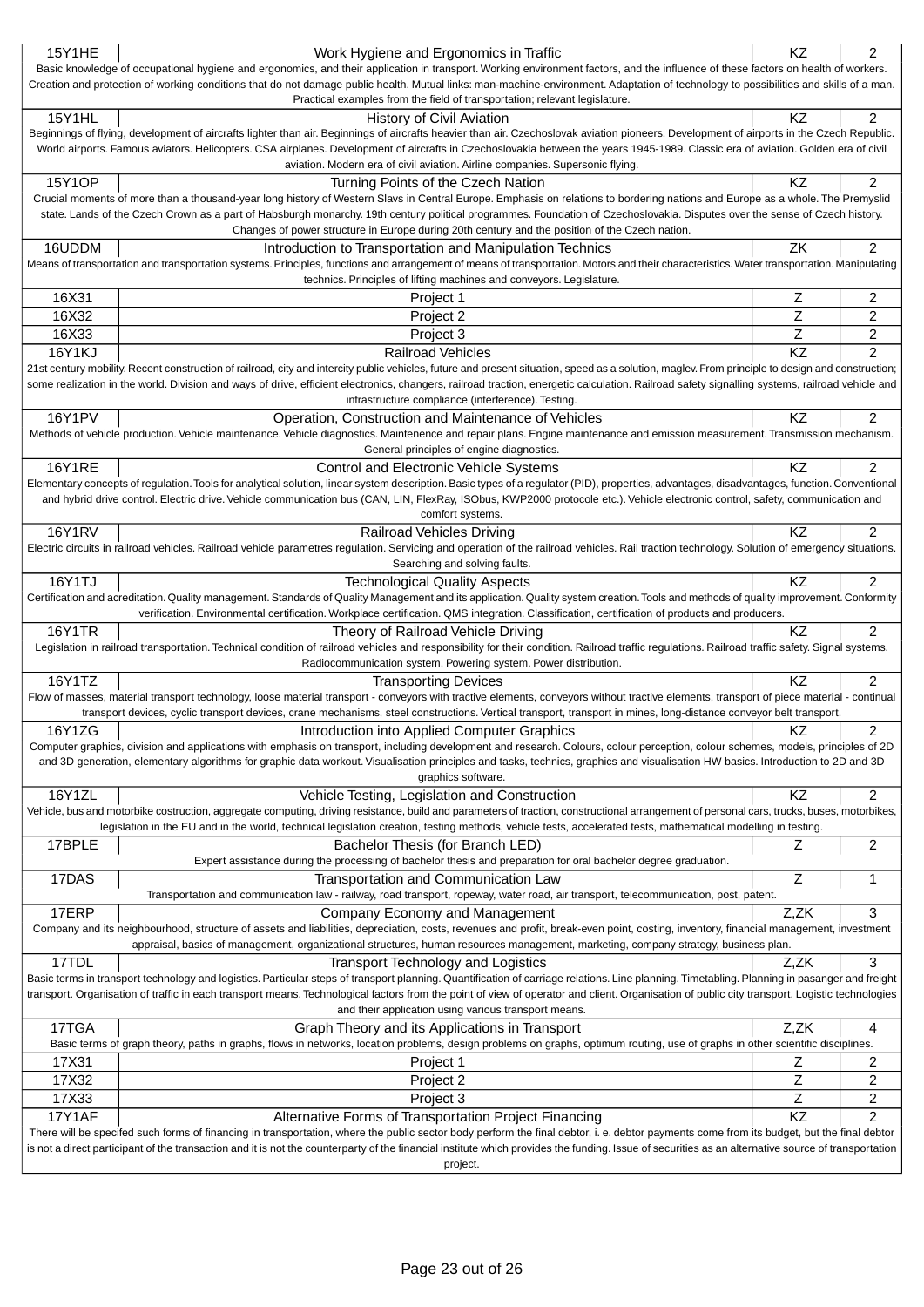| 17Y1BB                                                            | <b>Banks and Banking</b>                                                                                                                                                                                                                                                                                                                                                                         | KZ        | 2              |  |
|-------------------------------------------------------------------|--------------------------------------------------------------------------------------------------------------------------------------------------------------------------------------------------------------------------------------------------------------------------------------------------------------------------------------------------------------------------------------------------|-----------|----------------|--|
|                                                                   | Banks and banking system. Balance sheet, income statement, bank's capital and its functions. Banking risks. Banking products. Interest types, pay-off and loan securing, financial loan                                                                                                                                                                                                          |           |                |  |
|                                                                   | products. Banking deposit products. Banking payment-clearing products. Financial intermediation, open-end and closed-end funds, collective investment schemes. Central bank and                                                                                                                                                                                                                  |           |                |  |
| its role. Bank regulation and supervision. International banking. |                                                                                                                                                                                                                                                                                                                                                                                                  |           |                |  |
| 17Y1DZ                                                            | <b>Transported Commodities Cognization</b><br>Useful features. Quality. Testing. Standardization. Features relevant for the transport. Packing. Stress. Protection of goods and damage prevention during the carriage. Optimization                                                                                                                                                              | <b>KZ</b> | 2              |  |
|                                                                   | of the choice and effective transport means utility.                                                                                                                                                                                                                                                                                                                                             |           |                |  |
| <b>17Y1EV</b>                                                     | <b>Public Sector Economy</b>                                                                                                                                                                                                                                                                                                                                                                     | <b>KZ</b> | $\overline{2}$ |  |
|                                                                   | Economic and financial theory of public sector, public choice theory, externalites, decisions about public finance allocation, economic assesment of public projects (CBA, MCA, CEA),                                                                                                                                                                                                            |           |                |  |
|                                                                   | tax system of the CR, state budget, management of public projects a their economic efficiency assessment, way of elaboration of PPP projects, funding from EU funds, program HDM-4.                                                                                                                                                                                                              |           |                |  |
| <b>17Y1LL</b>                                                     | Logistics of Passenger and Freight Air Transport                                                                                                                                                                                                                                                                                                                                                 | <b>KZ</b> | 2              |  |
|                                                                   | Logistics airline passenger and cargo. Aircraft and airport terminals for passenger and cargo transport. Airlines in terms of logistics systems. Aerial transport process passengers and                                                                                                                                                                                                         |           |                |  |
|                                                                   | air cargo. Information systems in air transport. Global distribution systems.                                                                                                                                                                                                                                                                                                                    |           |                |  |
| 17Y1ND                                                            | <b>Maritime Transportation</b>                                                                                                                                                                                                                                                                                                                                                                   | KZ        | $\overline{c}$ |  |
|                                                                   | History and importance of the maritime transportation, theoretical discipline in maritime transportation, seafaring vessels, maritime ports and their utilization, inland logistic centre and<br>maritime ports, transport corridors and link by maritime, river and rail transport I and II, global maritime corridors, logistics of maritime transportation, maritime transportation and smart |           |                |  |
|                                                                   | containers, ITS in maritime transport.                                                                                                                                                                                                                                                                                                                                                           |           |                |  |
| 18KIAD                                                            | Kinematics and Dynamics                                                                                                                                                                                                                                                                                                                                                                          | Z,ZK      | $\overline{2}$ |  |
|                                                                   | Motion along a line, motion along a curve. Kinematics of rigid plane, kinematics of rigid body. Point mass kinematics, system of point masses. Point mass dynamics and system of point                                                                                                                                                                                                           |           |                |  |
|                                                                   | masses, equation of motion. Method of Newton. Princle of D'Alembert. Free and forced vibration with one degree of freedom. Viscous damping. Impact theory. Introduction to the                                                                                                                                                                                                                   |           |                |  |
|                                                                   | solution of vibration with multiple degrees of freedom.                                                                                                                                                                                                                                                                                                                                          |           |                |  |
| <b>18MRI1</b>                                                     | Materials 1                                                                                                                                                                                                                                                                                                                                                                                      | Z,ZK      | 3              |  |
|                                                                   | Crystal structure. Basics of thermodynamics of metals and their alloys. Balanced binary diagrams. Alloys of iron with carbon. Deterioration of solid solutions. Heating processing of                                                                                                                                                                                                            |           |                |  |
|                                                                   | steel and cast irons. Physical features. Mechanical features. Dephectostopic testing. Corosion.                                                                                                                                                                                                                                                                                                  |           |                |  |
| <b>18MRI2</b>                                                     | Materials 2                                                                                                                                                                                                                                                                                                                                                                                      | KZ        | 2              |  |
|                                                                   | Fundamental concepts, notions. The main materials groups. Semiconductors. Polymers. Special types of steel. Properties and application of the composite materials.                                                                                                                                                                                                                               |           |                |  |
| 18PZP                                                             | <b>Elasticity and Strength</b><br>Tension and compression. Bending of beam. Shear stress during bending of beam. Design and analysis of cross section of beam. Design of riveted, bolted and welded joint of structure.                                                                                                                                                                          | Z,ZK      | 3              |  |
|                                                                   | Analysis of deflection curve of beam. Torsion of circle cross section. Combined loading. Stability of compressed bar and buckling. Beam on elastic foundation. Strength analysis.                                                                                                                                                                                                                |           |                |  |
| 18ST                                                              | <b>Statics</b>                                                                                                                                                                                                                                                                                                                                                                                   | Z,ZK      | 3              |  |
|                                                                   | General system of forces. Calculation of reactions of mass objects and compound systems. Assessment of internal forces on statically determinate beam and simple framework.                                                                                                                                                                                                                      |           |                |  |
|                                                                   | Principle of virtual works. Kinematic method for calculation of reactions of statically determinate systems. Determination of axial forces in truss construction, method of joints and method                                                                                                                                                                                                    |           |                |  |
|                                                                   | of sections. Geometry of cross sections. Plane fiber polygons and catenary cables.                                                                                                                                                                                                                                                                                                               |           |                |  |
| 18TTED                                                            | Creation of Technical Documentation                                                                                                                                                                                                                                                                                                                                                              | KZ        | 2              |  |
|                                                                   | Technical standards, international standardization, types of technical drawings, representation of technical objects, technical diagrams and charts, dimensional and geometrical accuracy,                                                                                                                                                                                                       |           |                |  |
|                                                                   |                                                                                                                                                                                                                                                                                                                                                                                                  |           |                |  |
|                                                                   | arrangement of drawing sheets, types of schemes and their creation.                                                                                                                                                                                                                                                                                                                              |           |                |  |
| 18X31                                                             | Project 1                                                                                                                                                                                                                                                                                                                                                                                        | Ζ         | 2              |  |
| 18X32                                                             | Project 2                                                                                                                                                                                                                                                                                                                                                                                        | Ζ         | 2              |  |
| 18X33                                                             | Project 3                                                                                                                                                                                                                                                                                                                                                                                        | Z         | $\overline{c}$ |  |
| <b>18Y1AM</b>                                                     | Anatomy, Mobility and Safety of Man                                                                                                                                                                                                                                                                                                                                                              | KZ        | $\overline{c}$ |  |
|                                                                   | Survey of tissues. Anatomical structure and growth of bones. Articular joint. Remodelling of bone tissue. Anatomical structure of muscles. Blood circulation and nervous system. Structure                                                                                                                                                                                                       |           |                |  |
|                                                                   | and biomechanics of muscular-skeletal system. Injury of human organs and musculo-skeletal system during traffic accidents. Mobility of ill and injured man and his treatment. Human<br>joint prostheses. Protective means and traffic safety regulations.                                                                                                                                        |           |                |  |
|                                                                   |                                                                                                                                                                                                                                                                                                                                                                                                  | KZ        | 2              |  |
| 18Y1D1                                                            | Dynamics of Routes and Vehicles 1<br>Theory and analysis of vibration of multimass systems. Dynamical model of vehicle and interaction with transport structure. Assessment of structure vibration and allowable criteria.                                                                                                                                                                       |           |                |  |
|                                                                   | Vibroisolation and absorbers of dynamical effects. Methods of experimental dynamics. FEM in structure dynamics.                                                                                                                                                                                                                                                                                  |           |                |  |
| 18Y1EV                                                            | <b>Experimental Methods and Numerical Modelling</b>                                                                                                                                                                                                                                                                                                                                              | KZ        | $\overline{c}$ |  |
|                                                                   | Physical properties measured in structural mechanics and dynamics. Principles of strain gauge measurement. Theory of photoelasticimetry, experimental methods in structural dynamics.                                                                                                                                                                                                            |           |                |  |
|                                                                   | Basic principles of numerical methods in structural mechanics and dynamics. Finite element method in statics and dynamics. Geometry development, discretization to elements, types                                                                                                                                                                                                               |           |                |  |
|                                                                   | of structural elements. Boundary conditions. Material models. Solution of problems.                                                                                                                                                                                                                                                                                                              |           |                |  |
| <b>18Y1MT</b>                                                     | <b>Engineering Materials</b>                                                                                                                                                                                                                                                                                                                                                                     | KZ        | 2              |  |
|                                                                   | Systematic overview of main classes of materials used in technical design. In addition to main classes of materials, i. e. metals, ceramics, polymers and composites, attention is paid<br>to biological materials and to biomimetics. Integral approach to material selection process is also demonstrated based on so called Ashby's selection charts.                                         |           |                |  |
|                                                                   |                                                                                                                                                                                                                                                                                                                                                                                                  | KZ        | $\overline{c}$ |  |
| 18Y1P1                                                            | Design of Structures 1<br>Deformations of beam elements, virtual work. Strength method. Frame analysis by strength method. Deformation method. Frame analysis by deformation method. Simple planar grid.                                                                                                                                                                                         |           |                |  |
|                                                                   | Beam on elastic Winkler's foundation. Calculation of beam on elastic foundation. Basics of the mathematical elasticity. Wall as a structural element. Plate as a structural member.                                                                                                                                                                                                              |           |                |  |
|                                                                   | Statical function of shells. Examples of calculations.                                                                                                                                                                                                                                                                                                                                           |           |                |  |
| <b>18Y1SN</b>                                                     | <b>Statically Nondeterminated Structures</b>                                                                                                                                                                                                                                                                                                                                                     | KZ        | $\overline{2}$ |  |
|                                                                   | Deformations of the beam element, virtual work. Strength method. Frame analysis by strength method. Deformation method. Frame analysis by deformation method. Simple planar                                                                                                                                                                                                                      |           |                |  |
|                                                                   | grid. Beam on elastic Winkler's foundation. Calculation beam on elastic foundation. Basement of the mathematical elasticity. Calculation of walls. Calculation of plates. Cylindrical                                                                                                                                                                                                            |           |                |  |
|                                                                   | shells. Examples of calculations.                                                                                                                                                                                                                                                                                                                                                                |           |                |  |
| <b>18Y1UK</b>                                                     | Introduction of Rail Vehicles<br>Basic characteristics and parameters rail transport systems - railway and urban transport. Basis driving mechanics rail vehicles - equation of motion train and unit trains. Rolling and                                                                                                                                                                        | <b>KZ</b> | $\overline{2}$ |  |
|                                                                   | track resistance. Total running resistance. Acceleration force. Analyzing driving cycle rail vehicle. Speed-power diagrams and characteristics rail vehicle - hydromechanic, hydrodynamic                                                                                                                                                                                                        |           |                |  |
|                                                                   | and electric drive. Design concept rail vehicles and drive of wheel set.                                                                                                                                                                                                                                                                                                                         |           |                |  |
| 18Y1ZD                                                            | Basics of Two-Dimensional Design                                                                                                                                                                                                                                                                                                                                                                 | <b>KZ</b> | $\overline{2}$ |  |
|                                                                   | The comprehensive teaching method includes primary creative principles and the introduction to the logic of free shapes in the plane. The "step-by-step"procedure passing from simple                                                                                                                                                                                                            |           |                |  |
|                                                                   | relatioships to more complex ones. The topics are closed by two-dimensional variations on basic conceptual elements and other tasks of the creative character.                                                                                                                                                                                                                                   |           |                |  |
| 18Y1ZT                                                            | Basics of Three-Dimensional Design<br>The design tasks focus first on the three-dimensional design in defined space. The next step is the synthesis of the internal space with three-dimensional elements and correct shape                                                                                                                                                                      | KZ        | 2              |  |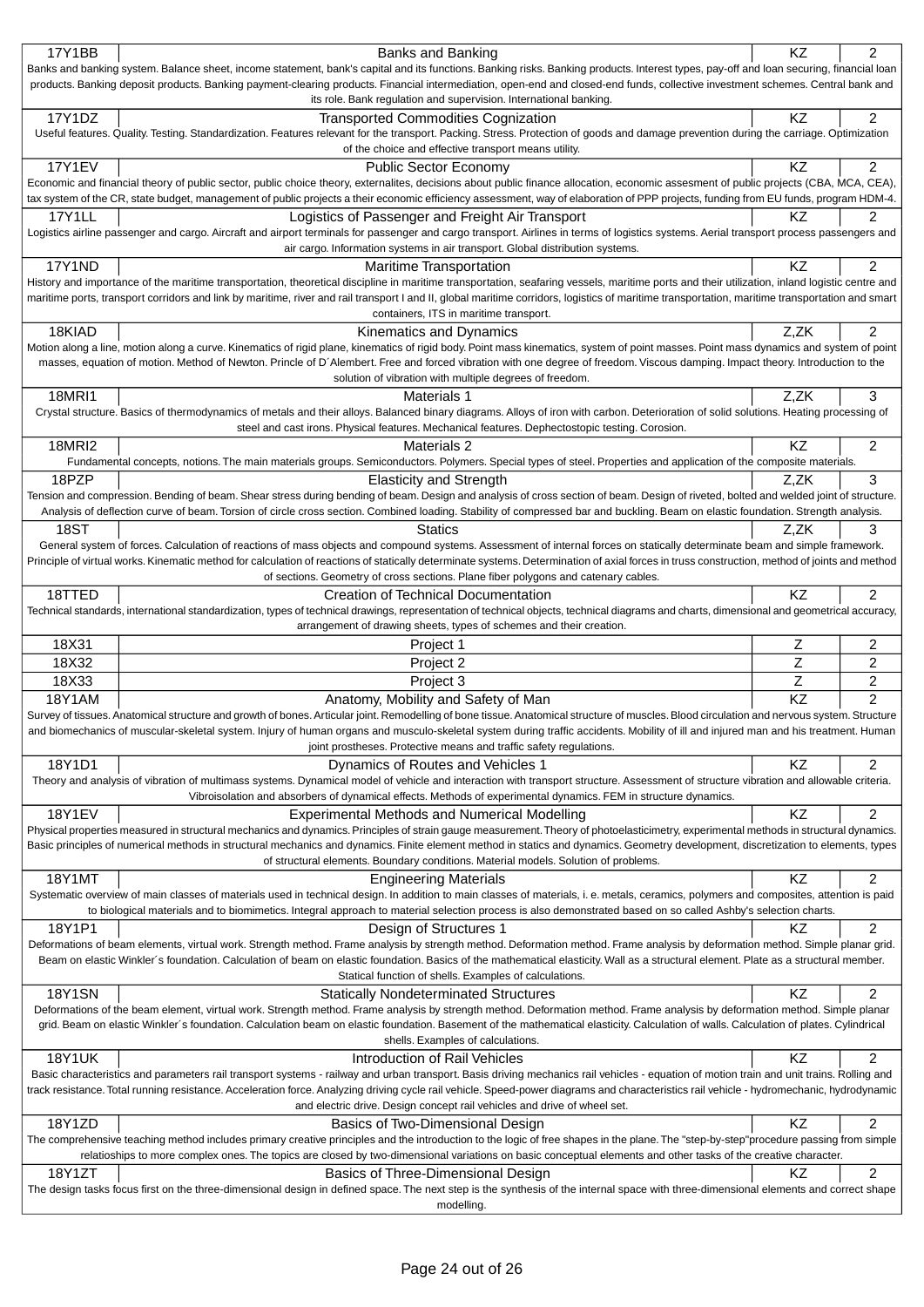| 20SSA         | <b>Systems Analysis</b>                                                                                                                                                                                                       | Z.ZK      | 3              |
|---------------|-------------------------------------------------------------------------------------------------------------------------------------------------------------------------------------------------------------------------------|-----------|----------------|
|               | Systems identification. Typical tasks of systems analysis: on the interface, routes in system, decomposition and integration, on systems feedback. Capacity tasks, process analysis.                                          |           |                |
|               | Task about behaviour, aim behaviour, the genetic code, architecture and identity of systems. Fundamentals of technical cybernetics, stability and reliability of systems.                                                     |           |                |
| 20UIS         | Introduction to ITS                                                                                                                                                                                                           | Z.ZK      | 3              |
|               | Intelligent Transport Systems (ITS), their objectives and vision. ITS in the world, in Europe and in the Czech Republic. Architecture of ITS and the role of standardization. Information                                     |           |                |
|               | and navigation systems. ITS in road, rail and combine transport. Design of ITS, organization, preparation and implementation of the project. Current projects in the Czech Republic.                                          |           |                |
| 20X31         | Project 1                                                                                                                                                                                                                     | z         | 2              |
| 20X32         | Project 2                                                                                                                                                                                                                     | Z         | 2              |
|               |                                                                                                                                                                                                                               |           |                |
| 20X33         | Project 3                                                                                                                                                                                                                     | Z         | 2              |
| 20Y1GI        | Geographical Information Systems                                                                                                                                                                                              | <b>KZ</b> | $\overline{2}$ |
|               | Introduction to geographical information systems, creating real-world model, data models, storage of geographical data, methods of data entry, digitization, geographical coordinate                                          |           |                |
|               | systems, map projections, raster and vector representation, spatial algorithms and operations, and general transport roles in GIS.                                                                                            |           |                |
| 20Y1IC        | Human Machine Interaction                                                                                                                                                                                                     | <b>KZ</b> | 2              |
|               | Interaction of human-system. Methods and procedures for detecting decrease in attention. Used software and hardware tools. Bio-feedback, EEG measurements                                                                     |           |                |
| 20Y1K         | Cybernetics                                                                                                                                                                                                                   | ΚZ        | $\overline{c}$ |
|               | Fundamentals of information theory, dynamic systems, the principle of feedback, logical systems. Finite automata as a special case of dynamical systems. Relations between languages                                          |           |                |
|               | and automata.                                                                                                                                                                                                                 |           |                |
| <b>20Y1NS</b> | <b>Neural Networks</b>                                                                                                                                                                                                        | KZ        | 2              |
|               | The basic structure and function of human brain and its main functional blocks and building elements - neurons. Models of neurons, modelling their networks and the basic paradigms                                           |           |                |
|               | of artificial neural networks.                                                                                                                                                                                                |           |                |
| 20Y1OI        | Fare Collection and Information Systems                                                                                                                                                                                       | KZ        | 2              |
|               | Fare collection systems in public transport and their components (on-board units, validators, turnstiles, ). Information systems and their components for users (timetables, maps,                                            |           |                |
|               | panels ) and operators (cycles, location or current delay of vehicles, ). The issue of tariff systems. Other examples of clearance systems (parking).                                                                         |           |                |
| 20Y1PO        | Weather, Air Quality and Transportation                                                                                                                                                                                       | ΚZ        | 2              |
|               | State of the atmosphere, weather observation network, weather in transportation, road meteorology. Weather forecasting, data assimilation, probabilistic forecasts, forecast evaluation.                                      |           |                |
|               | Air quality, main pollutants and their effects, atmospheric chemistry, traffic emissions. Greenhouse gasses, carbon cycle, a role of energy and transportation in climate change.                                             |           |                |
| 20Y1SC        | Sensors and Actuators                                                                                                                                                                                                         | ΚZ        | $\overline{2}$ |
|               | Principles of sensors and actuators. Basics of measuring theory and actuating influence. The respective technologies and construction principles. Sensors of mechanical, electro-magnetic,                                    |           |                |
|               | state (temperature, humidity), chemical and particle flow values. Electrical, pneumatic and hydraulic actuators and solid phase elements.                                                                                     |           |                |
| 20Y1TD        | <b>Telematics Databases</b>                                                                                                                                                                                                   | KZ        | 2              |
|               | Issue of telematics databases, work with OpenStreetMap layer, use of Linux OS and PostgreSQL with PostGIS extension, real traffic data.                                                                                       |           |                |
| 20Y1TE        | Technology of Electronic Systems                                                                                                                                                                                              | KZ        | $\overline{2}$ |
|               | Characteristics of the technological process, the relation of the design, construction and technology. General scheme of technological process. Principles and characteristics of basic                                       |           |                |
|               | electronic elements. Basic technology of integrated circuits. Synthesis of integrated circuits. Higher levels of technology components. Measurement, diagnostics, reliability. Operational                                    |           |                |
|               |                                                                                                                                                                                                                               |           |                |
|               | aspects of electronic systems.                                                                                                                                                                                                |           |                |
| 21BPLE        | Bachelor Thesis (for Branch LED)                                                                                                                                                                                              | Ζ         | 2              |
|               | Expert assistance during the processing of bachelor thesis and preparation for oral bachelor degree graduation.                                                                                                               |           |                |
| 21DPL         |                                                                                                                                                                                                                               | KZ        | 1              |
|               | Airports - Design and Operation<br>Introductory conditions for development planing runway systems and terminal facilities. Strength of pavements, approximate analysis of RWY distance. Investment planing-operator           |           |                |
|               | activities. Certification of international airports - standard checking. Irregular events.                                                                                                                                    |           |                |
|               |                                                                                                                                                                                                                               |           |                |
| 21EKL         | Air Transport Economy                                                                                                                                                                                                         | Z,ZK      | 3              |
|               | Economic terminology used in air transport. Basic microeconomic laws. Division of the economic disciplines. Economy carrier. Economic indicators in the management of air transport.<br>Business activities in air transport. |           |                |
|               |                                                                                                                                                                                                                               | Z         |                |
| 21LA1         | English in Aviation 1                                                                                                                                                                                                         |           | 2              |
|               | Terminology used in civil aviation in the general context and emphasiye on the ability to receive information only in English.                                                                                                |           |                |
| 21LA2         | English in Aviation 2                                                                                                                                                                                                         | Z         | $\overline{2}$ |
|               | Terminology in the area of aircraft construction, principles of flight, aircraft engines, instruments and systems. The subjects English Language and English in Aviation from the previous                                    |           |                |
|               | semester are supposed to be of perfect proficiency. The method of teaching is the same as in the previous semester.                                                                                                           |           |                |
| 21LIC         | <b>Human Factors</b>                                                                                                                                                                                                          | KZ        | 2              |
|               | Human performace & limitations, capability & competence, accident statistics, flight safety, basics of flight physiology, man & environment, breathing & circulation,                                                         |           |                |
|               | sensory system, health & hygiene, health preservation, intoxication, incapacitation, basics of flight psychology, human information processing, memory & learning, theory                                                     |           |                |
|               | & model of human error, body rhythms & sleep, stress, fatigue, working methods.                                                                                                                                               |           |                |
| 21LL1         | Aircraft 1                                                                                                                                                                                                                    | <b>KZ</b> | 3              |
|               | Aircraft structural and conceptual design types - definitions and basic knowledge of the problem. Development of requirements, aircraft definitions and categorisation. Aircraft loadings.                                    |           |                |
|               | Systems of primary and secondary airframe structure. Airframe and propulsion unit. Lectures are devoted to aeroplane topics.                                                                                                  |           |                |
| 21LL2         | Aircraft 2                                                                                                                                                                                                                    | Z,ZK      | 5              |
|               | Manufacturers responsibility, responsibilities of operator and professional supervising; legislation in area of airworthiness; international and national standards; static solidity of aircraft                              |           |                |
|               | structures; aeroelasticity; inherent and operational reliability of aircraft structure; fatigue strength; aircraft structure lifetime presumption.                                                                            |           |                |
| 21LPS1        | Flight Operation & Requirements and Legislation 1                                                                                                                                                                             | Ζ         |                |
|               | Introduction to aviation requirements. Ministry of Transport and Civil Aviation Authority action. ICAO Annexes 1-9. Aviation Requirements of Czech Republic L1-L9. Rquirement of ICAO                                         |           |                |
|               | Doc. 8168 analysis and exposition, introduction to new legislation based on European Community Directives and Regulations.                                                                                                    |           |                |
| 21LPS2        | Flight Operation & Requirements and Legislation 2                                                                                                                                                                             | ΖK        | 1              |
|               | Continuing in education of graduated experts in aviation requirements. Ministry of Transport and Civil Aviation Authority action. ICAO Annexes 11-18. Aviation Requirements of Czech                                          |           |                |
|               | Republic L11-L18. Rquirement of ICAO Doc. 4444 analysis and exposition, introduction to EASA legislation.                                                                                                                     |           |                |
| 21LRY         | <b>Aircraft Engines</b>                                                                                                                                                                                                       | Z,ZK      | $\overline{2}$ |
|               | Aircraft piston engine, theoretical background, operational characteristics and construction schemes. Propellers, operational characterictics. Turbine engine, theoretical background,                                        |           |                |
|               | thermal cycles, construction schemes, operational characteristics. Turbojet and turbofan engines, basic construction modules, and their operational characteristics. Engine control.                                          |           |                |
| 21LTN         | Air Navigation                                                                                                                                                                                                                | Z,ZK      | 2              |
|               | Earth - its shape, parameters and properties. Aeronautical charts and their use. Measuring time. Dead reckoning. Radionavigation aids. Global navigation satellite systems. Air traffic<br>services routes and their design.  |           |                |